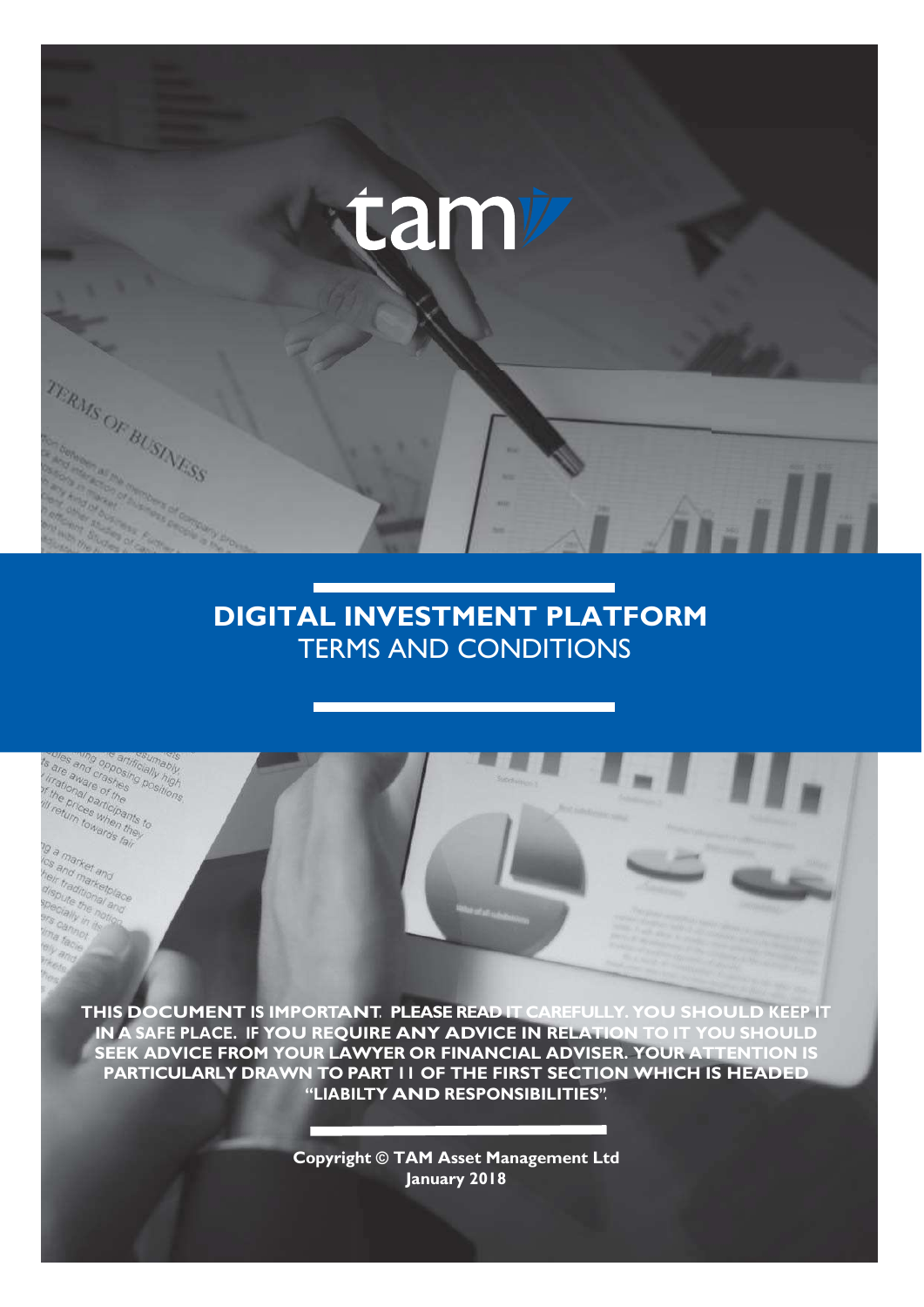# **TABLE OF CONTENTS**

| <b>SECTION I</b>                               | <b>GENERAL BUSINESS</b>                                            | $\overline{\mathbf{3}}$ |
|------------------------------------------------|--------------------------------------------------------------------|-------------------------|
| <b>PART I</b>                                  | Our Status and Purpose of these Terms                              | 3                       |
| <b>PART 2</b>                                  | <b>Discretionary Investment Management</b>                         | 3                       |
| <b>PART 3</b>                                  | <b>Our Responsibility</b>                                          | 4                       |
| <b>PART 4</b>                                  | "You Give, We Give" - Charitable Scheme                            | 4                       |
| <b>PART 5</b>                                  | <b>Your Status</b>                                                 | 4                       |
| PART 6                                         | Provisions Modifying These Terms for Professional Clients          | 5                       |
| PART <sub>7</sub>                              | The Services We will provide                                       | 5                       |
| PART <sub>8</sub>                              | Your Money Your Investments                                        | 6                       |
| PART 9                                         | Instructions, Notices and Other Communications                     | $\overline{7}$          |
| PART 10                                        | <b>Reporting and Valuations</b>                                    | $\overline{7}$          |
| PART II                                        | <b>Liability and Responsibilities</b>                              | 8                       |
| PART 12                                        | Material Interests and Conflicts of Interests                      | $\bf 8$                 |
| PART 13                                        | Fees                                                               | 9                       |
| PART 14                                        | <b>Amendment and Assignment</b>                                    | 9                       |
| PART 15                                        | <b>Termination</b>                                                 | 9                       |
| PART 16                                        | <b>Default Remedies</b>                                            | 0                       |
| PART 17                                        | <b>Dealing and Settlement</b>                                      | $\overline{10}$         |
| PART 18                                        | <b>General &amp; Compensation</b>                                  | $\mathbf{H}$            |
| PART 19                                        | Data Protection and Fair Processing                                | 12                      |
| <b>PART 20</b>                                 | <b>Risk Warnings</b>                                               | 13                      |
| PART <sub>21</sub>                             | Complaints                                                         | 15                      |
| <b>PART 22</b>                                 | <b>Governing Law</b>                                               | 15                      |
| <b>PART 23</b>                                 | <b>Third Party Rights</b>                                          | 15                      |
| PART 24                                        | <b>Cancellation Rights - These Terms</b>                           | 15                      |
| <b>SECTION II</b>                              | <b>CLIENT MONEY</b>                                                | 16                      |
| PART I                                         | <b>FCA Rules</b>                                                   | 16                      |
| PART <sub>2</sub>                              | Overseas                                                           | 17                      |
| <b>PART 3</b>                                  | Interest                                                           | 17                      |
|                                                |                                                                    |                         |
|                                                |                                                                    |                         |
| <b>SECTION III</b>                             | <b>SPECIFIC TERMS OF BUSINESS - INDIVIDUAL SAVINGS ACCOUNTS 18</b> |                         |
| PART I                                         | Introduction                                                       | 8                       |
| PART <sub>2</sub>                              | <b>Subscriptions to ISAs</b>                                       | 8                       |
| <b>PART 3</b>                                  | General                                                            | 8                       |
| <b>SECTION IV</b>                              | <b>GLOSSARY</b>                                                    | 20                      |
| <b>SECTION V</b>                               | <b>PERSHING</b>                                                    | 21                      |
| <b>PART I</b>                                  | Relationship with Pershing Securities Limited                      | 21                      |
| <b>PART 2</b>                                  | <b>Classification and Capacity</b>                                 | 22                      |
| <b>PART 3</b>                                  | <b>Client Accounts</b>                                             | 22                      |
| PART <sub>4</sub>                              | Communication and Instructions                                     | 22                      |
| <b>PART 5</b>                                  | Dealing                                                            | 23                      |
| PART 6                                         | <b>Settlement of Transactions</b>                                  | 24                      |
| PART <sub>7</sub>                              | <b>Client Money</b>                                                | 25                      |
| PART <sub>8</sub>                              | Custody                                                            | 26                      |
| PART <sub>9</sub>                              | Security and Default                                               | 27                      |
| PART 10                                        | Liability and Indemnity                                            | 28                      |
| PART II                                        | Charges                                                            | 29                      |
| PART 12                                        | Conflicts of Interest                                              | 29                      |
| PART 13                                        | Data Protection and Confidentiality of Information                 | 29                      |
| PART 14                                        | Complaints                                                         | 30                      |
| PART 15                                        | <b>Investor Compensation</b>                                       | 30                      |
| PART 16                                        | Amendment                                                          | 30                      |
| PART 17                                        | Provision of Information via a Website                             | 31                      |
| PART 18                                        | General                                                            | 31                      |
| <b>APPENDIX I</b>                              | Glossary                                                           | 31                      |
| <b>APPENDIX 2</b>                              | <b>CCP</b> and CSD Transactions                                    | 33                      |
| <b>APPENDIX 3</b><br><b>ADDITIONAL CLAUSES</b> | Overseas Investments                                               | 33<br>34                |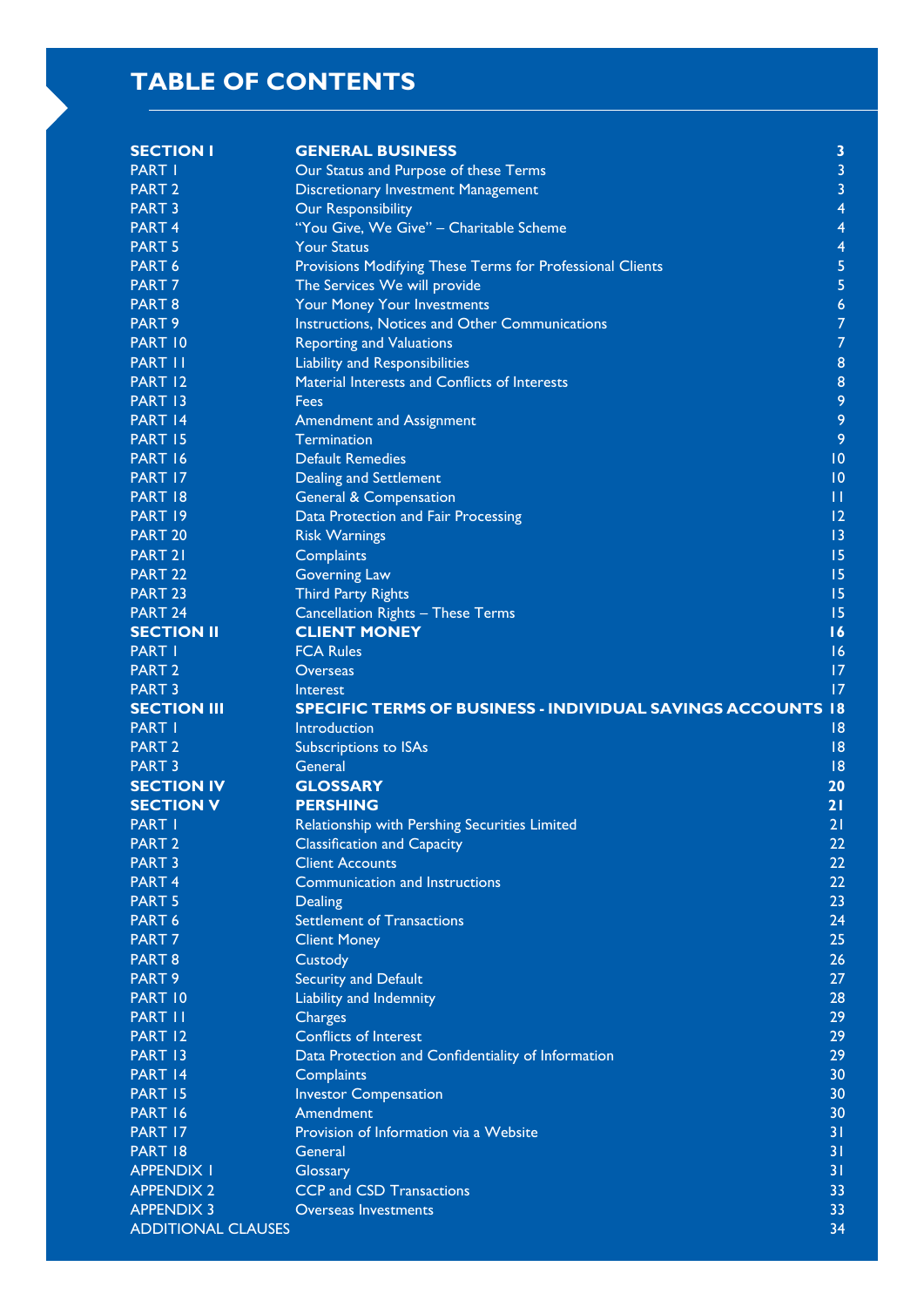# SECTION I: GENERAL BUSINESS

### **Part 1 Our Status and Purpose of these Terms**

Your contract for services is with the investment manager - TAM Asset Management Ltd (hereafter "TAM", 'We' or 'Us'). TAM is authorised and regulated by the Financial Conduct Authority ("the FCA") with registration number 208243.

## **Our address is:**

City Tower, 40 Basinghall Street, London EC2V 5DE. Company number 04077709.

#### **The FCA's present address is:**

25 The North Colonnade, Canary Wharf, London, E14 5HS. [www.fca.org.uk](http://www.fca.org.uk/)

- 1.1 These Terms set out the basis on which we ("TAM") will provide our services to you. These Terms in conjunction with the agreements you entered into as part of the account opening process, constitute the Investment Management Agreement (collectively the Agreement/these Terms) between you and TAM. Please read these Terms carefully.
- 1.2 TAM's services are provided by way of the TAM platform (the 'Platform'). The Platform only provides information about and access to the range of discretionary managed investment portfolios offered and managed by TAM. This information and access to TAM's services is provided on a nonadvised basis. TAM makes no representation to you as to the suitability of nor does it advise on the merits of the discretionary asset management service it provides and TAM makes absolutely no warranty as to the suitability of TAM's services or of a particular portfolio for you. The Platform also facilitates the online account opening process. Note that you may have accessed TAM's Platform and its services through a website branded by a separate firm that is authorised and regulated by the FCA.
- 1.3The services provided through the Platform do not give, nor is anything on TAM's website or any linked website to be interpreted as, financial, investment or tax advice of any kind. You should take independent advice and consult an independent financial adviser or other professional adviser if you have any questions or you are unsure about whether TAM's model portfolio services are appropriate for you. We have not undertaken a fact-finding questionnaire and consequently we

have no knowledge of your personal circumstances or financial situation.

- 1.4 We make absolutely no warranty as to the suitability of the selected investment portfolio for you, or even as to whether investing in itself is right for you. You are therefore responsible for your decision to use or invest by means of any of our services. We will provide our services with reasonable skill and care. Please note that since you are investing on a non-advised basis and we do not offer advice, we cannot guarantee our services will meet your particular requirements.
- 1.5 This Agreement will come into force when we have received your completed application and have been able to complete to our satisfaction the verification checks which we are required to conduct. Once your account is funded, we will provide you with investment management services on the terms set out herein as soon as reasonably practicable but within five working days. Services will only be provided once your account has been funded or your assets are transferred into our control, whichever is the later.

#### **Part 2 Discretionary Investment Management**

- 2.1 You agree that your investment portfolio will be managed by TAM on a fully discretionary basis. This means that TAM will make investment decisions on your behalf without seeking prior approval from you. TAM will manage your portfolio within the specified investment parameters you agreed when opening your account or as amended by you subsequently. You should be aware that investments may deviate from the specific equity/non-equity asset allocation outlined at account opening. This allows TAM's portfolio managers to react to market conditions. TAM will never increase your risk exposure by more than 15% (e.g. the equity allocation of your chosen portfolio will not exceed the prescribed equity percentage by more than 15%). This applies to the composition of your portfolio as a whole and not necessarily to individual investments within it.
- 2.2 The Ethical portfolios invest in funds which adopt screening techniques based on social, environmental and governance criteria. These fund definitions can change but TAM will use reasonable endeavours to ensure funds included within the Ethical range adopt suitable ethical, social, environmental or sustainable screening criteria.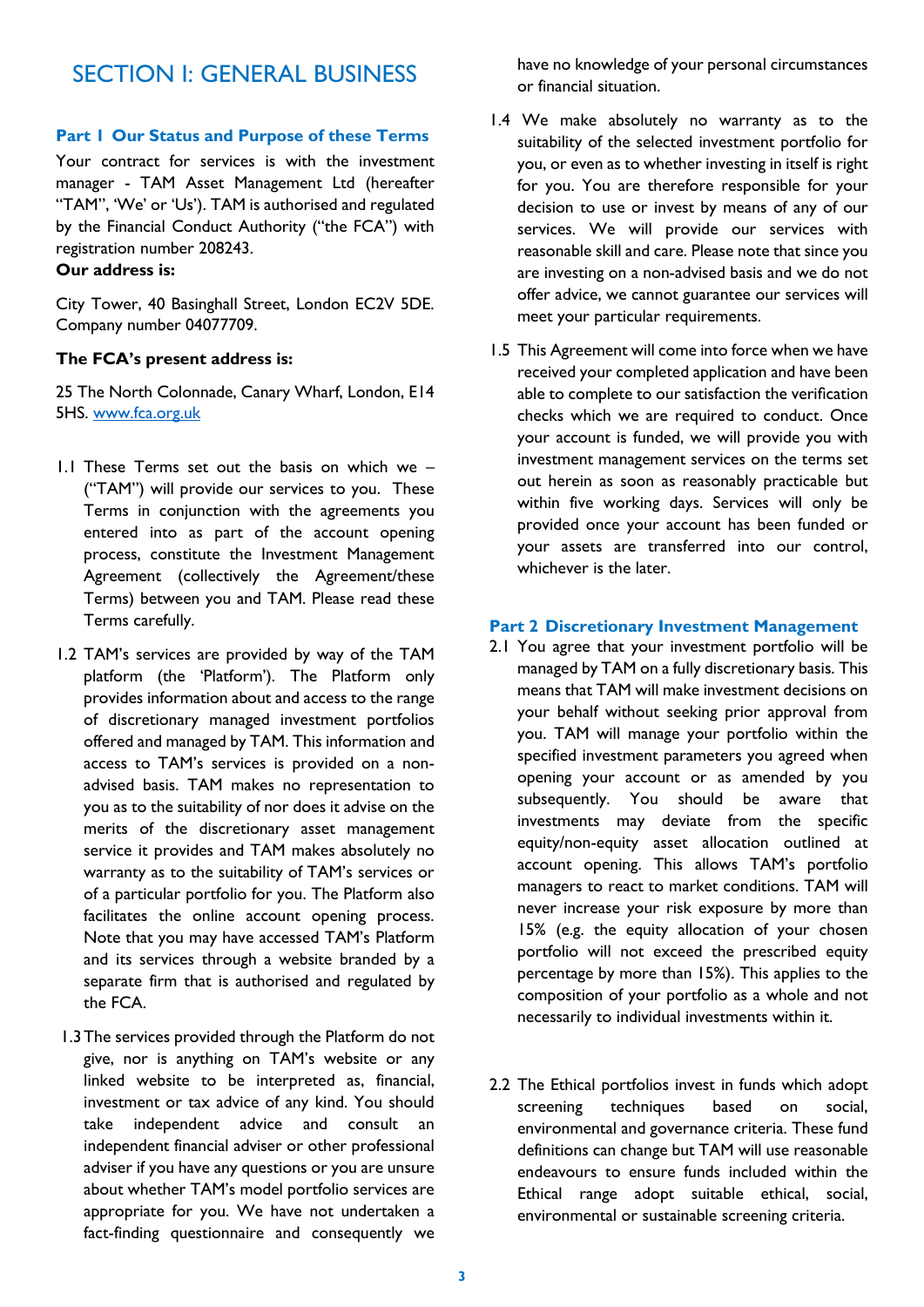- 2.3 TAM's mainstream offerings invest across the full range of domestic and international funds available to TAM's investment managers. These portfolios may buy recognised investment funds, unit trusts, OEICs and Exchange Traded Funds from some of the largest fund houses across a wide spectrum of regulated managers. The total universe from which TAM can choose, currently sits at over 7,000 funds.
- 2.4 Unless you advise us to the contrary, we will assume that there are no restrictions on the specific investments, types of investment or markets that the managers may invest in on your behalf. We will also assume, unless you advise us to the contrary, that there is no restriction as to the value of any single investment or as to the proportion of your portfolio that any one investment or any one kind of investment may constitute. Within the agreed investment parameters and subject to other provisions or restrictions that may be agreed in these Terms, TAM may deal in any investment and any recognised market.
- 2.5 We will not sell investments on your behalf if we know that this will result in your having a short position. A short position arises where a person has contracted to sell investments which they do not currently own.
- 2.6 We will not enter into commitments on your behalf if we know that this will commit you beyond the value of your portfolio (inclusive of any advances we may have agreed to make to you).

#### **Part 3 Our responsibility**

- 3.1 We will not be responsible for any loss of opportunity whereby the value of your portfolio could have increased or for any decline in the value of your portfolio or for any taxation charges unless such decline or loss or charge is the direct result of our wilful default or proven negligence.
- 3.2 To the extent consistent with the FCA Rules, we will not be liable for any errors of fact or judgement or for any action lawfully undertaken or omitted to be taken by us unless such errors are the direct result of our wilful default or negligence.
- 3.3 You understand that:
- 3.31 The value of investments may go down as well as up. Accordingly, you may not realise the full value of your investment and may lose some of the amount you invest;
- 3.3.2 Levels of income from investments may fluctuate. In the case of some collective investments capital may be used to pay income;
- 3.3.3 Where an investment is denominated in a currency other than your usual currency, changes in rates of exchange between currencies may cause your investment and/or the income to go down or up;
- 3.3.4 The tax regime applicable to investments may change in the future. We will not provide any advice relating to tax, such as, and without limitation to, offshore trusts. We strongly recommend you seek appropriate professional taxation advice; and
- 3.3.5 We are not your general investment adviser. Our obligations under these Terms are limited to: providing discretionary management services in relation to your chosen portfolio, ISA management services; and safe custody of your investments.
- 3.3.6 The Platform's obligations are limited to: facilitating the online account opening process, and arranging the subsequent management of the investment portfolios on your behalf – through TAM. Neither party provide advice on your financial affairs, pensions, taxation or any similar or related matters.
- 3.4 With regards to the product governance provisions of the new Markets in Financial Directive II (MiFID II), you understand that we are obliged to ensure i) our products meet the needs of our intended client target market ii) our distribution strategy is consistent with our intended client target market iii) we will take reasonable steps to ensure that our products are distributed to the intended client target market.

## **Part 4 You Give, We Give – Charitable Giving Scheme**

- 4.1 By investing with us, you can contribute, if you wish, to the charity of your choice via the "You Give We Give" scheme. You can choose whether you want to donate a percentage of your annual portfolio gain to a charity of your choice. If you make no gain you make no donation. We will match the percentage you choose by adding a similar percentage from our fee.
- 4.2 You can opt in or out of the scheme, or change your chosen charity at any time. Just contact us at [hello@tamassetmanagement.com](mailto:admin@tamassetmanagement.com)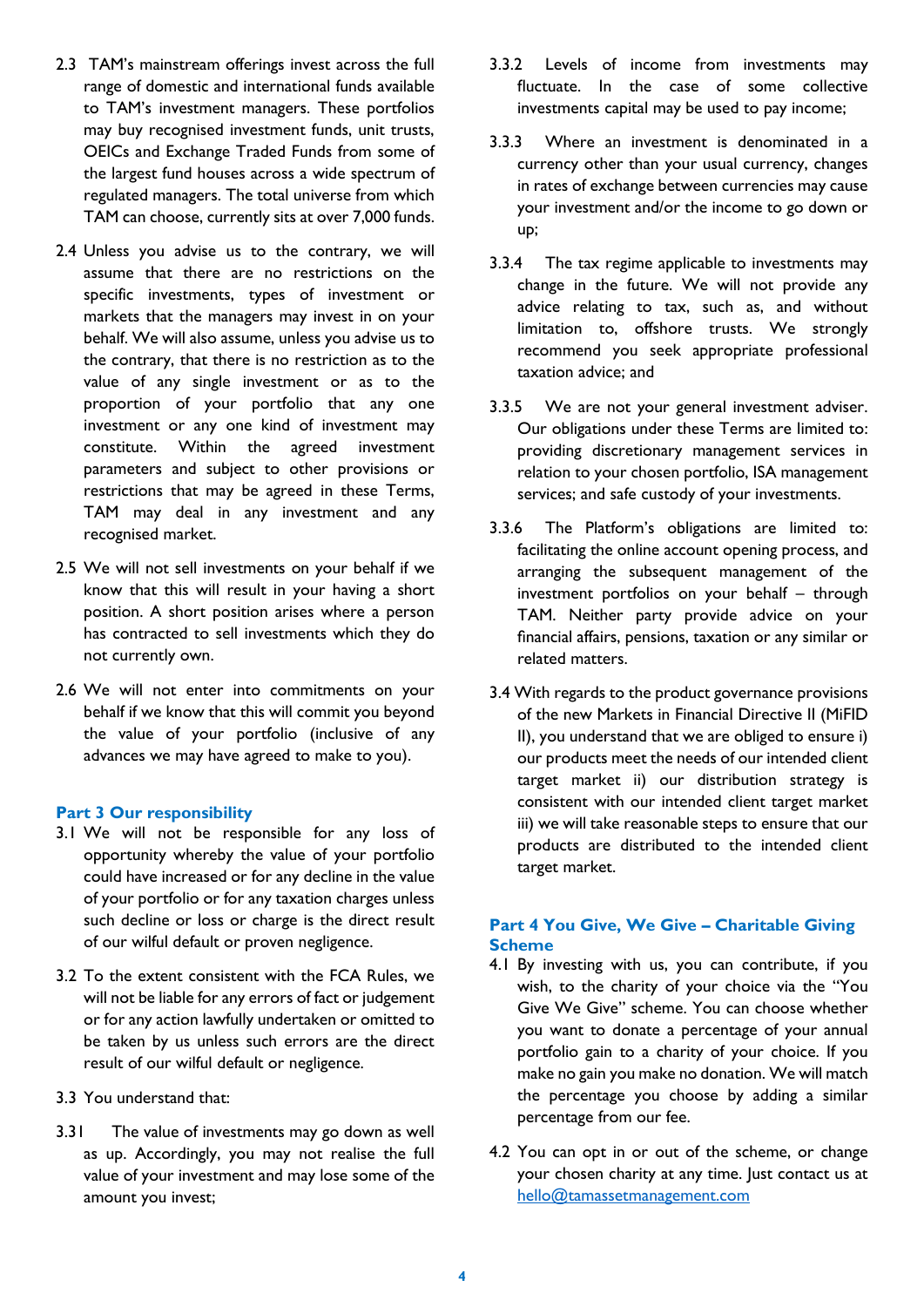#### **Part 5 Your Status**

5.1 Under the FCA rules we are required to categorise our new clients and potentially reclassify existing clients, notifying clients in both instances. The categories are Retail Client, Professional Client or Eligible Counterparty. Each category is entitled to different levels of protection. Unless we provide you with a specific notification to the contrary, for the purposes of this agreement, we have categorised you as a Retail Client and you are therefore entitled to the protections afforded to a Retail Client. If you would like more information on what this categorisation means, please contact our compliance department by post or using the email address: [compliance@tamassetmanagement.com.](mailto:compliance@tamassetmanagement.com)

5.2 In the unusual event that we determine you are more suitably classed as a Professional Client we will write to you to confirm, with the rationale, this categorisation when your account is opened. Where we have categorised you as a Professional Client, you will be subject to less extensive regulatory protection and the provisions of these Terms will apply to you as modified by clause 6. If you don't believe that this categorisation is accurate or if you wish to be categorised as a Retail Client you can write to us and request to be categorised accordingly. However, we are not obliged to re-categorise you if you are or would be a per se Professional Client and we may decline to act for you. We may also on our own initiative recategorise you as a Retail Client, providing notice and a rationale.

5.3 We ask you to confirm that you are acting as principal and for your own account always in relation to the services provided by us. Please let us know if you wish to act in a different capacity, such as agent or trustee for another person, in which case we may need to ask you to provide additional documentation.

5.4 You agree, where you have opened an account jointly with another person, that you and that other person are jointly and severally liable to us.

5.5 In completing the Application process and therefore agreeing to these terms of business, you acknowledge that we may ask you to provide us with documents and additional information to enable us to provide these services. You agree to provide us with information as requested from time to time to enable us to comply with our regulatory and contractual obligations. We reserve the right to suspend our services where a request for information has not been fulfilled. Continued failure to provide information requested may result in your account being closed without prior notice to you. Where you're acting in a representative capacity you confirm that you are duly and fully authorised to enter into these Terms and any transactions which may result.

5.6 You also confirm that any information you provide to us or any competent authority is complete and correct. We require that you notify us immediately if there is any material change to such information.

5.7 We may access or rely on, either directly or through an independent third-party organisation, electronic data sources for identity verification for the prevention of money laundering, tax avoidance and terrorist financing. These checks do not impact your credit score but may leave a soft footprint on your record.

### **Part 6 Provisions Modifying These Terms for Professional Clients**

6.1 Where we have categorised you as a Professional Client, the following provisions apply: -

6.1.1 Our obligations to you pursuant to our duty of best execution are modified to the extent permitted by the FCA Rules;

6.1.2 Whilst we are not required by the FCA Rules to assess appropriateness or suitability of a product or service for you, we shall assume that you have the necessary experience and knowledge to understand the risks and are able to bear any financial risks associated with them, to the extent permitted by the FCA Rules.

6.1.4 While Retail Clients would normally be eligible for compensation under the Financial Services Compensation Scheme (FSCS), eligibility for Professional Clients is more limited. More information about the FSCS is set out below in clause 19 and can be found on their website at [www.fscs.org.uk.](http://www.fscs.org.uk/)

#### **Part 7 Provision of Services**

7.1 We may decline to open an account for you at our absolute discretion and we may also, at our absolute discretion, decline to provide our service to you, or execute, any transaction instructed by you. In such circumstances, we will use reasonable endeavours to notify you in advance of such a decision.

7.2 We may outsource elements of our services (including critical functions and services) provided under these Terms to TAM Group Members (a Group Member), associated companies or third-party companies if we are satisfied that they are competent and appropriately licenced/authorised to perform the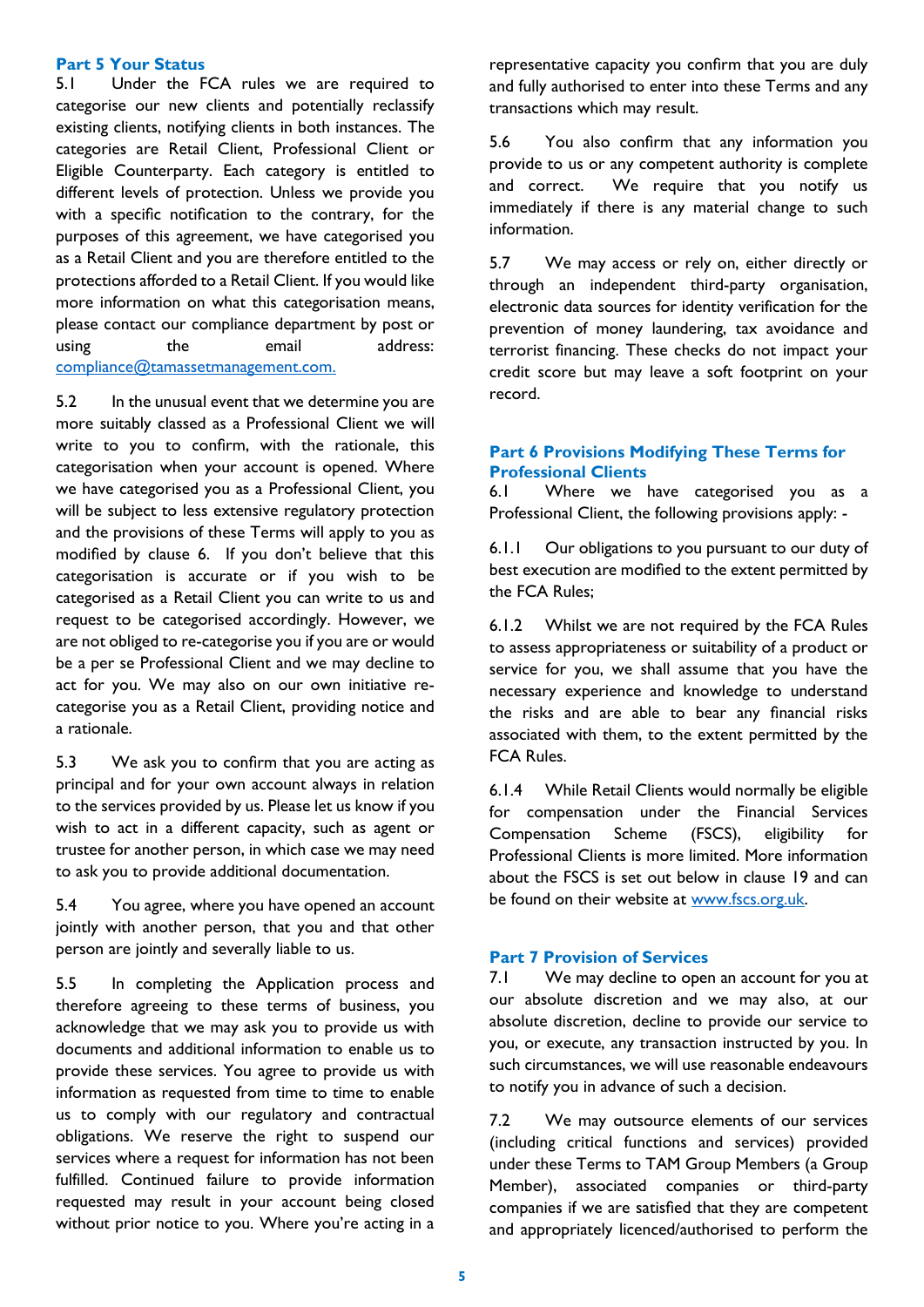delegated services. A consequence of outsourcing in this manner is that we may share your personal information with the party to whom the services have been outsourced. To this end we will ensure we have sound processes and mechanisms to protect your personal data. We retain full regulatory liability to you in relation to any services we may outsource.

7.3 We may, where reasonable, employ agents (including Group Members, associated companies or third-party companies) to perform administrative, dealing, custody or ancillary services required to enable us to perform our services under these Terms. We will act in good faith and with adequate skill and care in the selection, use and monitoring of agents.

#### **Part 8 Your Money and Your Investments**

8.1 There may be occasions when we transact business for you which involves your money being passed to an intermediate broker or settlement agent or counterparty inside or outside the UK. Regarding the latter, the legal and regulatory regime applying to such parties may be different from that of the UK and in the event of a failure of such a broker, settlement agent or counterparty your money may be treated differently from how it would be treated if it was held in the UK. Unless you object in writing, we will assume we may pass your money to such a broker, settlement agent or counterparty to settle any relevant transactions.

8.2 We may only realise your investments in the event of your default as described in clause 16 of these Terms.

8.3 We will be responsible for claiming and receiving dividends, interest payments and other entitlements accruing to you in respect of investments held in custody with us, and funds received by us will be credited to your account. We will not be obliged to pass on fractional rights accruing to you by making a payment or delivery to you if the aggregate amount due to you is less than £5 or if the value deliverable to you is less than £5.

8.4 Where we hold your investments, the exercise of conversion and subscription rights, rights as regards takeovers, other offers, capital reorganisations, and exercise of voting rights (Corporate Actions) relating to your investments held in custody with ("Pershing/PSL"), will, subject to our Conflicts of Interest Policy, be undertaken on the following basis: -

8.4.1 All Corporate Actions will be exercised, or not exercised, at our absolute discretion, and you agree to ratify and be bound by our decisions.

8.5 Where your balance has been pooled with balances of other clients, your entitlement to shares and other benefits arising from Corporate Actions will be distributed on a pro-rata basis or in any other manner as we, at our absolute discretion, decide. Where investments are held by a nominee, certain benefits may be averaged between all clients.

8.6 We have no responsibility or obligation to participate in or process class actions or similar matters but may participate if, at our absolute discretion, we decide to do so.

8.7 We may pool your investments with those of other clients. This means that your individual entitlements may not be identifiable by separate certificates, other physical documents of title or equivalent electronic records, and, in the event of a shortfall following the insolvency of a custodian, you would share in that shortfall in proportion to your original share of the investments in the pool. This also means that we may return to you certificates or other evidence of title which are not the same as those originally deposited in your account.

8.8 We will have no right to lend, pledge or use for our own account your investments unless you agree in writing in advance.

8.9 We will only charge fees and/or the cost of holding your investments as specified in the account opening process. We charge an annual fee which is deducted monthly in arrears from your portfolio based on the month end value. We reserve the right to change our fees from time to time but will notify you in writing at least 30 calendar days before any change becomes effective. Our fees may be subject to value added tax.

#### **Part 9 Instructions, Notices and Other Communications**

9.1 For your safety and account security we will only accept instructions from you in writing (including by email). We will not take any instruction by telephone. If you wish to authorise any other third party to give instructions on your behalf you must provide us with signed written instructions to that effect.

9.2 Except where payments are made in the normal course of settling transactions or paying fees, we reserve the right to refuse to make any payment or transfer to a third party if we have reasonable grounds to believe that to do so might otherwise result in a breach of applicable financial crime and/or taxation laws.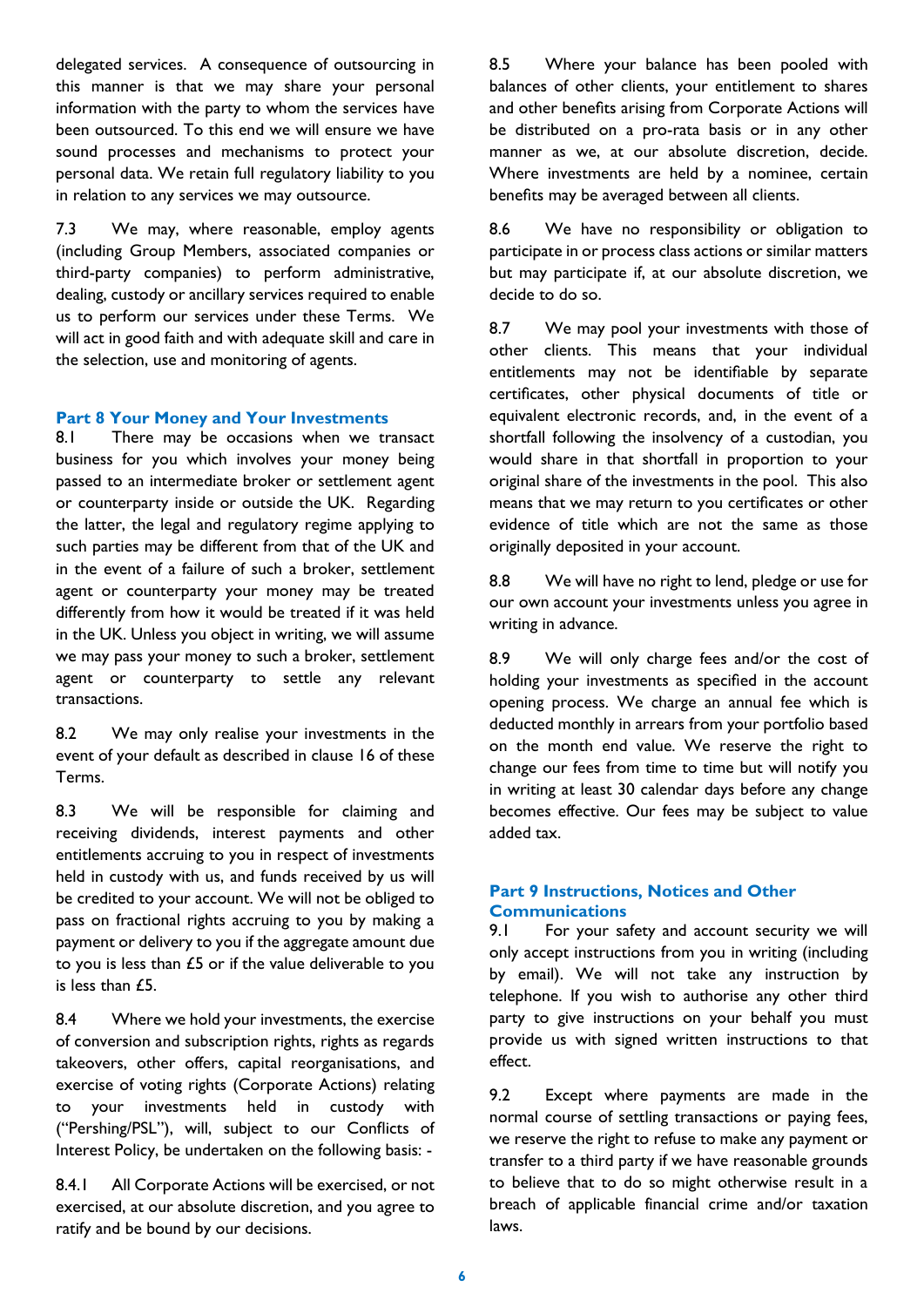9.3 Under this agreement neither we nor our designated investment manager will generally act on any instructions from you to purchase or sell investments or take action in respect of rights issues, other capital changes, or rights accruing in respect of investments held in custody.

9.4 Where you instruct changes to your account such as risk profile updates, withdrawals or closures you accept that those instructions are deemed to have been given at the time they are read and not when they were sent. Therefore, you should be particularly careful when transmitting urgent, time sensitive and/or confidential communications.

9.5 You acknowledge that e-mails are not secure, and you accept the risk of malfunction, viruses, unauthorised interference, mis-delivery or delay (for example, if the addressee at our offices is not available).

9.6 Please be aware that we may rely, subject to our controls, on any instructions which purport to have been given by you, or any appointed third party. We may decline to act on instructions given by you or any authorised third party if we reasonably believe them to have been given fraudulently or in any other unauthorised manner. In the case of joint accounts, we may accept instructions which purport to come from any of the signatories specified in writing by you unless otherwise specified by you. Once given, instructions can only be revoked with our agreement.

9.7 On proof of death of any joint account holder, the surviving joint account holder(s) will be by default the only person(s) recognised by us as having ownership of, or interest in, the account. Please let us know in writing if you want to make alternative arrangements.

9.8 All instructions, statements and other communications in writing between us will be delivered to you via the email address you provided during the application process (as subsequently amended) or, where sent by post (such as a cheque payment), will be sent to the address set out in the account opening process (as subsequently amended). Any such address will be deemed correct for notifications or other communications sent by us in relation to your account(s); and

9.9 If writing to us, please address all correspondence to: TAM Asset Management Ltd, 10th Floor, City Tower, 40 Basinghall Street, London EC2V 5DE, in the absence of either a written notice of change of address or provision of an e-mail address.

9.10 We cannot be held responsible for the nonreceipt by you of any cheque or communications after it has been posted by us. If you do not receive expected correspondence, please contact us at the earliest opportunity and we will arrange to cancel any cheque sent and issue a replacement.

9.11 We will always acknowledge any communication and/or receipt of funds from you. If you send money or a communication to us and do not receive confirmation of receipt within five working days, please assume that your cheque or communication was not received and contact us at your earliest convenience. Please do not assume that a payment you sent in good faith has been received and/or invested until you have received our confirmation.

9.12 All telephone conversations are recorded. This is for training, monitoring and compliance purposes and is a regulatory requirement.

### **Part 10 Reporting and valuations**

10.1 We endeavour to deliver all statements and other information due to you via our web delivery system to which you will be given password protected access.

10.2 In accordance with the requirements of MiFID II, from March 2018 you are entitled to receive quarterly valuation and custody statements. We are also required to notify you if your portfolio has decreased in value by 10% and thereafter at intervals of 10% (as evaluated at the beginning of each reporting period). These will be sent to you at the address specified in accordance with clause 9.8. Where you are entitled to receive these communications, we shall provide them. Nevertheless, we recommend that you utilise our web based system for your own convenience.

10.3 For joint accounts, we can only send valuations and statements to one party and by default this will be the first named party on the account opening form. You can of course send a written request to have this changed to a party of your choosing.

10.4 Please note that you are responsible for checking the accuracy of statements, valuations and other documents. If there appears to be any inaccuracy you should notify us immediately.

10.5 Valuations will be based on prices obtained from recognised exchanges and other recognised pricing services which we consider appropriate but otherwise we bear no responsibility for inaccurate valuations. We will, of course, use reasonable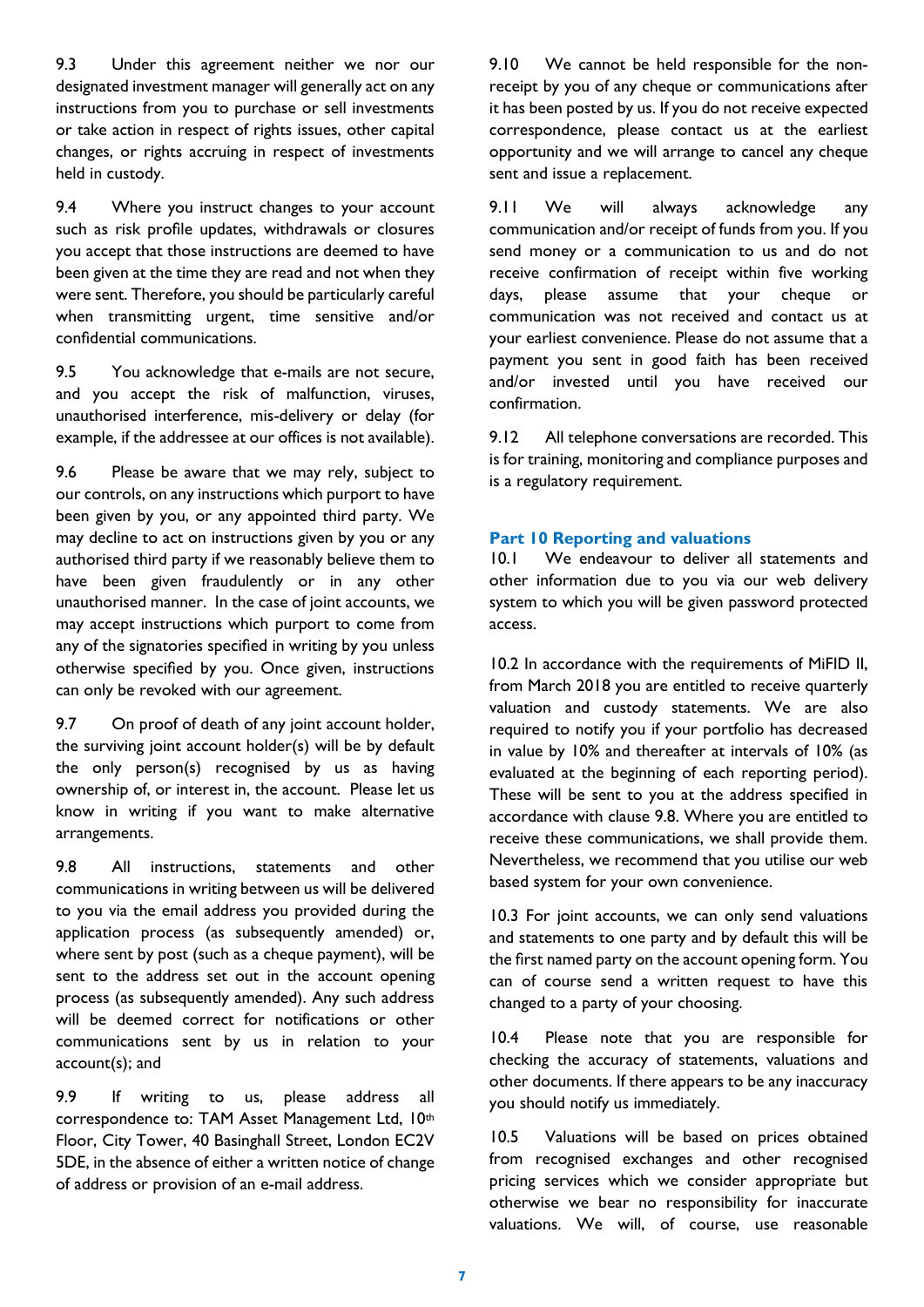endeavours to verify the accuracy of such valuations. Valuations will include a measure of performance based on the FTSE UK Gilts All Stock Index, FTSE All Share and/or such other benchmarks as may be disclosed from time to time.

### **Part 11 Liability and Responsibilities**

11.1 Nothing in this clause 11 will restrict or exclude any obligations owed by us to you under the FCA Rules or any duty or liability we may owe you under the regulatory regime, or will require you to indemnify any person where the granting of such indemnity would be contrary to the FCA Rules.

11.2 We accept responsibility for any losses, damages or costs suffered or incurred by you only to the extent that such loss arises directly from our negligence, wilful default, fraud, and/or deliberate and wilful breach of the duties we may owe you under the regulatory regime. We will not be liable for any other losses, damages or costs suffered or incurred by you.

11.3 We do not accept liability for any losses, damages or costs you may incur as a result of events beyond our reasonable control.

11.4 Where a loss has occurred because we acted on an instruction which we believed was genuinely given by you or any appointed third party, we will not be liable for that loss so long as we used reasonable endeavours, based on our standard operating procedures, which are based on established best practice, to establish whether such instruction was in fact given by or authorised by you.

11.5 We will ensure in the appointment of custodians, counterparties, agents or other third parties that reasonable care is taken to assess their competence and capacity to perform the role selected. We accept responsibility for any loss, damages or costs incurred by you only where these arise from our, negligence, wilful default or fraud in the assessment or appointment of such persons. We will not be responsible in any other circumstance for the actions of any such third party.

11.6 We have no responsibility with regards to either your personal tax obligations or your tax liabilities, including, but not limited to, capital gains tax.

11.7 You will indemnify us against any liability, cost, expense, loss or any damage incurred by us arising from your breach of this agreement, negligence, wilful default or fraud.

## **Part 12 Material Interests and Conflicts of Interest**

12.1 Your attention is drawn to the fact that when we provide investment services [discretionary fund management], we, members of the TAM Group or any other person(s) connected with us (collectively "Affiliates") may have an interest, relationship or arrangement that is material in relation to the investment, transaction or service concerned. We have procedures to identify and manage conflicts of interest enshrined in our Conflicts of Interest Policy. A copy of this will be sent to you on request.

12.2 Our independence policy prevents us from using confidential information held about one client for the benefit of another client.

12.3 We may not be able to transmit for execution an order if we or an Affiliate hold any confidential or non-public information relevant to that order or where we or our Affiliate are under any contractual, fiduciary, statutory or other legal or regulatory obligation

## **Part 13 Fees**

13.1 You will remunerate us on the basis of the fees set out in the account opening process (which forms part of this Agreement) and in force at the time they are incurred, unless otherwise agreed between us in writing. We charge an annual fee which is deducted monthly in arrears from your portfolio. We reserve the right to change our rates from time to time, but we will notify you at least 30 calendar days before any such change takes effect. Our charges are subject to value added tax where it is applicable.

13.2 In the event of your account being transferred, withdrawn or terminated, our fees will be payable until the date of notification of transfer, withdrawal or termination and charges to cover transaction costs will also apply. We reserve the right to pass on all charges imposed by third parties and incurred as a result of the transfer, withdrawal or termination.

13.3 Charges due to us (or agents used by us), plus any applicable value added tax, may be deducted from funds held by us on your behalf, or, at our discretion, will be paid by you as stated in the relevant contract note or advice.

13.4 Annual management charges are normally charged monthly in arrears and are based on the value of your portfolio. Pro-rata amounts will be charged for any part of a month for which the account is open.

13.5 Management charges in relation to ISAs are also levied on a monthly basis. Pro-rata amounts will be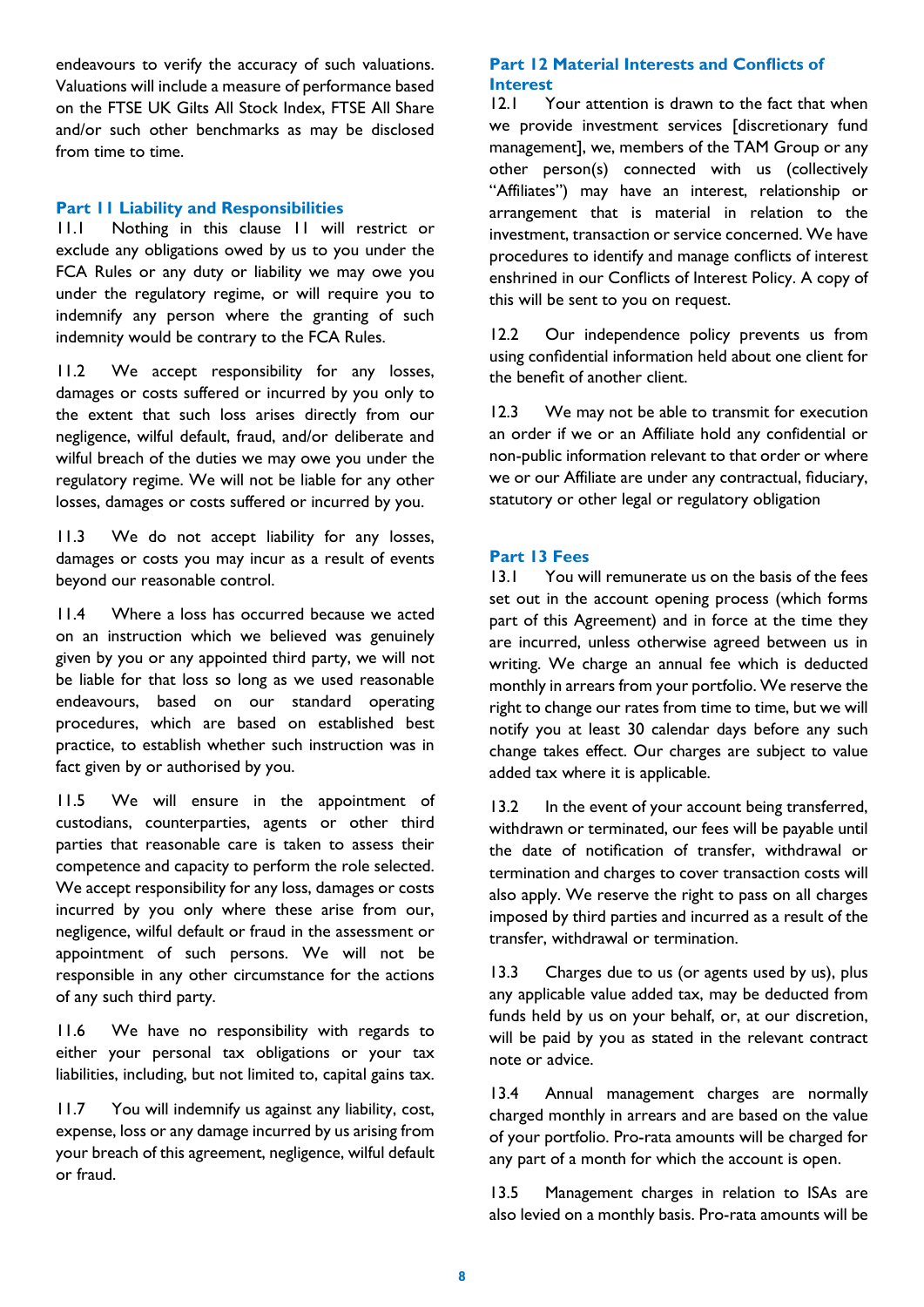charged for any part of a month for which the account is open.

13.6 Upon the transfer, withdrawal or termination of an account, the amount of any management fee accrued up to the date of the transfer, withdrawal or termination will be paid from the funds available in the account.

13.7 If there are insufficient funds to meet the fees due, we may either sell assets from your account to cover the charges or debit them from any other investment held by us or our appointed nominees on your behalf.

13.8 There may be other taxes or costs, not originating from our services, which we may be obliged to pay on your behalf.

#### **Part 14 Amendment and Assignment**

14.1 We are entitled to amend any provision of these Terms when there is a change in regulation, law, practice or custom or in the manner in which the TAM Group is structured or authorised or does business (including non-material and/or procedural or technical changes to the services provided under these Terms). We shall notify you of any such change by giving you notice in writing of no less than 30 calendar days. You may not amend these Terms without our prior written consent.

14.2 We may assign at any time, by giving you notice in writing, any or all of our rights and obligations under these Terms to any member of the TAM Group (or any other third party) provided that such assignee is competent to perform or exercise the obligations or rights so assigned and has all relevant regulatory licences. Upon such assignment, all reference in these Terms to "we", "our" or "us" will be construed as references to the assignee and not to us. You may not assign any part of these Terms without our prior written consent.

## **Part 15 Termination**

15.1 These Terms may be terminated, and your account closed, upon either party giving the other not less than 30 calendar days written notice. Termination of our relationship and closure of your account are subject to all the liabilities and responsibilities contained in the provisions of clause 11 above continuing in full force after termination.

15.2 Termination of these Terms shall be without prejudice to orders or instructions which have already been given and transactions which have already been initiated. Orders or transactions in progress will be settled in the normal way notwithstanding termination of these Terms.

#### **Part 16 Default Remedies**

16.1 Where we are legally entitled to do so in the event of your failure to make any payment or to deliver any securities due to us (or agents used by us) we reserve the right to retain any funds, securities or other assets due to you and to offset your liability to us against them.

16.2 If you fail to pay amounts due:

16.2.1 We may charge you interest on the amount due at a rate of 3% per annum above the published rate of Barclays Bank Plc or any successor, such interest to accrue on a day to day basis.

16.2.2 Any investments held by us or a Nominee or Custodian for your account will be and will remain continuing security for the amount due, including, without limitation, contingent indebtedness, interest charged, and any costs and other charges incurred by us in obtaining or attempting to obtain payment from you or enforcing this security.

16.3 You agree that, as your agent, we may execute any transfer of securities or other documents, give any necessary instructions and generally act for the purpose of providing us or a Nominee with the full benefit of the provision of this clause 16.

#### **Part 17 Dealing and Settlement**

17.1 As designated Custody and Execution agent, TAM rely on Pershing's Best Execution Policy where TAM transmits an order to Pershing for execution. A summary of Pershing's Best Execution Policy is featured in these terms.

17.2 With regards to any aggregation of orders TAM does not execute orders but transmits them to Pershing and relies upon Pershing's Best Execution Policy.

17.3 Where we have authority to effect transactions or take steps on your behalf we may agree such reasonable terms as we think fit with the counterparty or other person involved (which may be a TAM Group Member) and for that purpose we may:

17.3.1 Give representations and warranties on your behalf;

17.3.2 Execute agreements, confirmations, terms of business, and enter into any contractual arrangements binding on you; and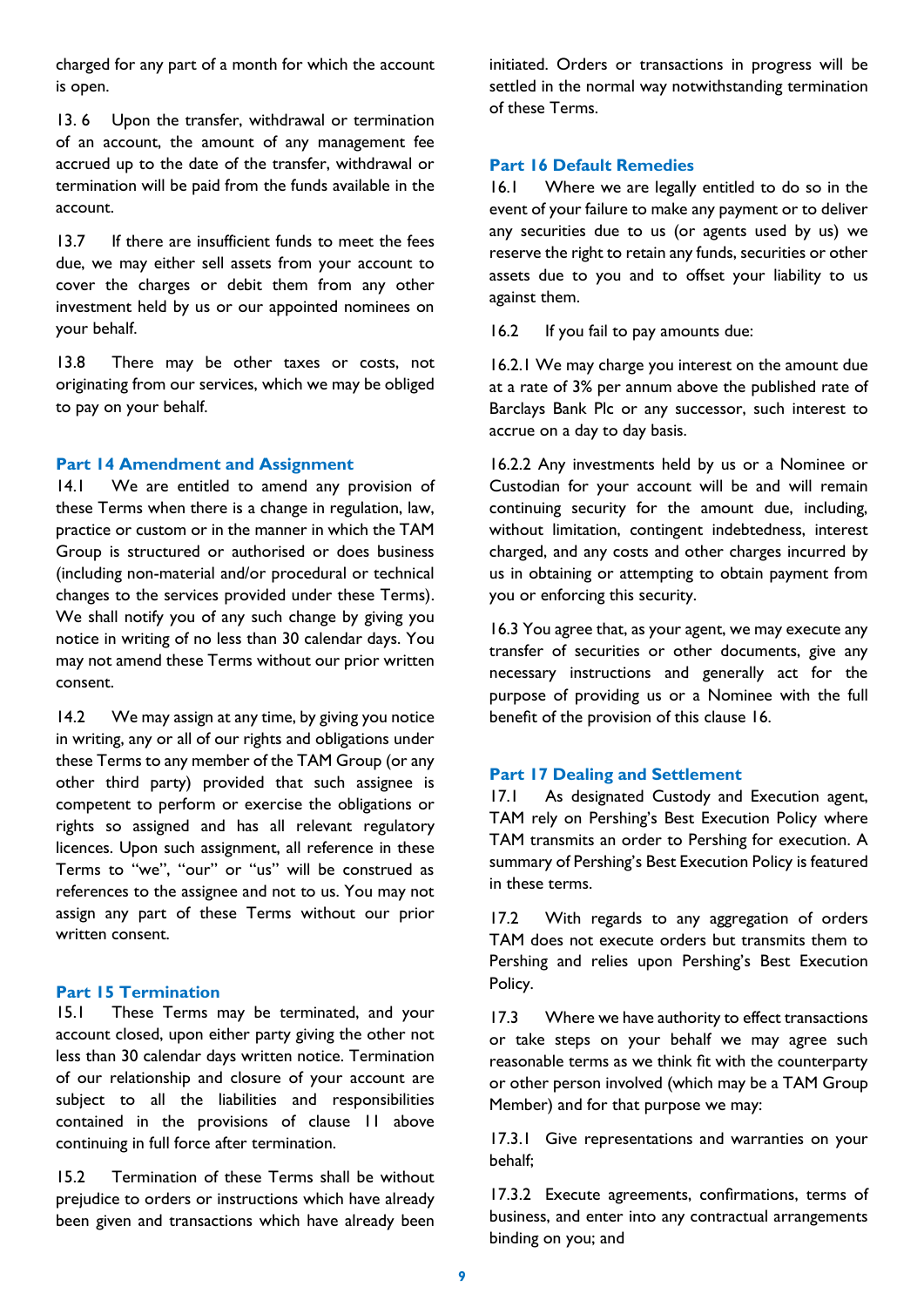17.3.3 Take any steps in accordance with market practice or custom as we think fit for the purpose of effecting or settling those transactions, and all such matters will be binding on you.

17.4 You authorise us to execute your instructions or transfer funds by any means we consider suitable, including bank channels, electronic or manual funds transfer system mail, courier or telecommunications services, and other methods. You agree that we may, without prior notice to you, use the services of any institution, exchange or correspondent bank in carrying out your instructions and that we reserve the right to pass on their charges. You agree to be bound by the rules and regulations that govern the applicable exchanges, funds transfer systems, or institutions and to accept their normal charges. You understand that none of these are our agent, and that we are not responsible for their acts or omissions.

17.5 You authorise us to conduct any foreign exchange transactions we deem necessary or reasonably incidental to carry out your instructions or protect our rights under these Terms, and you agree to assume all risks associated with foreign exchange and currency conversion.

17.6 For the purpose of settling any of your debts to us in one currency we may convert any of your assets or monies held in another currency at the prevailing spot, or (as appropriate) forward, selling rate of exchange.

17.7 If we receive money in a different currency from that in which the account is held, we may convert it into the currency of the account at the rate of exchange applied by us or our custodian at the time of such transactions.

17.8 We have an obligation to deliver investments purchased for you or to hold them for your account and to pay to you or hold for your account any proceeds of sale of investments. However, these obligations are conditional on receiving from you or holding in your account the required funds to pay for purchases, or the necessary documents to satisfy delivery of sales. These obligations are also dependent on receiving the appropriate documents or funds from any other parties linked to the transactions.

17.9 You have an obligation to pay us the amount due to settle any purchases, over and above any available funds that we may hold on your behalf, and to deliver to us any necessary documentation required to satisfy delivery of sales, over and above those already held by us on your behalf, such payment and delivery to be made by the settlement date.

17.10 If we credit your account with the receipt of investments, cash or other assets before their actual receipt, we may reverse such credit at any time before actual receipt and charge you such amounts by way of interest or otherwise to put us in the position we would have been in had the credit not been made.

17.11 We may debit your account with investments, cash or other assets on or before the date they are due to be transferred to a third party even though actual settlement has not yet occurred. We may reverse such debit at any time before actual settlement.

17.12 You accept that you may not rely on any such debit or credit until actual settlement. The procedures described in the two proceeding paragraphs are of an administrative nature and do not amount to an agreement by us to make loans or investments available to you.

17.13 Settlement and payment for investments received (including currency transactions) and for delivery of investments out of custody may be affected by us in accordance with customary or established practices and procedures in the jurisdiction or market concerned, including without limitation, delivering any investments against a receipt with the expectation of receiving later payment and other procedures not involving the simultaneous exchange of investments and payment.

17.14 If an item is returned to us unpaid or there is an operational error, we may reverse entries and correct errors made in any documents without prior notice to you. We will not be responsible for any direct or consequential loss, cost or expense which you may suffer as a result (except for the direct loss, cost or expense caused by our negligence) and any resulting overdraft will be your responsibility.

17.15 If, pursuant to your instructions, we debit your account or issue cheques on your account, against funds which appear on your account but are not cleared funds, you will reimburse us fully and be responsible for any debts, costs or losses that arise.

#### **Part 18 General - Compensation**

18.1 Where we are managing investments for you contract notes for the relevant transactions are available to view and print via our web delivery system. We will not send out contract notes to you on a transaction by transaction basis. We will supply information, based on contract note records, relating exclusively to you or your transactions. We will maintain such transaction related records for a period of five years from the date of the transaction.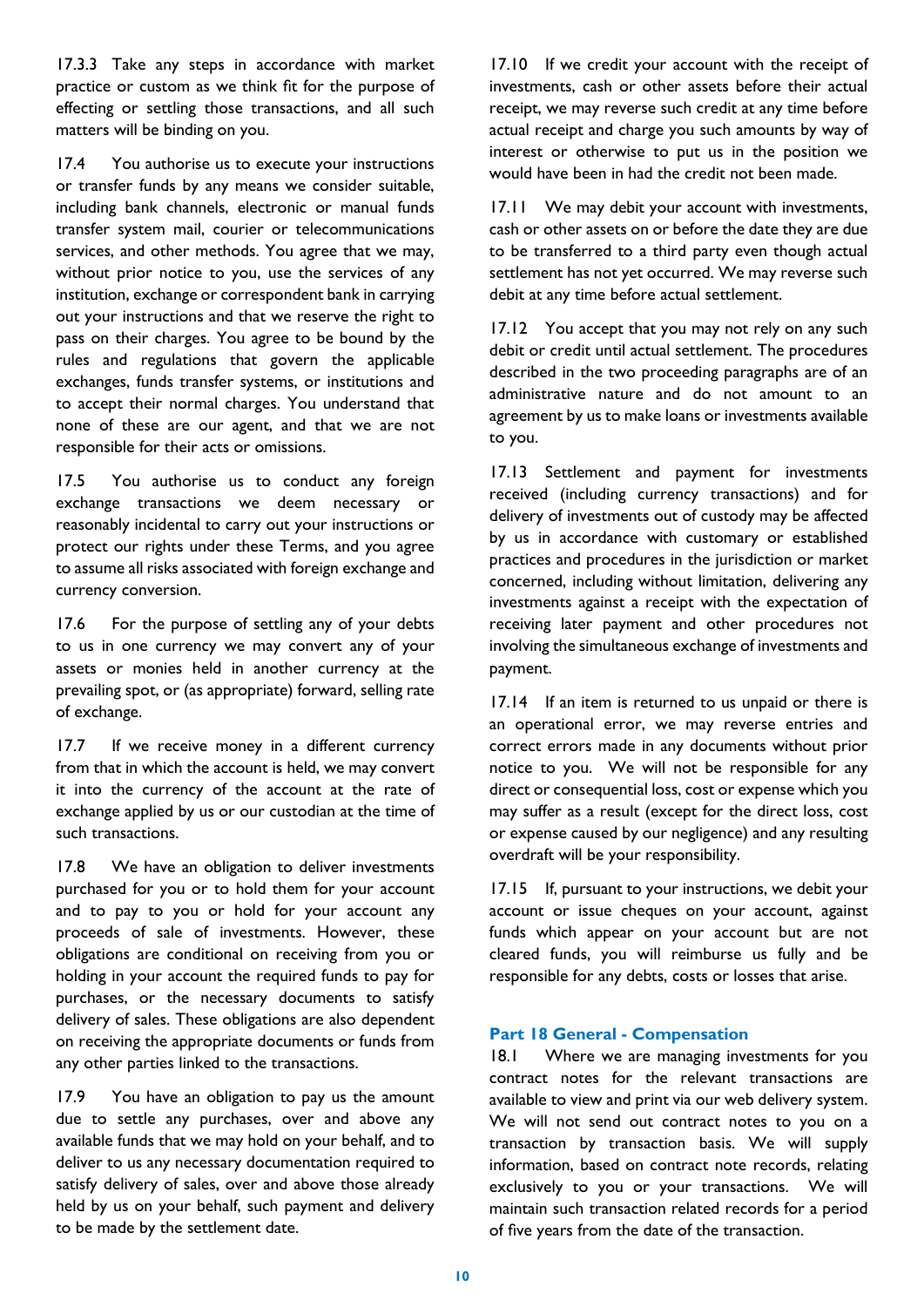18.2 You agree to settle all outstanding transactions upon termination of these Terms or upon your death or incapacity and you acknowledge that our responsibility for providing discretionary management services will terminate in such cases.

18.3 If we exercise discretion to acquire units in regulated collective investment schemes within a discretionary account operated by us for you, we do not provide you with a hardcopy key features documents related to those schemes as these are available to review and download within your account online.

18.4 Nothing in these Terms will restrict our duties under the FCA Rules or the Financial Services and Markets Act 2000.

18.5 We are covered by the Financial Services Compensation Scheme (FSCS). You may be entitled to compensation from the FSCS in the event that we cease to trade or are declared to be in default and we cannot meet our obligations. Your eligibility to claim will depend on your individual circumstances and not all investors are eligible. The FSCS offers different levels of compensation for different types of clients. Eligible claimants may be entitled to compensation of up to 100% of their losses up to a maximum of £50,000. Please note that investment losses are not covered by the FSCS scheme and compensation would only be available in the event of default by TAM. More information about the FSCS scheme and on your potential eligibility to compensation is available from the FSCS website [\(www.FSCS.org.uk\)](http://www.fscs.org.uk/). You can contact the FSCS by post at: Financial Services Compensation Scheme, PO Box 300, Mitcheldean, GL17 1DY, by telephone on Freephone: 0800 678 1100 or 020 7741 4100 or email at [enquiries@fscs.org.uk](mailto:enquiries@fscs.org.uk)

18.6 We reserve the right to re-denominate the currency of your portfolio into any currency, if required to do so by law or prevailing market practice.

#### **Part 19 Data Protection and Fair Processing**

19.1 Your Personal Data will only be shared between ourselves and the provider of the platform you came through. We will not share your details with any other 3rd parties. If you do not wish us to bring to your attention additional services please provide us with written notice to that effect. Unless you do so, we may pass information to other TAM Group Members if we believe that they provide additional services which may benefit you

19.2 We may also tell you about other companies' services and with your permission, you may be contacted by those other companies.

19.3 Your Personal Data, obtained by us for the provision of services under these Terms and throughout your relationship with us, will be processed for the purposes of:

19.3.1 Confirming your identity, as part of our responsibilities to prevent money laundering, fraud and terrorist financing. We may use a credit reference agency to do this, which will record that a search has been made.

19.3.2 Administering any services provided to you under these Terms; and

19.3.3 To comply with any requirement of law, regulation, FCA Rules, or good practice, whether of the UK or elsewhere.

19.4 Your Personal Data may be disclosed: -

19.4.1 In the circumstances set out in 19.9; or

19.4.2 If we (or any person to whom your Personal Data is disclosed as a result of us processing it in accordance with clause 19.3) have a right or duty to disclose it, or are allowed or compelled by law or has our consent to do so.

19.5 We operate globally, and therefore your Personal Data may be transmitted to, processed and disclosed as outlined above in any country in which we conduct business or have a service provider. However, as in accordance with our obligations under the Data Protection Act, we will only transfer data to countries outside the EEA which have an adequate level of protection for the rights and freedoms of data subjects in the processing of Personal Data.

19.6 As above, you have certain rights of access under the Data Protection Act 1998 to Personal Data held or processed by us or on our behalf. Further details of these rights are available on request. We reserve the right to charge for providing such access.

19.7 Unless otherwise indicated, your Personal Data collected is necessary to enable us to provide the services under these Terms. Failure to provide the information we may request may mean that we are unable to provide you with our services.

19.8 We will not be obliged to disclose to you or to take into consideration information in our possession:

19.8.1 The disclosure or use of which might be a breach of duty or confidence; or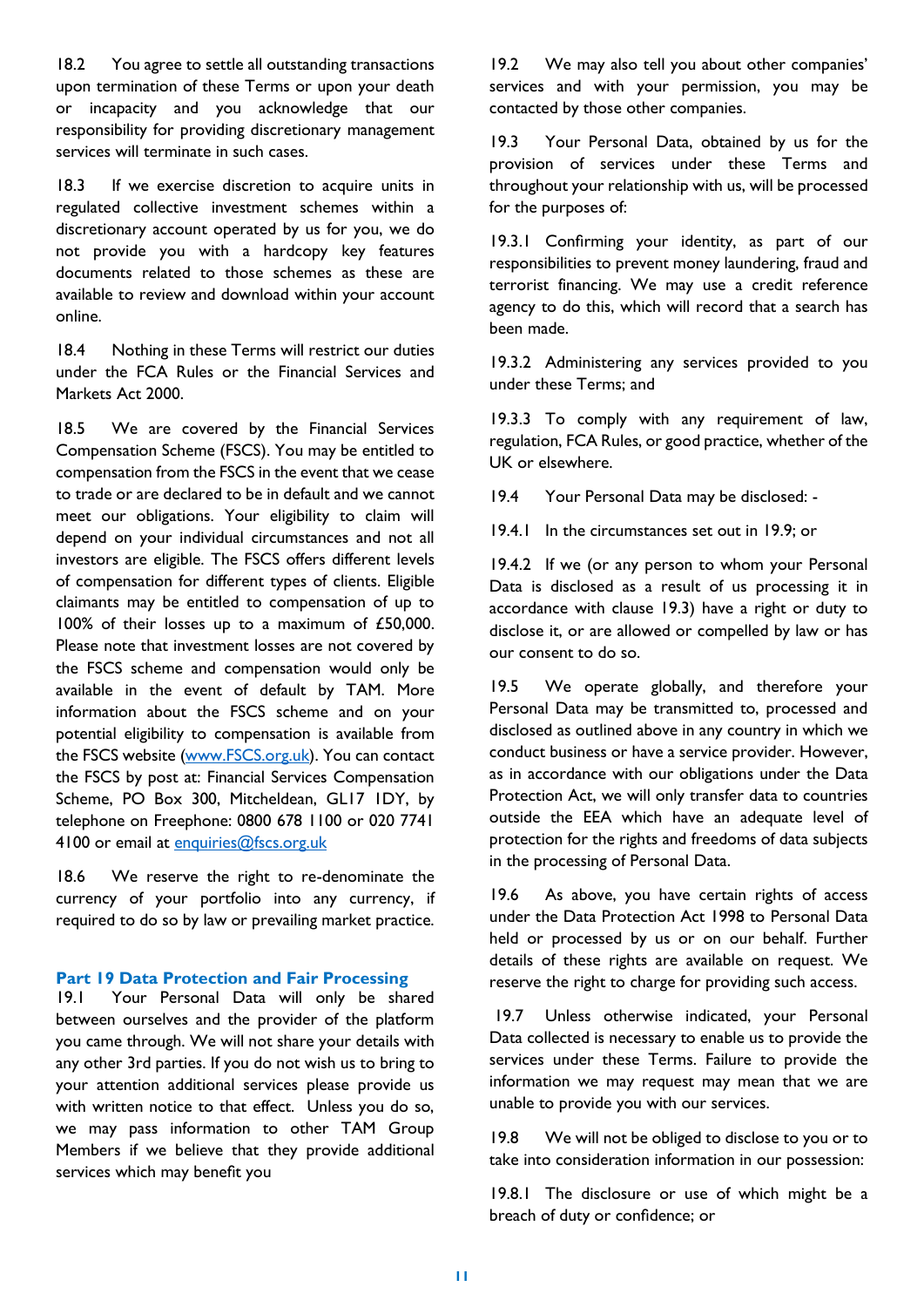19.8.2 Of which the individual managing your portfolio or advising you (including non-investment advice) may become aware.

19.9 We will keep all your Personal Data confidential, except that we may disclose it:

19.9.1 Where we are bound or entitled to disclose it under compulsion of law or where requested by regulatory agencies;

19.9.2 Where there is a duty to the public to reveal it;

19.9.3 To our professional advisers where reasonably necessary for the performance of our professional services;

19.9.4 Where such disclosure is in good faith and is reasonably intended to assist in the performance of obligations in connection with these Terms or other legitimate business purposes;

19.9.5 To any agents appointed in accordance with these Terms and to any depositories, clearing or settlement system, account controller or other participant in the relevant system where such disclosure is reasonably intended to assist in the performance of obligations in connection with these Terms;

19.9.6 To counterparties where disclosure is reasonably intended for the purpose of effecting transactions in connection with these Terms of or establishing a dealing relationship with a view to such transactions; or

19.9.7 Where we have your permission to disclose the information.

### **Part 20 Risk Warnings**

20.1 Your attention is drawn to the specific and general risk warnings in this clause 20. These Terms cannot disclose all the risks there may be significant other risks arising from the services TAM we provide to you.

20.2 Investments within portfolios may go down as well as up and you may therefore not get back the full amount invested. Any income derived from your investments can also go down.

20.3 Please bear in mind that past performance is not necessarily a guide to future returns and there is always a possibility that you may receive back less than your original investment.

20.4 Some of our underlying investments are denominated in currency/currencies which are different from your domestic currency. This means there is a risk that movement in exchange rates may affect the returns you will receive from your investment.

20.5 Under certain trading conditions it may be difficult or impossible to liquidate a position. This may occur, for example, at times of rapid price movement if prices rise or fall to such an extent that trading is suspended or restricted. Investments in property may at times (though uncommon), temporarily suspend trading. Typically, investment in property funds only represent a relatively small part of our overall portfolios, and whilst suspension of such funds is rare, you may not always be able to liquidate these holdings when you wish. Where TAM decides to invest in less liquid investments, we do our best to weigh the potential benefits against risks and probabilities of this occurring.

20.6 Investment in emerging markets may expose investors to risks not typically associated with similar investments in more developed markets. A country is generally classified as an "emerging market" based on its relative economic, political and social development. Some of the risks associated with emerging markets are similar to those affecting more developed economies but the undeveloped nature of an emerging economy may mean that they are more pronounced or have a longer and deeper effect. Natural disasters, for example, may have a greater effect on the economy and financial systems of an emerging market. Financial instability may be more common, and many emerging markets experience rapid and significant changes in political control which may result in unpredictable changes in economic policy.

20.7 You acknowledge that there may be a short period during the set-up of your account where your funds may not be invested. We endeavour to invest your money as soon as reasonably practicable and within five working days of receiving your money or your transferred assets. Where there is a delay, there will be a risk that markets may move against you. We will not be liable for the consequences of market movements in such a situation where the delay in investment results from any cause beyond our direct control.

20.8 Investments may rise and fall, and you should make sure you read the following asset class descriptions as it is the combination of individual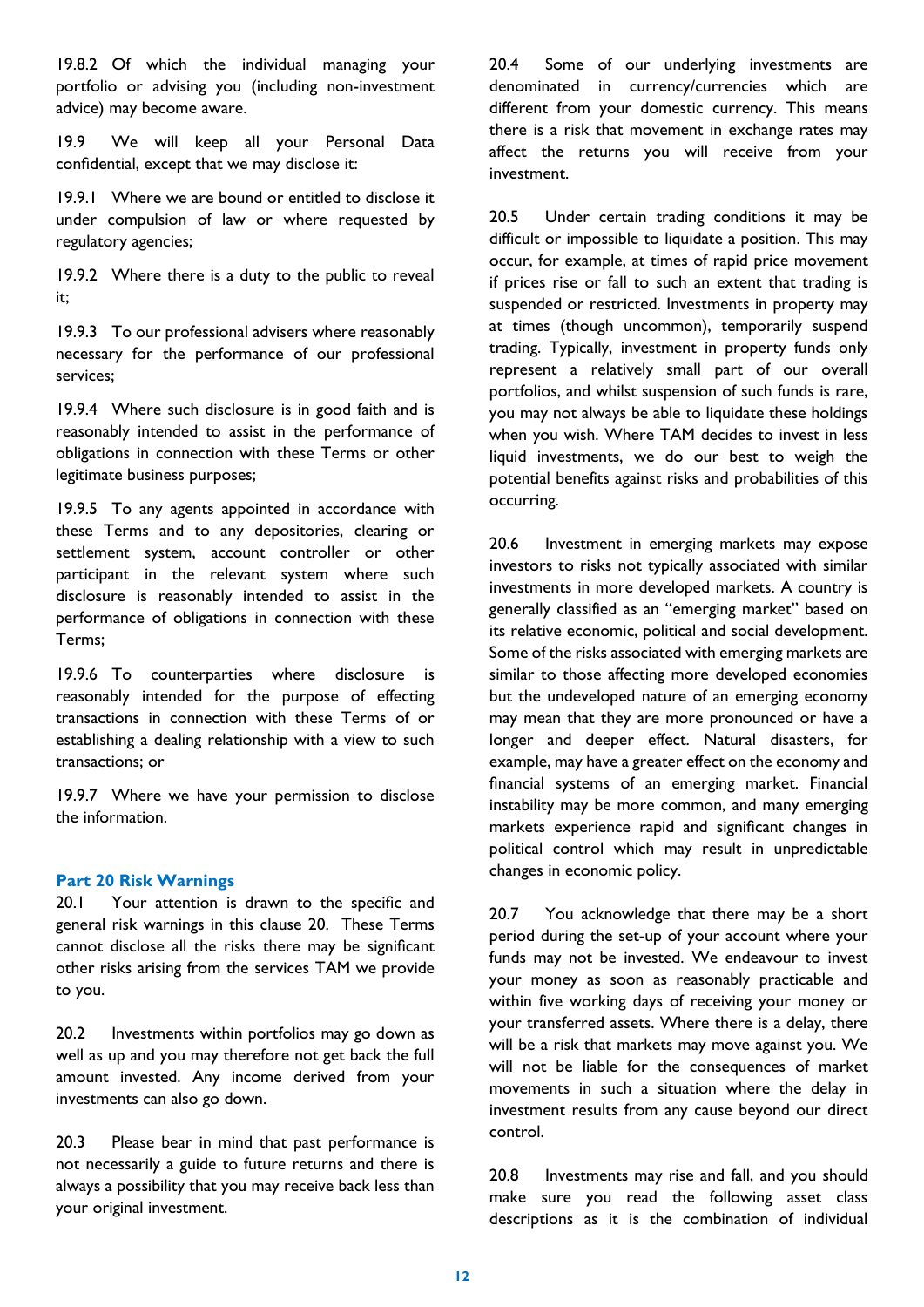investments and exposure to each asset class that produce the overall level of volatility a portfolio is exposed to. You should make sure you understand which asset classes are included in the equity and nonequity categories and the likelihood of each asset class losing or gaining value very in a short space of time (giving an idea of its volatility): -

20.8.1 Equity funds are a type of fund that principally invest in company stocks and shares (also known as equities). These funds often concentrate on a particular sector or according to company size. Equities are traded on the stock market and can be impacted by market conditions as well as the individual company performance – meaning they are subject to volatility. If a company or the market does well for example, the price of a company's shares may go up. But equally, when the company or market performance drops, a company's share price may fall and can fall lower than the level the investor bought the equity at in the first place. This could result in a loss in value to any portfolio with a fund holding that stock. Equity investments span multiple jurisdictions, and may include issuers in emerging markets (see Risk Warnings - section 20.6), of any market capitalisation (e.g. small, mid or large).

#### 20.8.2 Fixed Income Securities

When TAM manage the investments in your Portfolio, it may invest in fixed income securities of corporate and government issuers in multiple jurisdictions. Such fixed income securities are not required to satisfy any minimum rating standard and may include instruments that are in poor standing and that have predominantly speculative characteristics with respect of the issuer's capacity to pay interest and repay principal. Fixed income securities are subject to the risk that the issuer may default on the payment of principal and/or interest. The prices of fixed income securities are adversely affected by changes in interest rates and thus are subject to the risk of market price fluctuations. In addition, changes in the credit ratings of a fixed income security or in the perceived ability of the issuer to make payments of principal and interest also may affect the security's market value.

### 20.8.3 Alternative investments

Alternative investments include investments in absolute return products, property and commodities.

The long-term nature of the investment profiling and the need to seek to provide long term consistent returns has resulted in our managers including an element of alternative investment funds within portfolios. These funds follow strategies aimed at either reducing portfolio risk or profiting from markets

irrespective of their direction. Funds in this asset class can invest in absolute return products, property and commodities, and as such are often considered as a higher risk category, but the diversification and nature of the investments chosen will not significantly increase the risk levels of the overall portfolio and can even serve to moderate risk exposure.

### 20.8.3.1 Absolute Return Funds

Your portfolio may invest in absolute Return funds (sometimes known as market neutral/equity long short or multi strategy). These investments may use trading techniques such as short selling and the use of derivatives to obtain an enhanced return profile across all market cycles. Alternative funds historically have higher charges associated with them due to the increased level of trading activity needed to sustain these strategies. Alternative funds aim to retain a sufficient liquidity profile to ensure they remain redeemable through any negative market periods. However, as with all alternative strategies, in times of severe redemptions the funds may impose suspension periods or delayed redemption periods to protect the fund's whole investor base. The regulatory environment for alternative funds is evolving and changes therein may adversely affect the ability of the fund to obtain the leverage it might otherwise obtain or to pursue its investment strategies. In addition, the regulatory or tax environment for derivative and related instruments is evolving and may be subject to modification by government or judicial action which may adversely affect the value of the investments held in the fund. The effect of any future regulatory or tax change on the investments is impossible to predict.

## 20.8.3.2 Property

TAM may invest on your behalf in property and land through holding investments in property funds. These can be difficult to sell so you may not be able to sell/cash in this investment when you want to. TAM may have to delay acting on your instructions to sell your investment. The value of property is often a matter of a valuer's opinion i.e. subjective rather than based on a liquid market.

#### 20.8.3.3 Commodities

Investments in commodities whether by funds or via companies substantially involved with them may expose investors to risks not typical of other investments. Companies associated with commodities and the funds invested in them may have assets in less developed countries which can have political, legal and social systems that are less stable than those found in developed countries or markets. The underlying assets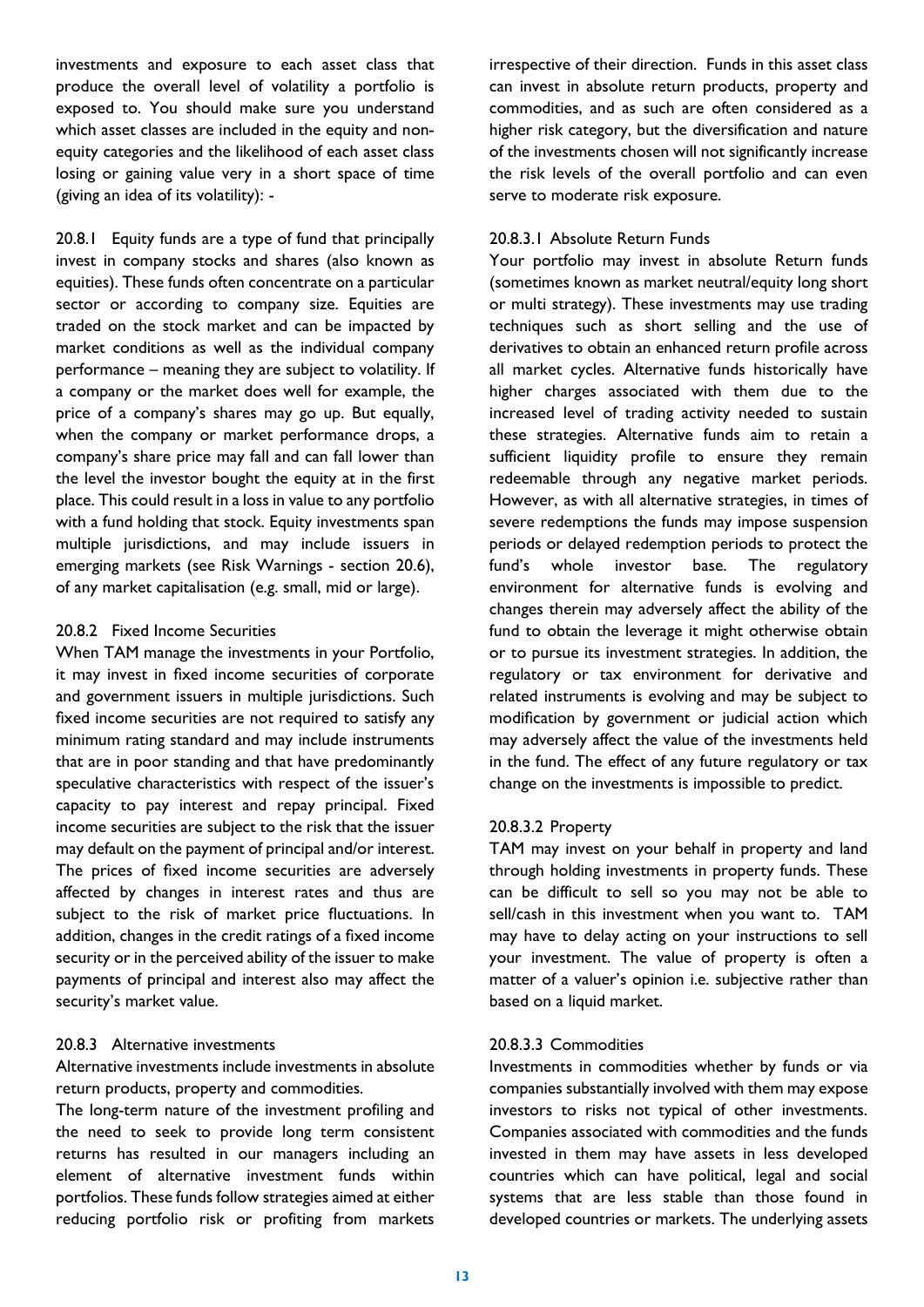of these companies, the commodities and derivatives associated with them may be subject to or affected by the conditions within the local environment, be it political, economic, geographical or social in nature. Commodity funds may hold physical assets which may not be insured and subject to risks associated with high value items.

## 20.8.4 Cash and Near Cash

TAM may invest a portion of your assets in the portfolio in cash or near cash items. These near cash items must be of high quality and may include number of money market instruments such as securities issued by national governments and agencies thereof, bankers' acceptances, commercial paper, and bank certificates of deposit.

#### 20.8.5 Exchange Traded Funds (ETFs)

ETFs are a type of open-ended fund. ETFs seek to track the performance of a particular index, such as the FTSE 100. They provide exposure to the performance of a pool of stocks, bonds or other asset classes included in the index, as well as different regions and sectors. Portfolios investing in ETFs will be exposed to price risk of the underlying assets or derivatives, the risk ETFs do not perfectly mimic the relevant index or benchmark over the longer term (in part due to the impact of fees and other costs). In addition, where an ETF's underlying investments are in a currency different to the denominated currency of the ETF, there will be embedded foreign exchange risk - for example, an index might rise but its currency might fall against GBP resulting in a different return. In addition, a lack of liquidity can lead to a delay in the execution of transactions or may limit the extent to which a transaction can be executed. ETF trading may also be suspended due to the closure of the underlying market or due to the fund winding down. ETFs are also subject to counterparty risk. This means, that if the counterparty of a derivative contract gets into difficulty, the value of an ETF investment could be affected. The majority of ETFs are offshore funds and specific taxation rules apply for investors subject to UK taxation. Broadly if an offshore fund has "reporting status" then gains are subject to capital gains tax. If an offshore fund does not have "reporting status" then gains are subject to income tax.

#### **Part 21 Complaints**

21.1 If you have any complaints, these should be directed to the Compliance Officer at [compliance@tamassetmanagement.com](mailto:compliance@tamassetmanagement.com) or by letter to TAM Asset Management Ltd (address above).

21.2 Your complaint will be dealt with in accordance with our "Complaint Handling Procedures". A summary of these procedures is available on request and will be provided by us to you when we acknowledge your complaint.

21.3 If we are unable to resolve your complaint to your satisfaction, you are entitled to take the matter up with the Financial Ombudsman Service, which is an independent service set up by law to resolve disputes between consumers and financial institutions. More information on this service is available on request.

#### **Part 22 Governing Law**

22.1 These Terms are to be construed in accordance with English Law. Both you and TAM agree that the Courts of England are to have exclusive jurisdiction to hear proceedings arising out of or in connection with these Terms, and for this purpose we both agree:

22.1.1 to submit to the jurisdiction of the English Courts; and

22.1.2 not to bring proceedings in any other jurisdiction.

#### **Part 23 Third Party Rights**

23.1 A person who is not a party to this Agreement may not enforce any of its terms under the Contracts (Rights of Third Parties) Act 1999.

#### **Part 24 Cancellation Rights – These Terms**

24.1 You are able to withdraw your investment at any time subject to sufficient liquidity in the underlying funds. If you wish to exercise your right to cancel, you must notify us accordingly by sending notice of cancellation to us by email or post using the contact details below:

24.2 Send your cancellation to this email address [admin@tamassetmanagement.com](mailto:admin@tamassetmanagement.com) or by first class post to:

TAM Asset Management Ltd, 10th Floor, City Tower 40 Basinghall Street London EC2V 5DE

24.3 If you choose to cancel, we will, as soon as is practical following receipt of the cancellation notice, return to you any sums we have received from you in accordance with the Terms, except for any amount you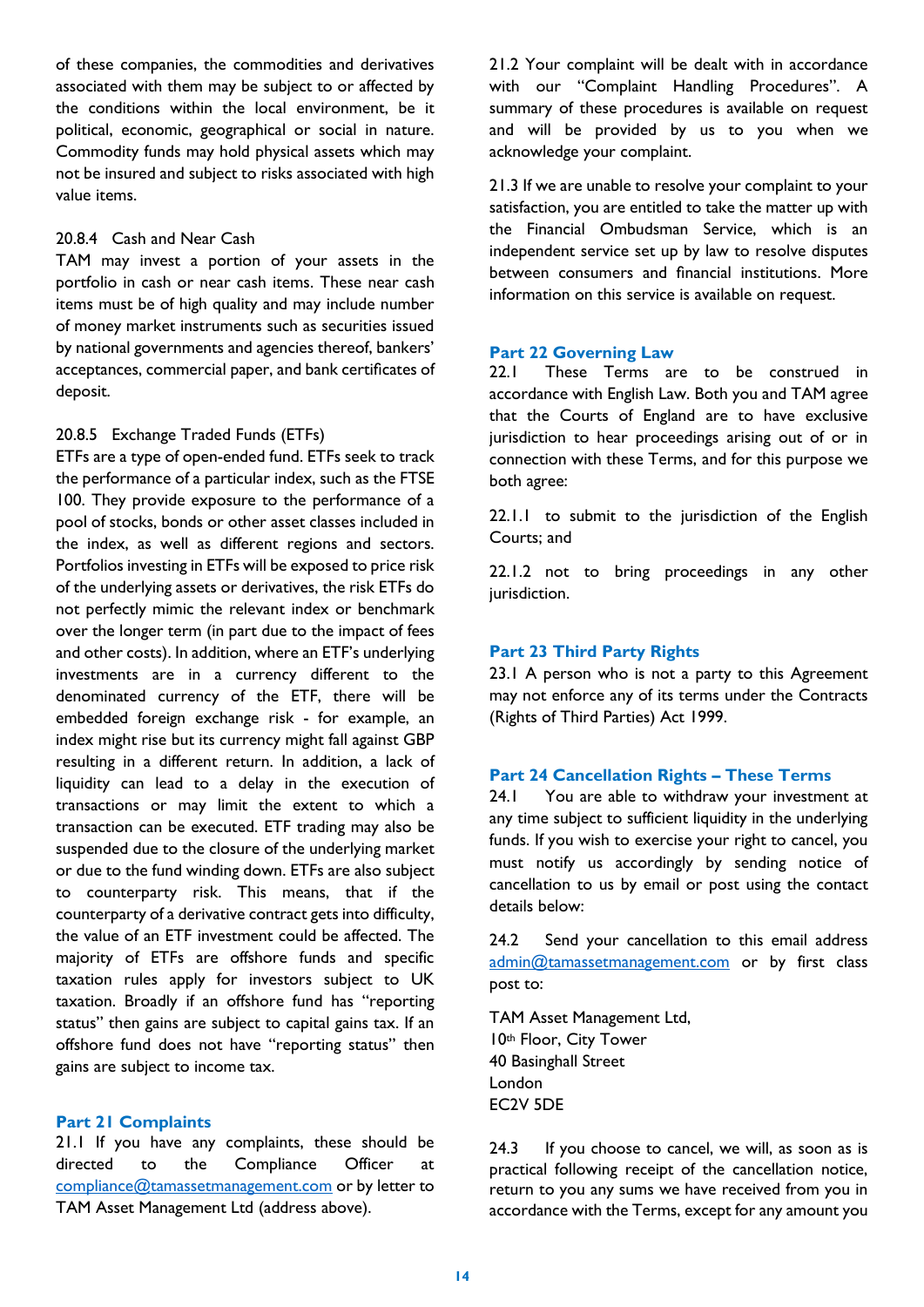may be required to pay under clause 13 Fees and clause 16 Termination.

24.4 We can only permit withdrawals from funds held with us for more than three working days. Any withdrawals can only be paid to an account designated in the account holder's name.

24.5 When the investor exercises his/her right to cancel he/she may be required to pay, without any undue delay and no later than within 30 calendar days of the customer dispatching the cancellation notice, for the service provided by TAM and its agents in accordance with these Terms.

24.6 We may require the investor to pay for any loss under these Terms caused by market movements that we reasonably incur in cancelling it. The period for calculating the loss shall end on the day on which TAM receives the notification of cancellation.

24.7 All instructions to buy or sell investments which are pending at the time of receipt of the notice to cancel will be binding.

24.8 If you do not exercise your right to cancel, these Terms will remain in force until terminated by one of the parties in accordance with the termination provisions specified in clause 16.

# SECTION II: CLIENT MONEY

### **Part 1 FCA Rules**

1.1 The FCA requires financial institutions to hold clients' money on trust in accordance with its Client Money and Assets Rules ("CASS"). In particular, a financial institution is required to ensure that clients' money is segregated (i.e. kept separate from its own money). We comply with this requirement.

1.2 The FCA further requires financial institutions to arrange adequate protection for clients' assets. Pershing Securities Limited (Pershing) is presently the custodian and will hold your investments. Their terms are outlined separately in the Pershing section below.

1.3 In exceptional circumstances, we may hold your securities and register them in our name or in the name of a Custodian. This will only occur where, due to the nature of the law or market practice of an overseas jurisdiction, it is in your best interests to do so or it is not feasible to do otherwise. Where TAM acts as custodian for a particular investment it will be held by TAM as Custodian in accordance with CASS and will be registered in the name of and held by a Nominee in accordance with CASS.

If securities are registered in our name, you understand that (i) your investments may not be segregated from our own investments, (ii) your securities may not be as well protected from claims made on behalf of the general creditors in the event of a default by us, (iii) you consent to your investments being so held in such circumstances, and (iv) the consequences of your giving such consent are at your own risk. Subject to clause 8, we shall only deposit your investments with a Custodian in a jurisdiction which specifically regulates and supervises the safekeeping of investments and with a Custodian who is subject to such regulation. Please let us know in writing if you object to your securities being held in this manner, or in the manner set out in clause 8.7, so that we may agree different arrangements.

1.4 Your investments will not be deposited with a Custodian in a country outside the EEA which does not regulate the holding and safekeeping of investments unless the nature of the investments or of the services connected with them requires these to be deposited with a third party in that country.

1.5 We will undertake an appropriate risk assessment, and will exercise due skill, care and diligence in the selection of any custodian before we hold your investments or arrange registration of your investments through such Custodian. However, we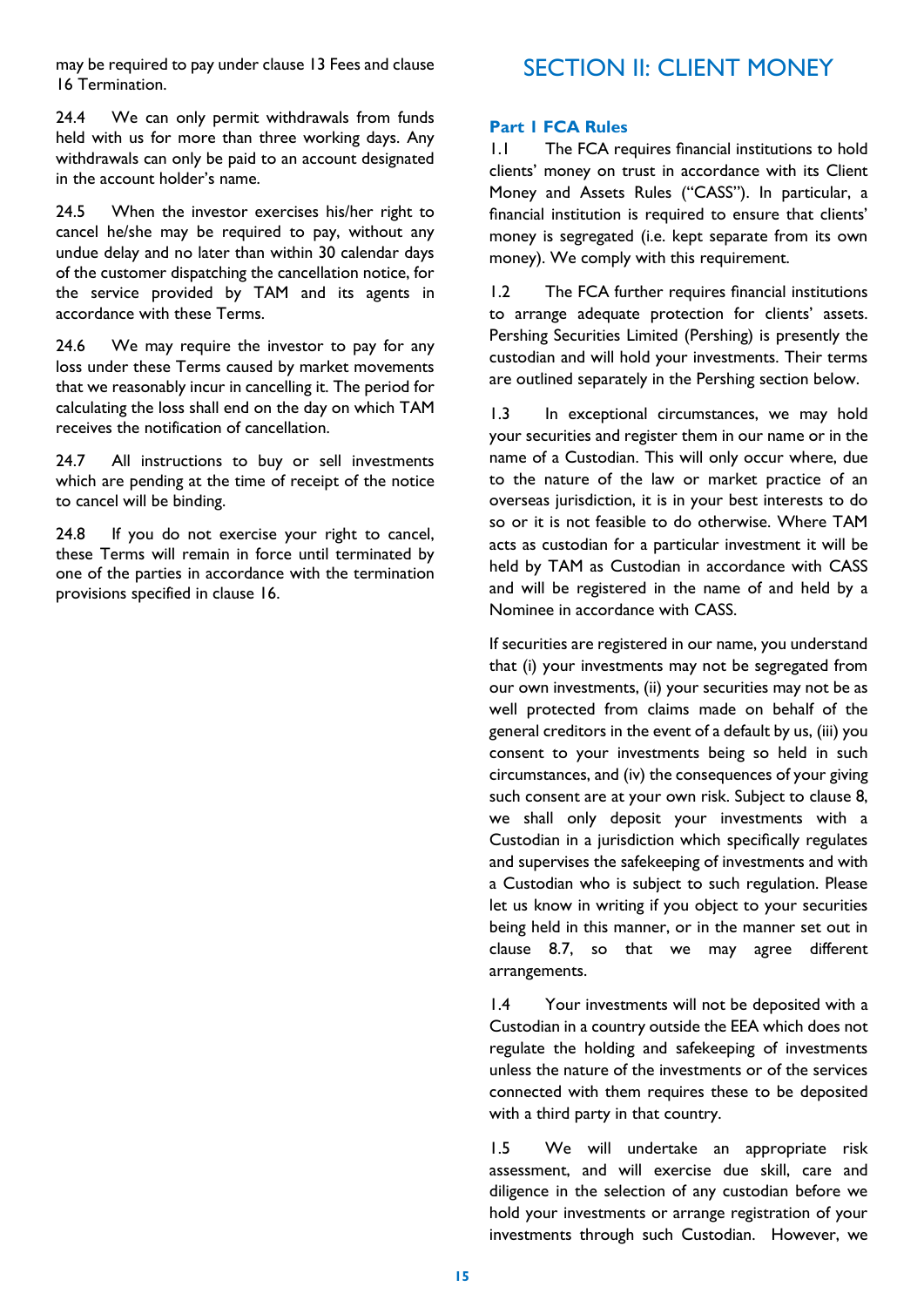will not be liable for the default of any Custodian, depository or Nominee, save that we will be liable to the extent that such default arises as a result of our own fraud, proven negligence or wilful default.

1.6 There may be occasions when we transact business for you which involves your money being passed to an intermediate broker or settlement agent or counterparty outside the UK. The legal and regulatory regime applying to such third parties may be different from that of the UK and in the event of a failure of such a broker, settlement agent or counterparty your money may be treated differently from the position which would apply if it was held in the UK. Unless you object in writing, we will assume we may pass your money to such a broker, settlement agent or counterparty in order to settle any relevant transactions.

1.7 This section will apply where we hold money on your behalf in accordance with the FCA's Rules. The rules of the FCA require us to hold your money in a client account segregated from our own money at an approved Bank.

1.8 Any such approved bank must have acknowledged in writing:

1.8.1 That all such funds are held by us on trust for our clients and that the approved bank is not entitled to combine this account with any other account or exercise any right to or counterclaim against money in that account in respect of any sum owed to it by us; and

1.8.2 That the title of the account sufficiently distinguishes it from other accounts containing money belonging to us and clearly identifies it as a client money account.

1.9 Interest will not be paid on client money in the course of collection or settlement where the FCA Rules do not require interest to be paid; nor will we be obliged to make a payment of interest to you on client money if the accrued interest due to you is less than  $£2$ in any quarter.

1.10 If we hold client designated investments or client money for you we shall send an annual statement showing the investments and cash that are held by us on your behalf to you or any adviser specified in these Terms unless this information has already been made available to you via your valuation.

#### **Part 2 Overseas**

2.1 Unless you object in writing, we assume that we may hold your money at an approved bank, or financial institution outside the UK. The names of such banks or institutions are available on request.

2.2 The legal and regulatory regime applying to an overseas bank will be different from that of the UK and in the event of the bank's default your money may be treated differently from the position which would apply if it was held in the UK.

2.3 There may be occasions when we transact business for you which involves your money being passed to an intermediate broker or settlement agent or counterparty outside the UK. The legal and regulatory regime applying to such third parties may be different from that of the UK and in the event of a failure of such broker, settlement agent or counterparty your money may be treated differently from the position which would apply if it was held in the UK. Unless you object in writing, we will assume that we may pass your money to such a broker, settlement agent or counterparty, in order to settle any relevant transactions.

#### **Part 3 Interest**

3.1 Subject to clause 1.9 above, we will credit you with interest on un-invested client money deposited with an approved Bank on a quarterly basis or other such periodic basis, not being less than annually, as we consider appropriate. We will account to you for interest earned on un-invested client money held for you only at the rates specified in our Schedule of Interest Rates, as amended from time to time at our absolute discretion with reference to changes in the interest rates of approved banks.

3.2 You should note that the rate of interest paid by approved banks may exceed the rate of interest that can be earned by you on un-invested client money, as specified in our Schedule of Interest Rates. Any excess in interest paid by approved banks over the interest to which you are entitled under our Schedule of Interest Rates will be for our benefit and account and shall be retained by us.

3.3 Interest will not be paid on client money in the course of settlement or on income accounts or otherwise where the FCA Rules do not require interest to be paid.

3.4 Details of interest rates on your account may be obtained from your investment manager or from TAM's offices. Prevailing interest rates will be included in your account valuation and statement.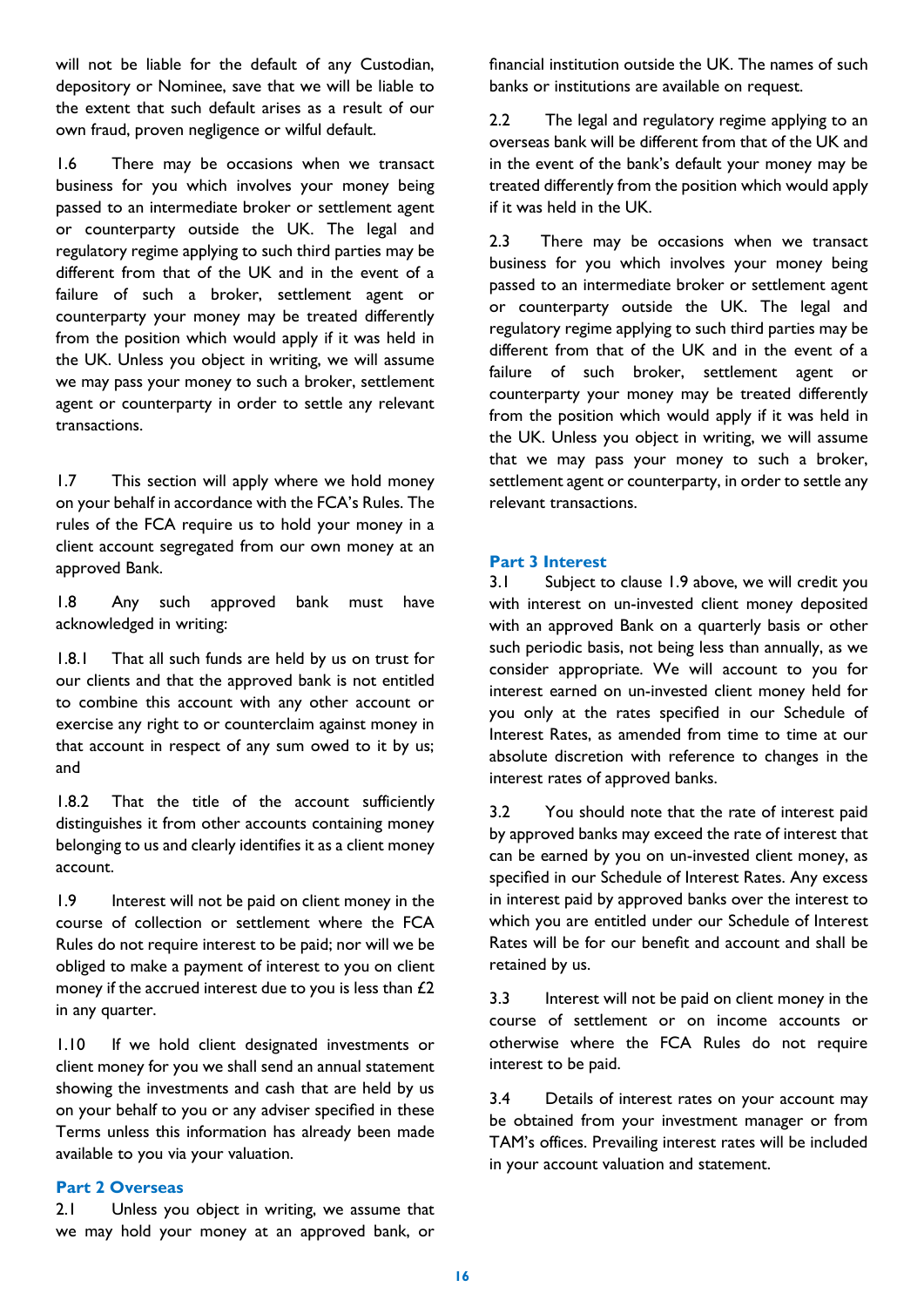# SECTION III: SPECIFIC TERMS OF **BUSINESS**

## INDIVIDUAL SAVINGS ACCOUNTS

## **Part 1 Introduction**

1.1 This section sets out the terms on which we provide services as an Individual Savings Account ("ISA") manager, in connection with the management of your investments held within a TAM stocks and shares ISA, being investment plans and satisfying the conditions set out in the Individual Savings Account Regulations 1998, as amended from time to time (the "Regulations").

#### **Part 2 Subscriptions to ISAs**

2.1 Subscriptions to ISAs may only be made in cash, or in such manner or form as the Regulations permit.

2.2 Subscriptions must at all times be within the limits set by the Regulations.

2.3 Subscriptions may only be made by clients who are eligible under the Regulations at the time of subscription.

2.4 Applications to subscribe to ISAs will only be accepted by us on receipt of the completed account opening process or transfer request.

2.5 We reserve the right to decline an ISA application without specifying any reason for such decision.

2.6 Transfers of ISA assets may be made by us receiving investments from your previous ISA manager. We may, however, decline to accept particular investments and instead ask your previous ISA manager to realise such investments and transfer cash to us.

2.7 Please note that the value of your assets will change over time. The value of your investments and the level of any income from them can go down as well as up. You may not get back the full amount you have invested. You should also remember that past performance of investments is not an indication of how those investments might perform in the future.

2.8 You have the right to cancel the agreement within 14 days of us confirming to you that we have opened your account and that it is available for you to use, or of us providing you with the relevant terms, whichever is the later ("the cancellation period"). You also have the right to cancel a transfer of an ISA from another ISA manager within 14 days of the transfer.

2.9 If you wish to cancel, you must send written notice by post to us [Part 1 clause 24.2]. You will have no further obligations in relation to the service and you will not be charged any fee for cancelling if we have not commenced the provision of our services. However, you agree that we may start providing our services to you before the end of the cancellation period, in which case we may make a pro-rata charge for the service provided to you up to cancellation.

2.9.1 If you cancel, we will return to you the cash in your account at the next dealing period after we receive your cancellation request. If you have purchased investments during the cancellation period, we will sell those investments and send you the sales proceeds after the settlement date. The cash that you receive may be less than you transferred to us if we have carried out deals on your behalf or if the value of your investments has fallen during the cancellation period, and you will bear that market risk. You will also bear the costs associated with deals which we have carried out for you, such as dealing charges and stamp duty.

2.9.2 If you have transferred investments to us during the cancellation period, we will not be able to return these to you until you provide us with instructions as to how you want us to transfer them to you or to another provider.

2.9.3 This does not affect your right to cancel this agreement, but there may be a delay in returning your investments if we do not receive your instructions with your cancellation notice. If the value of your investments falls during that period, you will bear that market risk. You will also bear the costs associated with deals which we have carried out for you, such as dealing charges and stamp duty.

2.94 If you do not exercise the right to cancel, the agreement will remain in effect until terminated under its terms.

#### **Part 3 General**

3.1 You will at all times be the beneficial owner of the investments and cash held within your ISA. Your ISA cannot be used as security for a loan.

3.2 All income claimed and received on your behalf, except interest on cash and ISAs, will be retained on your account or paid to you, in accordance with your instructions.

3.3 You authorise us to provide HM Revenue and Customs with all relevant particulars of the ISA and the investments within it.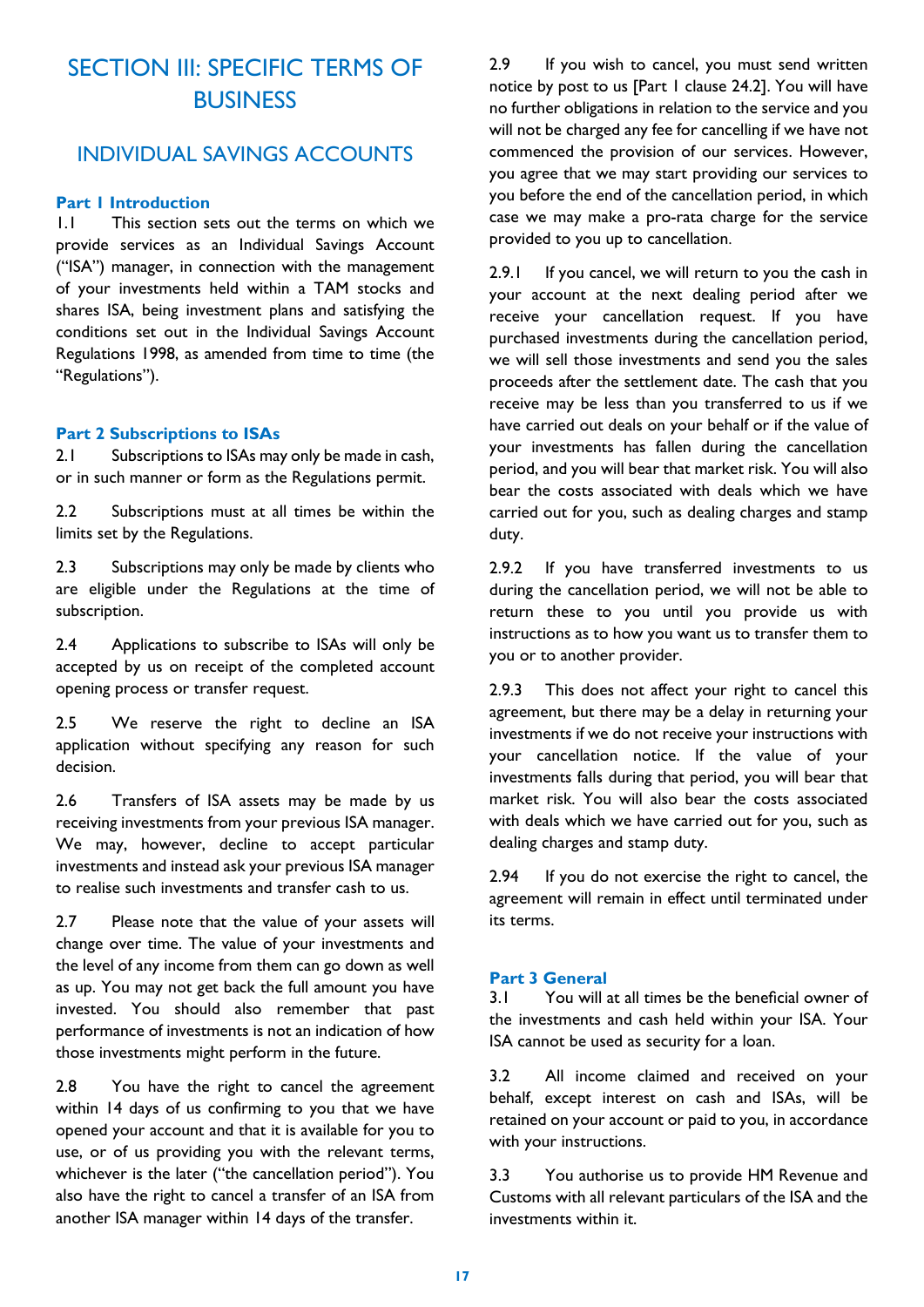3.4 We will make claims, conduct appeals and agree, on your behalf, liabilities for, and reliefs from, tax in respect of your ISA.

3.5 For the purposes of this section, references to an ISA include all subscriptions or transfers made by you to such an ISA which is managed by us.

3.6 We will notify you as soon as reasonably practical if, by reason of any failure to satisfy the provisions of the Regulations, the ISA has or will become void.

3.7 Your investments, including share certificates or other documents evidencing title, will be held by us as custodian in accordance with CASS and will be registered in the name of and held by a Nominee as permitted by CASS or held by a custodian appointed by us.

3.8 We may delegate any of our operational functions or investment services (including critical or important functions or services) provided under these Terms to TAM Group Members and their associates, provided that we are satisfied that the party is capable and competent to perform the obligations and rights so delegated and has all relevant licences. We may, where reasonable, employ agents (including TAM Group Members and their associates) to perform any administrative, dealing or ancillary services required to enable us to perform our services under these Terms. We will act in good faith and with reasonable skill and care in the selection, use and monitoring of agents.

3.9 You understand that:

3.9.1 The value of investments in the ISA may go down as well as up. Accordingly, you may not realise the full amount of your investment;

3.9.2 Levels of income from investments in the ISA may fluctuate;

3.10 Where an investment in the ISA is denominated in a currency other than your usual currency, changes in rates of exchange between currencies may cause your investment in the ISA and/or the income to go down or up;

3.11 The tax regime applicable to investments in the ISA may change in the future. We strongly recommend you seek professional advice for any matters related to taxation. We will not provide any advice relating to tax related matters.

3.12 We are not your investment adviser and our obligations under these Terms are limited to your Portfolio. In particular, we do not provide advice to you

on your financial affairs, pensions, taxation or any similar or related matters.

**Contract Notes:** For each transaction executed on a discretionary account we will not issue a Contract Note containing details of the trade. A contract note will, however, be maintained on file and will be available via our web delivery system.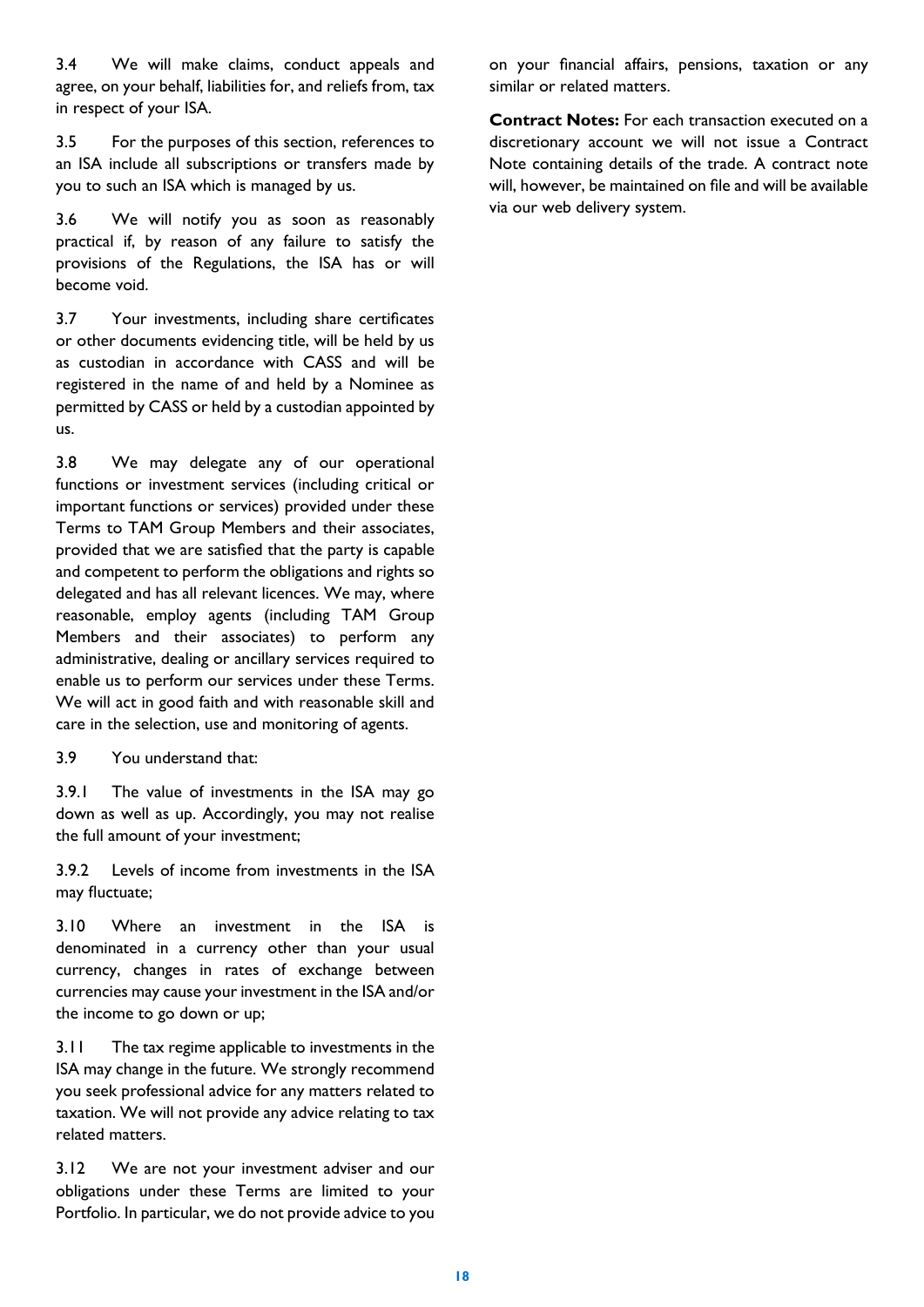## SECTION IV: GLOSSARY

In these Terms (also referred to as the account opening process, unless the context otherwise requires, the following phrases have the following meanings: -

**Account** means any account with us in your name(s);

**Affiliates** is defined in clause 12.1;

**Approved Bank** has the meaning given in the FCA Rules;

**AML** means Anti-Money Laundering along with the laws and regulations surrounding it.

**Best Execution Policy means TAM relies on their** custodian's best execution policy in adherence with that required by the FCA, a summary of which is available online at www.pershing.co.uk;

**Client Money Rules** the provisions in respect of client money set out in the FCA Rules;

**Conflicts of Interest Policy** means our conflicts policy as required by the FCA Rules, further details shall be provided upon your request;

**Custodia**n has the meaning given in the FCA Rules;

**Custody Rules** has the meaning given in the FCA Rules;

**Discretionary Account** means that all investment decisions and transactions will be carried out on your behalf without the requirement for further documentation or input from you.

**EEA** means the European Economic Area;

**Fees** means one of the bases of remuneration permitted by the FCA Rules;

**FCA** means the UK Financial Conduct Authority or any successor to that body;

**FCA Rules** means the FCA handbook and any other rules and guidance of the FCA, as amended, replaced or supplemented from time to time;

**Guidelines** mean the investment guidelines which we have agreed with you in the account opening process;

**ISA** means an individual savings account which is a scheme of investment satisfying the conditions prescribed in the ISA regulations;

**ISA Regulations** means the Individual Savings Account Regulations 1998 including all subsequent and future amendments;

**Nominee** means a nominee which may be a TAM Group Member or an external Nominee company;

**Portfolio** means, where applicable, the assets and cash belonging to you, held by or through us;

**Personal Data** means any information relating to you or your use of the services provided under these Terms and processed in connection with these Terms;

**Professional Client** has the meaning given to that term in the FCA Rules;

**TAM Asset Management Group Member** means any undertaking which is a subsidiary of TAM Asset Management Limited or under common control with TAM Asset Management Ltd and TAM Group and TAM Group Member have corresponding meanings;

**Retail Client** has the meaning given to that term in the FCA Rules;

**TAM** means TAM Asset Management Ltd; Subsidiary has the meaning given to it in Section 1159 of the UK Companies Act 2006 as amended or replaced;

**Terms** means these terms of business, as amended from time to time, the service-specific sections attached insofar as they are relevant to you, the fees and charges you agreed to upon completion of the account opening process, provided to you in the course of creating or managing your accounts;

**UK** means the United Kingdom

**We** means TAM Asset Management (and "our" and "us" have appropriate meanings accordingly.

**You** means you, the client, and where you have opened an account jointly with another person means you and that other person (and "your" shall have an appropriate meaning accordingly).

**References** to any act or rule include any successor act or rule.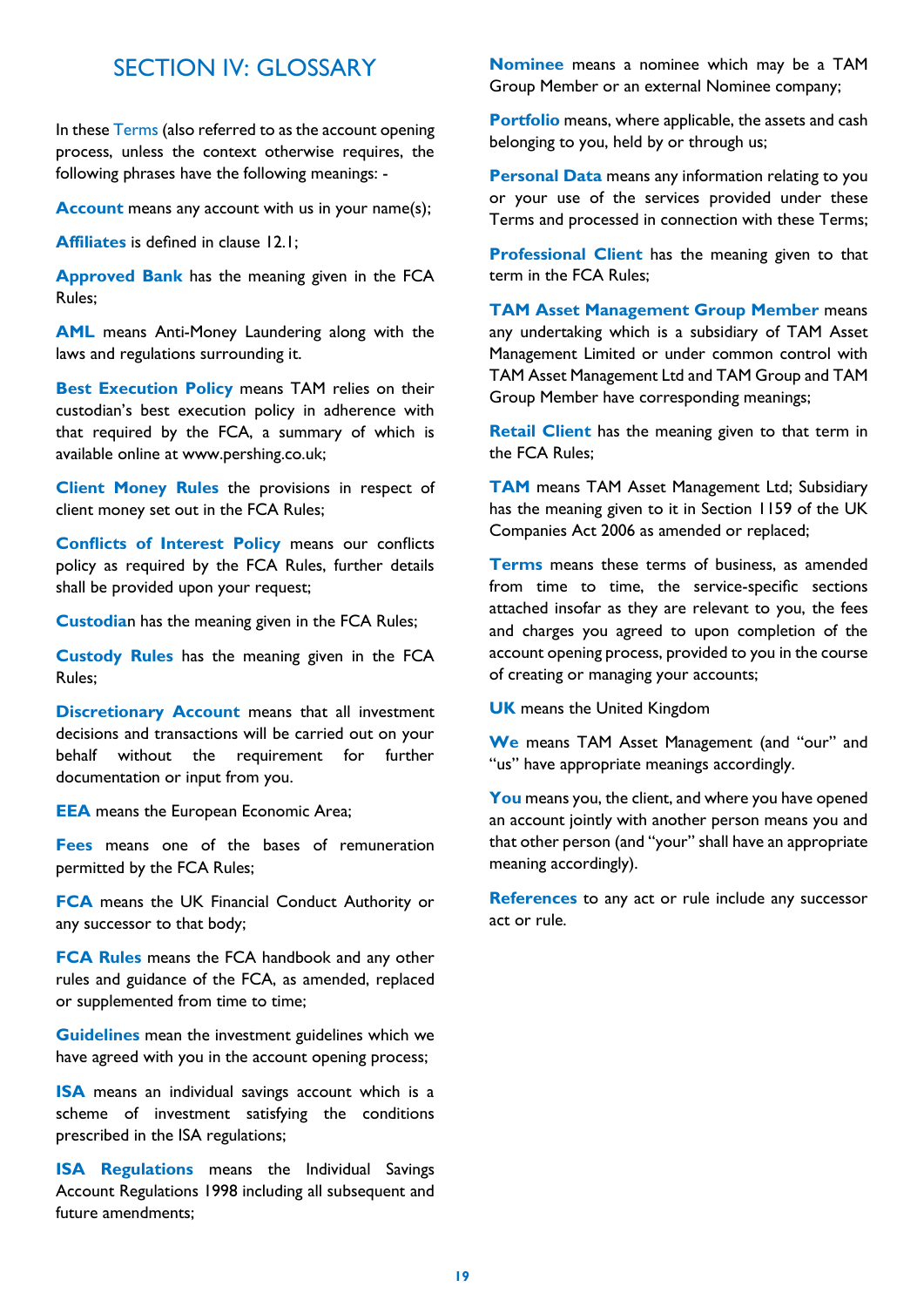## SECTION V: PERSHING

#### **1 Relationship between you, us and Pershing Securities Limited**

1.1 To help us provide our services to you we have entered into an agreement with Pershing Securities Limited ("PSL") under which PSL provides **clearing and settlement, safe custody** and other associated services to our clients ("the PSL Agreement") in order to carry out the investment transactions we execute or arrange for our clients and to hold the related investments and cash. When we consider it necessary or desirable in connection with our services to you, we may agree with PSL that it will also provide other services, such as investment dealing services, under the PSL Agreement. The PSL agreement covers both us and you as one of our clients. Please note that any terms set out in bold in these terms of business are described further in the Glossary which is set out in Annex 1 to these terms of business.

1.2 PSL is a company registered in England, company number 2474912. Its registered office is at Royal Liver Building, Pier Head, Liverpool, Merseyside L3 1LL. PSL is authorised and regulated by the Financial Conduct Authority ("FCA") which is located at 25 The North Colonnade, Canary Wharf, London E14 5HS. PSL is also a member of the London Stock Exchange ("LSE").

1.3 So that you can understand your rights and obligations in relation to the PSL Agreement, the main terms of the PSL Agreement which affect you are summarised below. If you have any questions about the PSL Agreement or these terms of business you should contact us to discuss this as soon as possible, and before you accept the terms of business or instruct us to act for you. As with any agreement or contract, you should also take any independent legal, financial or other advice which you think you need before accepting these terms.

1.4 By accepting these terms of business, you agree that:

(a) we are authorised to enter into the PSL Agreement on your behalf, acting as your agent;

(b) accepting these terms means that there is a contract between you and us and also between you and PSL. As a result of that contract, you will be bound by both our terms of business and the PSL Agreement (as set out or summarised below);

(c) we may give instructions to PSL on your behalf as allowed by our terms of business and the PSL Agreement and may provide information about you to PSL. When PSL receives such instructions or information from us, PSL is entitled to rely on them without making any further checks or enquiries; and

(d) PSL is authorised to hold cash and investments on your behalf and can transfer such cash or investments from your account to meet your settlement or other obligations to PSL.

1.5 When you read these terms, it is important you understand that you will be a client or customer of ours, but you will also become a client of PSL for settlement and safe custody purposes.

1.6 We retain responsibility (including responsibility for complying with any related regulatory requirements) and PSL shall not have any responsibility for the following matters:

(a) our own operations;

(b) the opening of an account for you;

(c) the supervision and operation of your account for you;

(d) our ongoing relationship with you;

(e) making all necessary anti-money-laundering compliance checks;

(f) explaining to you the types of investments covered and any risks relating to investments, investment transactions or any investment strategy to be pursued on your behalf;

(g) accepting and executing orders for investment transactions, following your instructions or within the mandate given by you;

(h) any required assessment of the suitability or appropriateness of transactions and investments for you or, where permitted and necessary, warning you of any possible inappropriateness of an investment;

(i) if required, providing any investment advice to you or taking investment management decisions on your behalf;

(j) reviewing your accounts for market abuse, insider trading and compliance with FCA Rules and any other applicable legal and regulatory requirements to which we or you may be subject; and

(k) giving instructions to PSL which are proper, accurate and in accordance with any instructions or mandate you give us.

1.7 It is important that you understand that PSL is not responsible to you for the matters for which we are responsible. In particular, PSL will not provide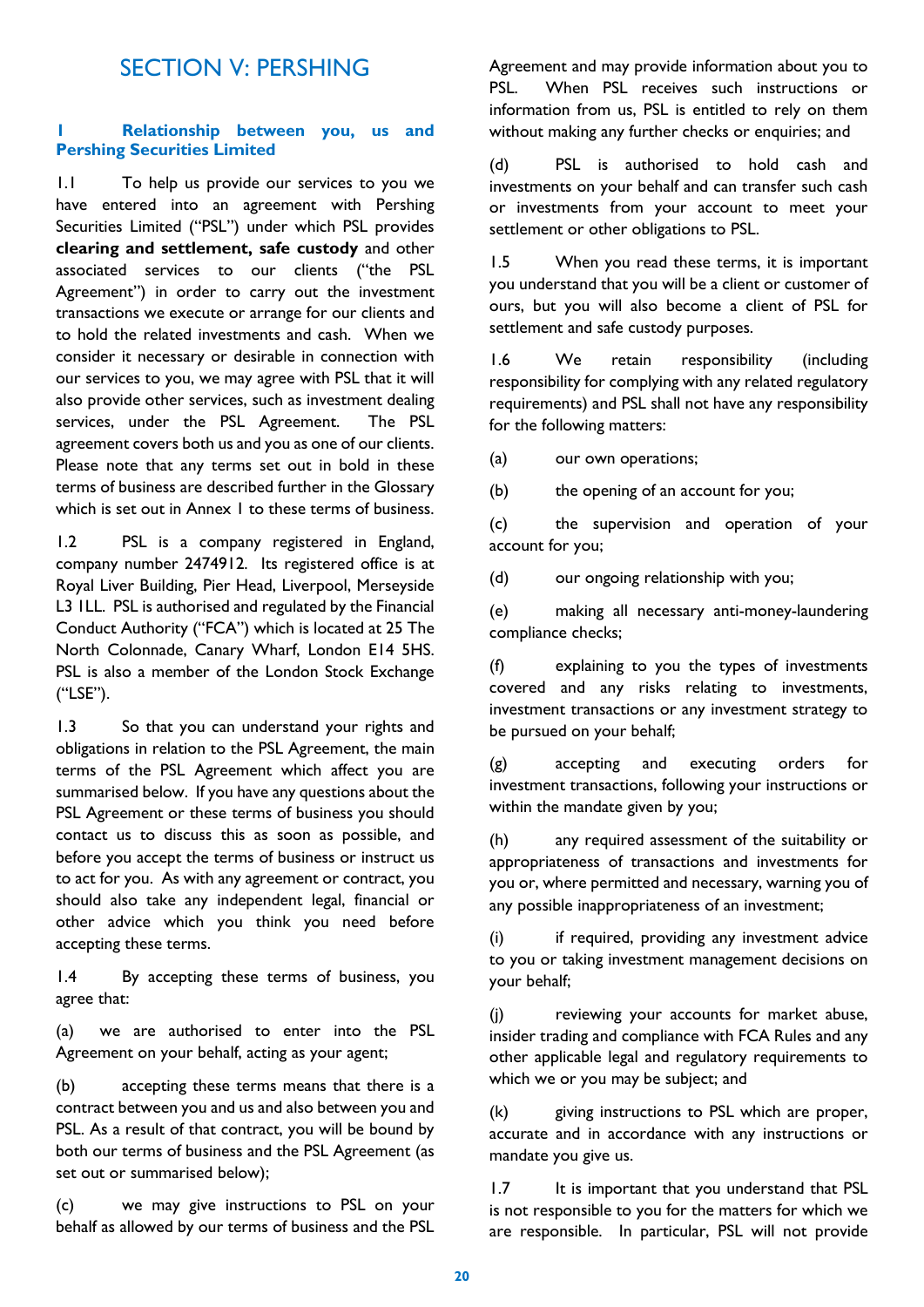investment advice nor will it offer any opinion regarding the suitability or appropriateness for you of any particular transaction or order. When it provides settlement, and clearing or safe custody services, executes transactions or provides other services to you, it does so relying on the instructions and information we provide and is only responsible for following those instructions.

## **2 Client Classification and the roles and obligations of people acting together or for one another**

2.1 For the purposes of the rules of the Financial Conduct Authority ("FCA Rules"), you will be classified as either a retail client, professional client or an eligible counterparty. PSL will rely on information received from us in relation to your status and will adopt the same client classification for you. We will notify you in writing if there is any change to this position.

2.2 If you hold an account jointly or otherwise hold assets jointly, with any other person, then you and any such other person(s) shall have **joint and several liabilities** to PSL. Examples of situations where such **joint and several liabilities** may arise are as follows:

(a) *Joint account holders*: As well as joint account holders being jointly and severally liable in the way described above, any payment or accounting made by PSL to any one or more of those account holders will be treated as made to all of them.

(b) *Trustees*: As well as the trustees of any trust being jointly and severally liable to PSL in the way described above, PSL will treat the trustees as its client and not any beneficiary of the trust. Any payment or accounting made by PSL to any one or more of the trustees will be treated as made to all of them.

(c) *Partners*: If a partnership is PSL's client then each partner will be personally, jointly and severally liable to PSL in the manner described above. Any payment or accounting made by PSL to any one or more of the partners will be treated as made to all of them.

(d) *Agents*: If you are an agent acting on behalf of someone else (whether or not that person (the "Principal"), has been identified to PSL as the person for whom you act) you will be treated as PSL's client under the FCA Rules and you will also be fully liable to PSL under these terms as if you were acting for yourself. You and your Principal will be jointly and severally liable in the manner described above.

## **3 Your Accounts with PSL**

3.1 PSL will open and maintain accounts on its books in your name in order to provide its services to you. When PSL receives any cash and investments from you, or on your behalf, then it will record them in your accounts.

<span id="page-20-1"></span>3.2 PSL will have the right at its absolute discretion to stop providing services under these terms and close any accounts it holds and maintains in your name which may occur, for example:

<span id="page-20-0"></span>(a) if PSL is obliged to stop providing services under any applicable law or regulation (such as antimoney laundering provisions);

(b) if PSL is not able to provide the services effectively or providing the services would materially adversely affect PSL's operation;

(c) where you are in material breach of these terms or we are in material breach of the terms of the PSL Agreement;

(d) if providing the services to you or to us in relation to your account will have a materially adverse effect on PSL's reputation; or

(e) if your liabilities in relation to your account, and amounts owing by you to PSL, exceed or are likely to exceed the value of the cash and investments PSL holds for you.

We will notify you if PSL chooses to exercise this discretion and the reasons for its decision unless we or PSL are prevented from doing so by some legal or regulatory constraint.

3.3 You may at any time when there are no outstanding obligations owed by you to PSL, give notice in writing to us to stop receiving services from PSL and close your accounts with PSL.

3.4 If either you or PSL decide to close your accounts with PSL you will need to give instructions on the future custody of your investments so that PSL can transfer your money and investments (after deducting amounts owed to it) to your new custodian.

## **4 Communication and Instructions**

4.1 PSL will only accept instructions for your accounts from us and not directly from you.

4.2 PSL may rely on and act on any instructions which PSL in good faith believes were given by us or our representatives. Such instructions can only be cancelled or changed if we give written notice to PSL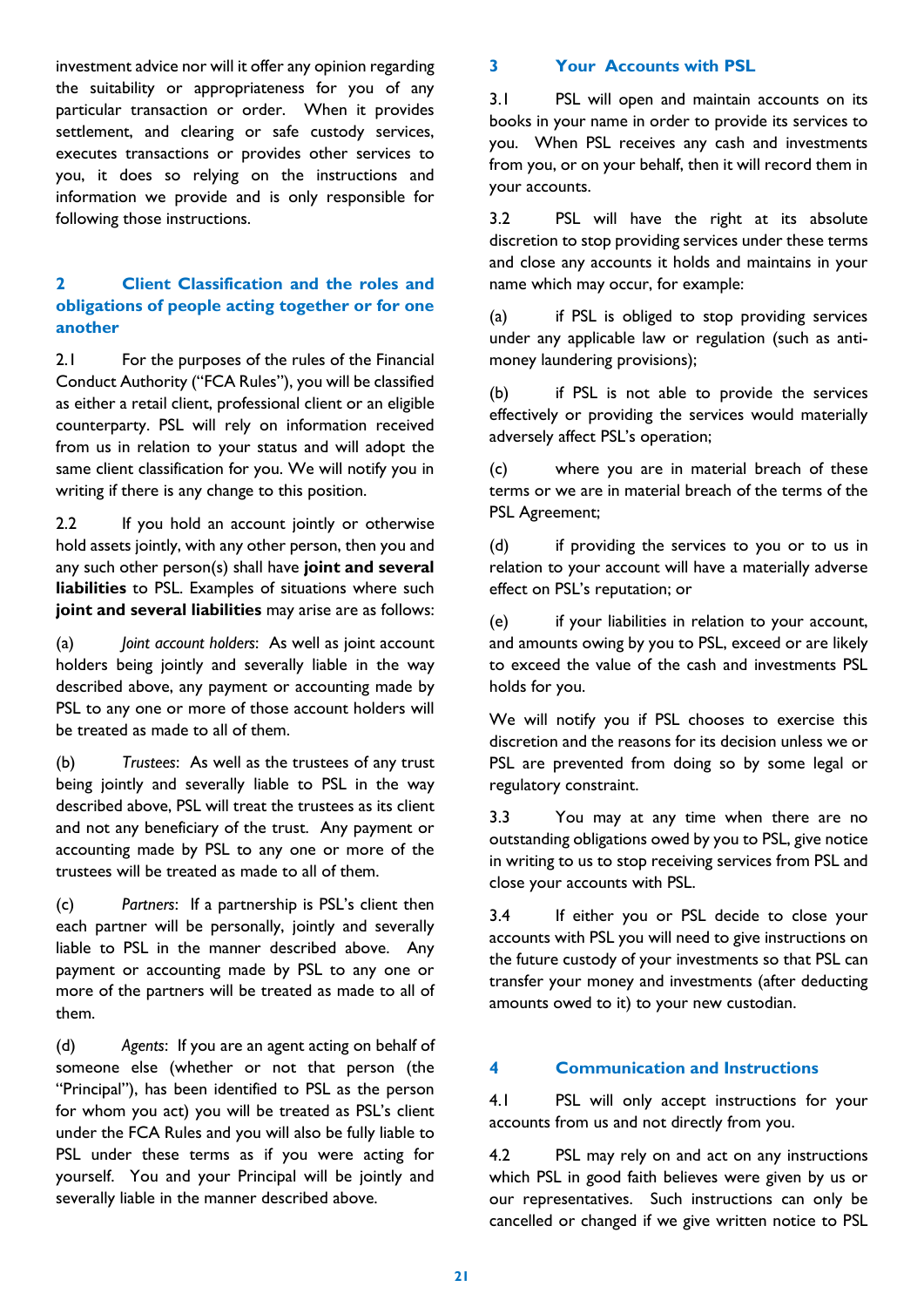sufficiently in advance to enable PSL to prevent the processing of the instructions. If PSL seeks instructions from us and we do not respond within a reasonable time, then PSL may take such action as it considers appropriate on the relevant matter. PSL is not responsible or liable to you for any delays or inaccuracies in the transmission of instructions or other information (or any resulting action or failure to act) where that delay or inaccuracy is as a result of factors outside the reasonable control of PSL. This means that if the delay or inaccuracy is not PSL's fault, then you cannot obtain redress from PSL.

4.3 There may be circumstances where PSL refuses to accept any order or other instruction for your account. For example, PSL may do so for any of the reasons set out in paragraphs [3.2\(a\)-](#page-20-0)(e) above or where:

(a) the transactions falls outside the dealing criteria that PSL applies;

(b) PSL cannot carry out the instruction because it cannot access a market; or

(c) we or PSL do not have the necessary FCA permission to deal in a particular investment.

We will inform you if PSL refuses to accept an instruction and the reasons for its decision unless we or PSL are prevented from doing so because of any legal or regulatory constraint.

4.4 If you have any questions or concerns relating to your account with PSL, you should tell us, and we will deal with PSL on your behalf. You should not contact PSL directly.

4.5 All communications whether written, spoken, electronic or in any other form between you, us and/or PSL shall be in English.

## **5 Dealing**

5.1 Normally we will be responsible for executing any order or transaction on your behalf. This means that PSL will not owe you a duty of best execution under the FCA Rules or otherwise when it carries out transactions executed by us on your behalf. We shall be responsible for ensuring best execution and for any decision to aggregate transactions for you with those of other people.

5.2 We may sometimes agree with PSL that it is to execute transactions for your account when we transmit orders to it. If we do this, we have agreed that, rather than you, we will be PSL's client for the purposes of the FCA Rules. In order for PSL to provide **dealing** services for your account, you need to ensure that:

(a) where you are buying investments, there is sufficient cash in your account; and

(b) where you are selling investments, documents of title or transfer forms that are required are delivered to PSL,

in either case, prior to the execution of the transaction by PSL.

5.3 PSL will provide **dealing** or **execution** services on the following basis:

(a) execution by PSL will be subject to the FCA Rules and the rules of any investment exchange or other trading facility on which the transaction is executed;

(b) PSL will treat the instructions we give them as binding on you. Any express instruction from us to PSL on your behalf concerning order execution will override PSL's order execution policy and will remain binding on you;

(c) PSL will execute such orders in accordance with PSL's order execution policy as amended from time to time, a summary of which is set out on in PSL's website on [www.pershing.co.uk](http://www.pershing.co.uk/) under "disclosures" and therein under "compliance disclosure". By your acceptance of these terms, you confirm your consent to the execution policy and acknowledge that it may be amended from time to time. You also agree that PSL may execute transactions on a market that is not a regulated exchange or multilateral trading facility in the European Economic Area. Please note however the provisions of Annex 3 in relation to any overseas investments;

(d) PSL may combine your orders with orders for its other clients or PSL's own orders. PSL will only do this if it considers that it is unlikely to work to the overall disadvantage of you or any of its clients involved however it is possible that aggregating orders in this way may sometimes operate to your advantage and sometimes to your disadvantage by giving you a higher or lower price than might have been the case if your order had been placed individually; and

(e) once PSL executes any transaction on your behalf, PSL will, unless you previously instructed us otherwise, send a contract note to you. It is very important that you check the detail of all contract notes you receive, and notify us (and not PSL directly) immediately if there is any error or if you have any question about them, because the contract note will be considered a conclusive and final record of any detail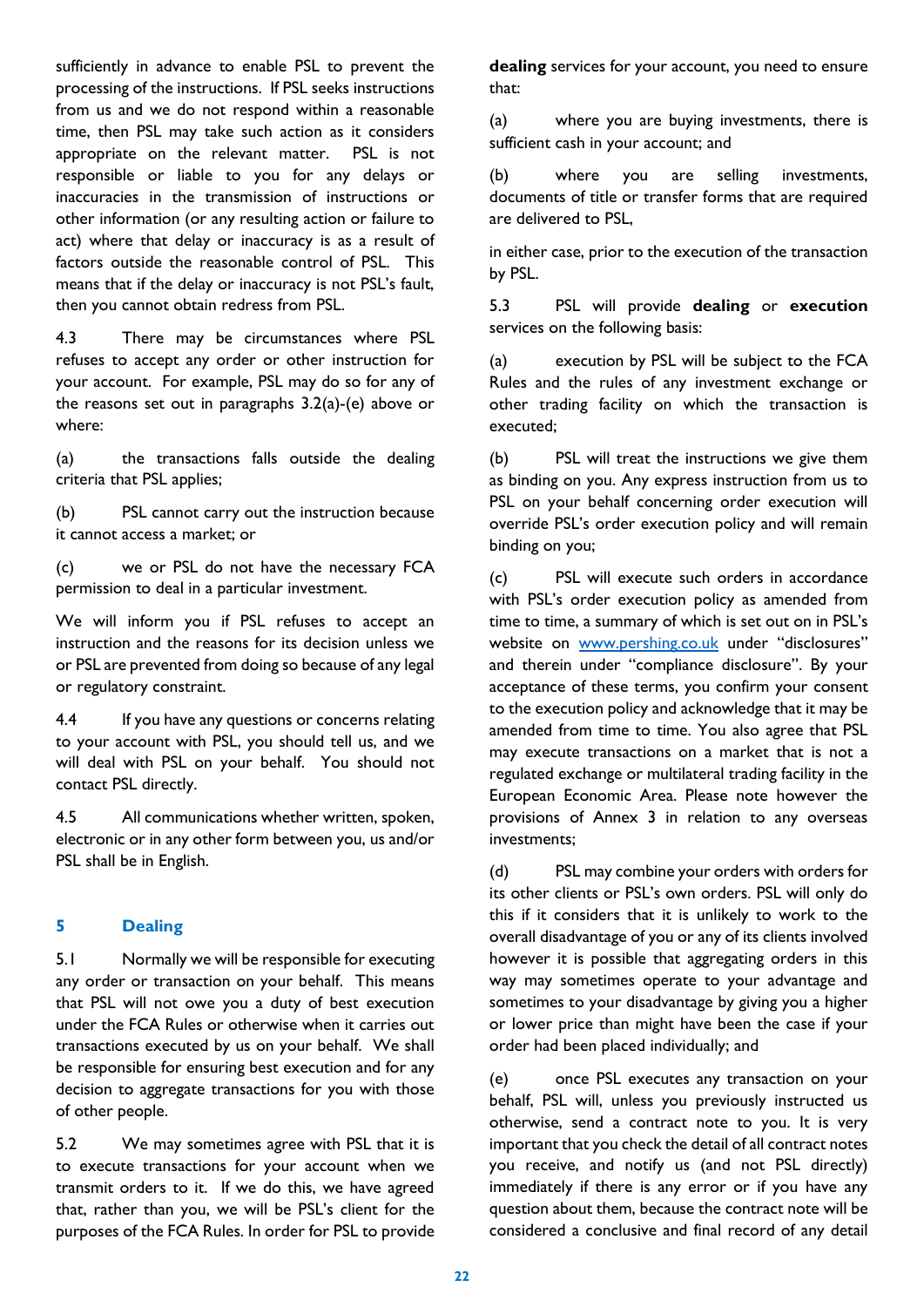contained in it, unless we notify PSL of an error within 1 working day after receipt by you and in any event no later than the settlement date for the transaction concerned.

## **6 Settlement of Transactions**

6.1 When transactions are undertaken on your behalf, they will be due for settlement in accordance with market requirements and the relevant contract note or advice. These settlement terms will vary dependent upon the market and securities dealt in. The contract note will specify the settlement date.

As stated above, it is your responsibility to ensure that PSL receives the necessary investments, documents or cash (as the case may be) in order for PSL to settle the transaction on your behalf. PSL must receive any cash in cleared funds in sufficient time prior to the settlement date in order that it can make the necessary payment.

6.2 You hereby undertake that any cash or investments held by or transferred to PSL by you will be free from any right of a third party to make claims against that money or those investments. In particular, it is your obligation to make sure that no other person will be entitled to:

(a) security rights over them, such as a **mortgage** or a **charge**;

(b) any right to withhold or retain them, such as a **lien**;

(c) any other rights to have any of the cash or investments paid or transferred to them or to prevent any transfer of such cash or investments from going ahead; or

(d) any right to be paid all or any of the proceeds of a transaction;

so that settlement on your transaction can take place.

6.3 In order to settle transactions on your behalf, PSL will need to deal with the other party to the transaction (the "counterparty"). If a transaction has to be settled through a **CCP** or **CSD** the specific provisions set out in Annexes 2 and 3 shall apply.

6.4 You agree that you will not have any rights to cash or investments which are due to be received by you following a transaction until you have performed your own obligations in relation to that transaction and PSL has been able to settle that transaction on your behalf. Similarly, PSL has no obligation to account to you for any such cash or investments until you have performed your obligations and the transaction has been settled. Until that has happened, PSL is entitled, without giving you any further notice, to sell or otherwise dispose of any such investments and apply the proceeds or any cash it receives in relation to the transaction in order to discharge or reduce any of your obligations in relation to the transaction.

6.5 PSL is not obliged to credit any cash or investments it receives to your account until it has received them in irrevocable and unconditional settlement of the relevant transaction without the sender being able to reverse the settlement or require redelivery. If for any reason PSL does credit cash or investments to your account earlier than this and PSL reasonably considers that irrevocable and unconditional settlement is unlikely to take place, then PSL will be entitled to reverse the entry and require you to give back or redeliver the cash or investments or their equivalent.

6.6 In some cases, transactions will be subject to **netting**. You agree, in respect of any transaction which is subject to **netting**, to discharging the settlement obligations on a net basis in accordance with the rules of the relevant **CCP**, **CSD** or agreement with the counterparty. You acknowledge that if net settlement takes place then PSL will only be obliged to account to you for any investments or cash in connection with the transaction on a net basis.

6.7 If a transaction is undertaken on your behalf on non-UK markets, the specific provisions set out in **Annex 3** shall apply.

6.8 Transactions executed on your behalf may settle in the books of a **CCP**, **CSD** or other body or custodian combined with transactions for the account of other clients of ours. If this happens then PSL will allocate between our clients the cash or investments received by it or on its behalf as a result of the settlements in accordance with the client trades, we have notified to it. If PSL receives cash or investments for trades that were intended to settle at the same time (but which, for whatever reason, do not do so), then PSL will allocate that cash or investments received by it on the following basis:

(a) in accordance with any priority for settlements determined by PSL prior to the transactions taking place;

(b) if transactions have the same priority, then the allocation will be in order of time, by reference to the intended settlement date of the transaction which we specified to PSL, so that the earliest in time will settle first in each case;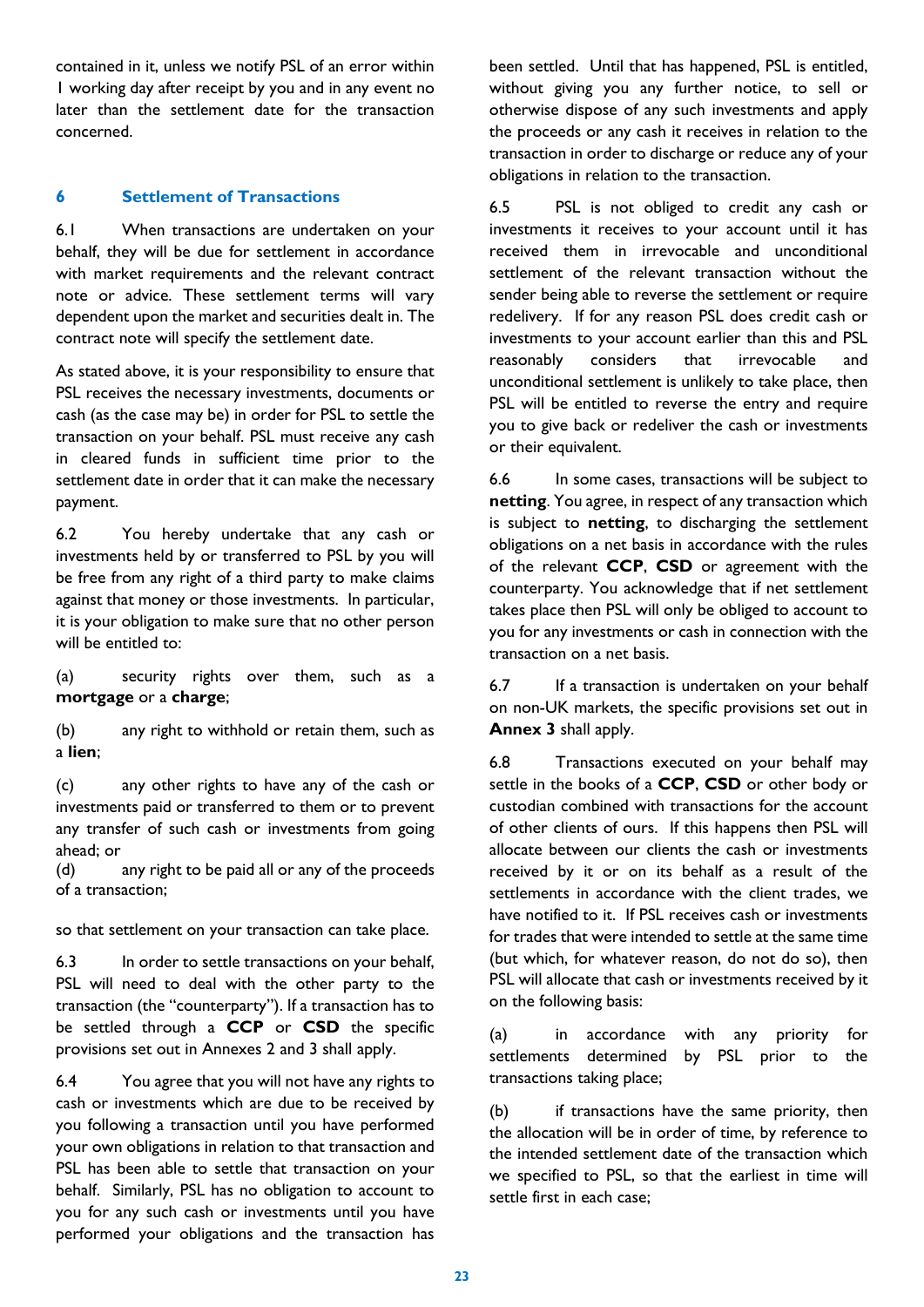(c) where transactions have the same priority and intended settlement date, then the allocation will be by value so that the larger or largest trade by value (not by number of units or size) will be settled first in each case.

(d) where these allocations are necessary, they will also be subject to the operation of the relevant **CCP**, **CSD**, custodian or other entity. Such operations may include a **netting** rule or practice, automatic splitting of unsettled transactions or other automatic aggregation, splitting or allocation.

6.9 **Time shall be of the essence** with respect to any payment, delivery or other obligation of yours to PSL.

## **7 Client Money**

7.1 Money held by PSL for your account, will be held in compliance with the FCA Client Asset Rules when these apply to the money. This means, amongst other things, that PSL will hold your money in a special designated client bank account which is an account kept separate from PSL's own funds.

7.2 When considering where that client bank account should be, PSL will exercise due skill, care and diligence and will periodically review the adequacy and appropriateness of any bank or credit institution where your money is deposited and of the arrangements for holding your money (such as which banks or credit institutions are used, the amount of client money deposited with the bank or credit institution and any use of fixed term deposits for client money). These requirements will not apply where your money is held with a central bank of a country. It is important to note that PSL is not responsible for any acts, omissions or default of a credit institution or bank chosen by it but only for taking care in its choice and monitoring.

7.3 When PSL holds your money in a client account it may be pooled with money belonging to other clients of PSL. Where funds are pooled in this way, you will not have a claim for the specific sum in a specific account. Your claim would be against the client money pool in general and if there is a deficiency in the pool you would share pro rata in that loss. Such a deficiency is likely to arise if a relevant bank or credit institution with which client money is deposited by PSL becomes insolvent or otherwise defaults on its obligations to pay out money when due.

7.4 If PSL holds money which is not immediately required to settle an investment transaction, such money will be deposited with a bank or credit institution, together with other clients' money. Money may earn interest at a rate determined by the relevant bank or credit institution. However, the amount of any interest on money that would be credited to your account and made available to you (subject to clauses 11 and 12.3), will be determined by us, and will be as notified by us to you from time to time. Any interest will be calculated on a daily basis and credited to your account every six months. We may decide not to credit your account if the amount of the interest falls below a threshold notified to you by us. Unless we notify you otherwise, you will be entitled to interest at the central bank base rate for Sterling, US Dollars, and the Euro, and the applicable local agent credit rate for other currencies, less a money management fee charged by PSL. PSL charges a fee for managing the balance on your account (the money management fee) and that fee will be applied to the balance on your account and may be higher than any interest which would otherwise have been credited to your account in which case a charge in the form of debit interest may be charged for that balance as notified to you by us.

7.5 If we, or PSL, are unable to contact you (for example if you move and fail to update your address with us), so that we are unable to deliver money held for your account to you, or you fail to respond to our communications requesting any instructions from you concerning such money, with the result that any of your money held by PSL is unclaimed, PSL may transfer such money to a pooled client unclaimed money account subject always to PSL undertaking to make good any valid claim by you. The money held in the client unclaimed money account will be held by PSL in compliance with the FCA Rules.

7.6 Sometimes we or PSL will undertake a transaction for you which requires your money or investments to be passed to a **Relevant Party** in order to meet the obligations under that transaction or as **Margin or Collateral**. When a **Relevant Party** is involved then any money or investments passed to the **Relevant Party** may be at risk in the event of its insolvency. By accepting these terms, you acknowledge that this is the case.

7.7 Please refer to the provisions of Annex 3 which will apply if your money is held by a credit institution or bank outside the UK or EEA.

7.8 PSL may use a bank which is affiliated to PSL to hold client money on your behalf subject always to any specific FCA Rules concerning the use of such affiliated bank.

7.9 Money held by PSL in pooled client money accounts as set out in this clause 7, may (in part) be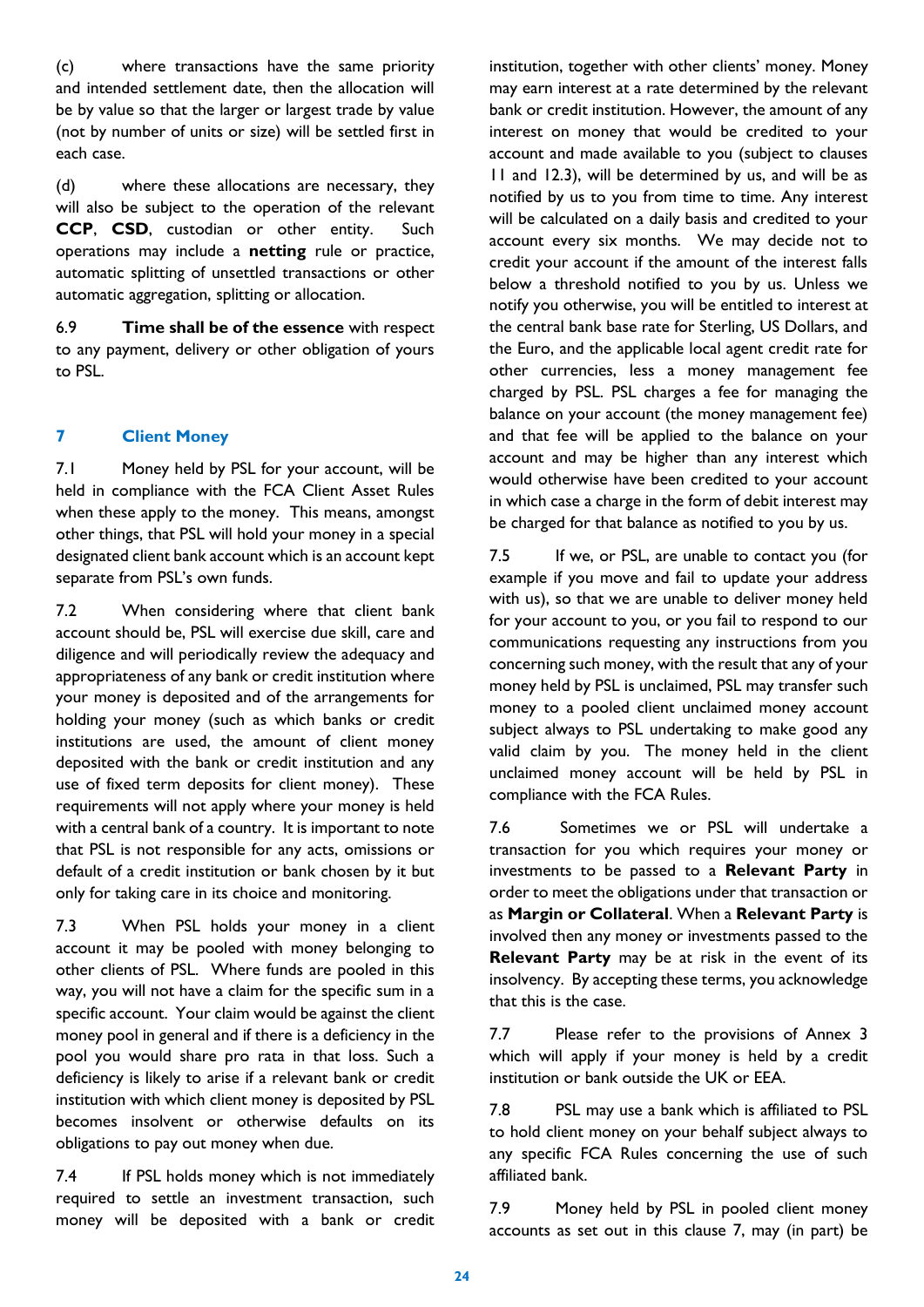deposited (where permitted under FCA Rules) into a fixed term deposit. Money held in fixed term deposits cannot be withdrawn by PSL until the fixed term expires. This means that the part of the client money pool (as described in clause 7.3 above) which is held in fixed term deposits would not be available for immediate (or next day) withdrawal by you and the return of such client money would be delayed until the fixed term expires. In addition, PSL would not be able to move client money held in a fixed term deposit until the expiry of such fixed term and therefore would not be able to mitigate the risk of any default or insolvency of the relevant bank or credit institution and the possible creation of a deficiency in the client money pool (resulting in a loss as described in clause 7.3) which may arise during such fixed term. By accepting these Terms of Business, you acknowledge you are aware of and accept the risks set out in this clause 7.9.

## **8 Custody and administration of your investments**

8.1 Subject to clause 8.2, where PSL holds investments for your account it will register those investments in the name of a **nominee company** controlled by PSL or by a member of PSL's group.

8.2 In some situations, for example where the rules of a particular market or **CSD** require, PSL will register your investments in the name of an **Eligible Custodian**. PSL will not usually register investments in your name but if it is required to do so, you shall remain responsible for the consequences of any such registration.

8.3 If your investments are held overseas the provisions of Annex 3 shall also apply.

8.4 When your investments (including any money held for your account are held by a depository or an **Eligible Custodian**, such depository or **Eligible Custodian** may have rights against your investments, arising out the operation of local law, local regulatory rules, or market practice which may include:

(a) security rights over them including but not limited to a **mortgage** or **charge**;

(b) rights to withhold or retain them, such as by way of a **lien**;

(c) other rights to have the asset paid or transferred to them or to prevent a transaction involving such asset from going ahead; and/or

(d) rights to be paid any or all of the proceeds of a transaction involving the asset.

PSL has agreed with the **Eligible Custodians** that such rights as set out in this clause 8.4 are limited to those in respect of debts arising out of (i) properly incurred charges and liabilities arising from the safekeeping, administration and provision of services (including the settlement of transactions as set out in clause 6) with respect to the investments held by the **Eligible Custodian**; or (ii) arise under the rules of a **CSD**, **CCP** or local settlement system**.**

8.5 PSL shall keep a record of your entitlement to your investments in situations where PSL or an **Eligible Custodian** (or a **nominee company**) have registered or recorded your investment in a combined account or pooled in some other way with investments belonging to other clients of ourselves, of PSL or of the **Eligible Custodian**. In such a situation you should note the following effects and by accepting these Terms of Business you expressly acknowledge and accept these risks:

(a) your individual entitlements may not be identifiable by separate certificates, physical documents or equivalent electronic entries on the register;

(b) In the course of settlement of transactions from the omnibus account (due to the nature of such holding and the operation of settlements into and from an omnibus account) circumstances could arise whereby your assets as held in the pool are used to satisfy the transaction of another client whose assets are also held in the omnibus account. You should note that Pershing has in place systems and controls to reduce the occurrence of such events and to mitigate the risk to you from such circumstances as required under FCA Rules;

(c) if there is an irreconcilable shortfall following any loss by or default of, PSL or the **Eligible Custodian** (or a **nominee company**) then you may not receive your full entitlement and may share in any shortfall on a pro-rated basis with any other investors;

(d) sometimes PSL will receive investments or money on behalf of more than one client in connection with pooled holdings (for instance in a bonus or rights issue or takeover). In such circumstances PSL may, in accordance with FCA Rules, allocate such investments between clients on whatever basis it considers fair and reasonable in accordance with its allocation policy in force at the time;

(e) if a share issue or other corporate event favoured the small investor (as defined by the issuer making the issue or creating the corporate event) your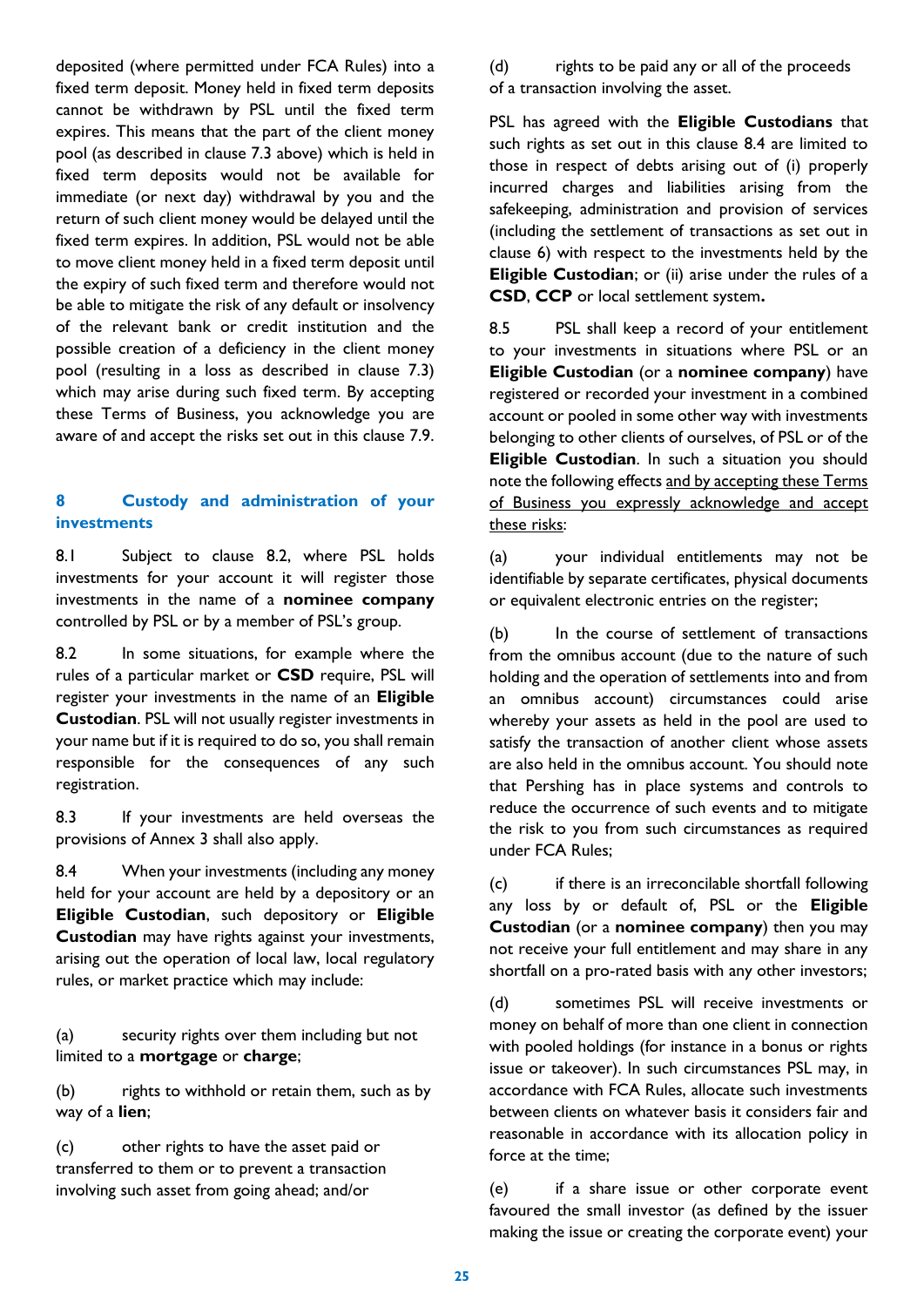actual allocation may be less than it would be if your investments were registered in your own name; and

(f) sometimes amounts or investments may arise which would not have arisen if the investments had been registered in your own name. You may not be entitled to any such additional amounts.

8.6 Any instructions you wish to give about the administration of investments held by PSL should be given to us in writing for us to send to PSL. We will not accept instructions from anyone but you and will not send instructions to other people on your behalf unless in either case you have previously provided us with a copy of a valid power of attorney authorising us, or the relevant person, to send such instructions.

<span id="page-25-0"></span>8.7 PSL will inform us of any rights issues, takeover offers, capital reorganisations, conversion or subscription rights (collectively "corporate actions") that affect or relate to investments held on your behalf by PSL or an **Eligible Custodian**. It will do so as soon as reasonably practicable after receiving notice of those events. We will, in turn, inform you.

8.8 You should contact us and not PSL if you need any advice in connection with any corporate actions. PSL is not responsible for taking decisions in relation to any corporate actions and will require instructions from you or us on matters such as:

(a) exercising conversion and subscription rights;

(b) dealing with takeovers or other offers or capital reorganisations;

(c) exercising voting rights (where PSL exercises such rights on your behalf).

8.9 If any notification is given to you pursuant to clause [8.7](#page-25-0) from PSL, you must ensure that you provide instructions to us, for onward transmission to PSL in sufficient time to ensure that PSL is able to act upon such instructions. The instructions given, their consequences, and the consequences of failing to give us instructions, will be entirely your responsibility. Neither we nor PSL is obliged to do more than give one notification on the relevant matter.

8.10 PSL will be responsible for claiming and receiving dividends, interest payments and other entitlements automatically arising in respect of the investments held for your account.

8.11 Sometimes PSL or an **Eligible Custodian** who is holding your investments may receive dividends, interest and other rights or payments after local withholding or similar taxes or other deductions are made from those sums. You accept that PSL or any

**Eligible Custodian** may, if it is required to do so to comply with legal or regulatory requirements, withhold or deduct tax or other amounts from any such payments. Any costs PSL or an **Eligible Custodian** incurs when complying with these obligations may be deducted by PSL from your account. If you are eligible to reclaim any such withholdings or deductions then this will be your responsibility and not that of PSL or an **Eligible Custodian**, to do so.

8.12 PSL will arrange for you to receive safe custody statement showing the investments and cash balances it holds for you, reported on a trade date basis. The frequency of such statements is determined by FCA Rules. PSL may provide such statement to you via appropriate on line or electronic means and provided we or PSL notified you of the availability of such statement, it shall be your responsibility to access and review such statement.

8.13 In some circumstances PSL may refuse to hold any investment or investments for you. This may occur in any of the circumstances outlined in clause [3.2](#page-20-1) of these terms or if the investment concerned is of a kind for which PSL does not have facilities, or arrangements with appropriate **Eligible Custodians**, to hold or if holding the investment would expose PSL to liabilities. We will notify you if PSL chooses to exercise this discretion unless legal or regulatory constraints prevent such disclosure.

8.14 PSL will not loan your investments or use them to raise finance.

## **9 Consequences of your default**

9.1 If you fail to pay cash or investments (as relevant) when due to meet any settlement obligations or if you otherwise fail to meet any of your other obligations to PSL then you should be aware that there will be certain consequences as a result of such failure, as further described in the remainder of this clause 9.

9.2 You will not have a right to title or interest in any cash or investments received for your account. PSL will have no obligation to deliver or account to you for any such cash or investments and PSL will be entitled to retain any such cash or investments until such time that you have met your obligations.

9.3 PSL may, without providing any advance notice, use any cash, or sell any securities, held or received for your account and use the proceeds (after deducting any costs in doing so) to eliminate or reduce any unpaid obligations owed to PSL. Any surplus remaining after discharging the obligations owed to PSL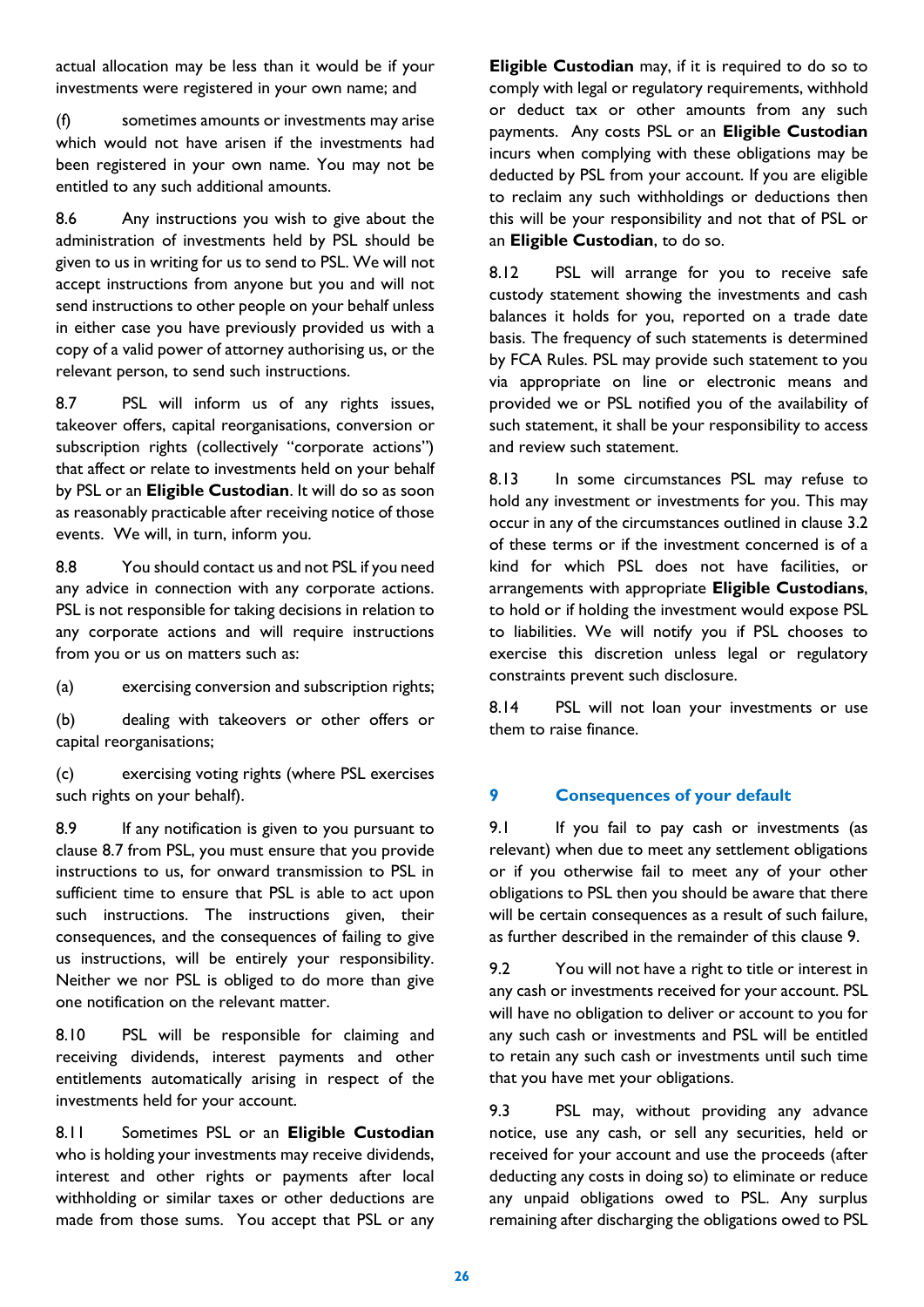will be paid to you. If the cash and proceeds of disposals do not cover all the obligations owed to PSL, you will still owe PSL the balance.

9.4 PSL may, among other things, and without giving you further notice:

(a) enter into any other transaction (including those with the effect of closing-out a position, or reversing or cancelling a transaction previously entered into);

(b) take or refrain from taking further action which it considers would, or could, reduce or eliminate any liability under any transaction undertaken for you. PSL may take similar action where it reasonably considers that you have not, or are unlikely to perform your obligations under these terms.

9.5 Where PSL exercises its rights to use your cash or dispose of your investments under clause 9.3 above, it will have no further obligation to you (and neither you nor we will have any right to require PSL to account to you, or to anyone else, for any investments or cash received when the relevant transaction is settled.

9.6 You agree that PSL may **set off** transfer or apply (without further notice to you) any obligations or monies owed by PSL to you in order to satisfy in whole or in part any debt or obligation or sum that is due from you to PSL. This applies even if the obligations are in different currencies and includes the payment of any fees or charges due to PSL and any amounts due under your indemnity obligations to ensure PSL does not lose money as a result of your default under these terms or the services it provides you with.

9.7 In exercising its rights under these terms PSL may convert currencies and carry out foreign exchange transactions with you or on your behalf at such rates and in a manner, that PSL may in its discretion determine. In such circumstances, PSL shall be acting on its own behalf and not executing your orders. It shall therefore not be liable to you for the result obtained, nor for its choice of which investments are to be sold.

9.8 The provisions in this clause 9 will continue to apply even if we or PSL stop providing services to you, so long as any obligations for your account remain outstanding. They apply in addition to any other right PSL has, and they will not be affected by any failure by PSL or anyone else to fully enforce their contractual rights, whether as to payment, time, performance or otherwise.

## **10 Limits on PSL's Liability to you and Indemnities you give to PSL**

10.1 The liability of PSL (and where relevant its directors, employees or agents) to you for any loss or damage which you suffer in connection with these terms shall be limited to circumstances where any such loss or damage has arisen directly as a result of negligence, fraud or wilful default or a breach of the FCA Rules by PSL (or where relevant, its directors, employees or agents). In any event, PSL will not be liable to you for any indirect or consequential losses (howsoever arising). PSL will also not be liable for any loss that is a loss of profit or for any losses that arise from any damage to your business or reputation.

10.2 This means that PSL will only be liable for losses that arise as a result of its negligence, fraud or wilful default and then only, for any losses which:

(a) arise naturally from a breach by PSL of its obligations; and

(b) which were reasonably foreseeable to PSL at the time these terms are entered into.

10.3 It is important that you understand that you are responsible for making sure that PSL does not suffer by reason of acting for you. You agree to make good and reimburse (indemnify) PSL and each of its directors and employees and agents ("Indemnified Persons"), after the deduction of any applicable taxes, for and against any liabilities, reasonable costs and expenses (including legal costs) and all duties and taxes (other than PSL's corporation tax) which are caused by;

(a) PSL providing its services to you;

(b) material breach by you of any of these terms;

(c) default or failure by you to make a delivery of investments or payment when due; or

(d) any challenge to the validity of, or requirement for proof or ownership, or in respect of any fraud or forgery in relation to any investments delivered to PSL by you or on your behalf, or in relation to any document of transfer regarding such investments. This will include any electronic instruction or information, which appears to transfer such investments.

10.4 You will not be liable to indemnify PSL under this clause 10 and PSL will have no right or claim against you or us if any consequences to PSL are caused by its own negligence, wilful default, fraud or any breach of the FCA Rules.

10.5 PSL has no liability to you or us for failure to provide any of the services under these terms if that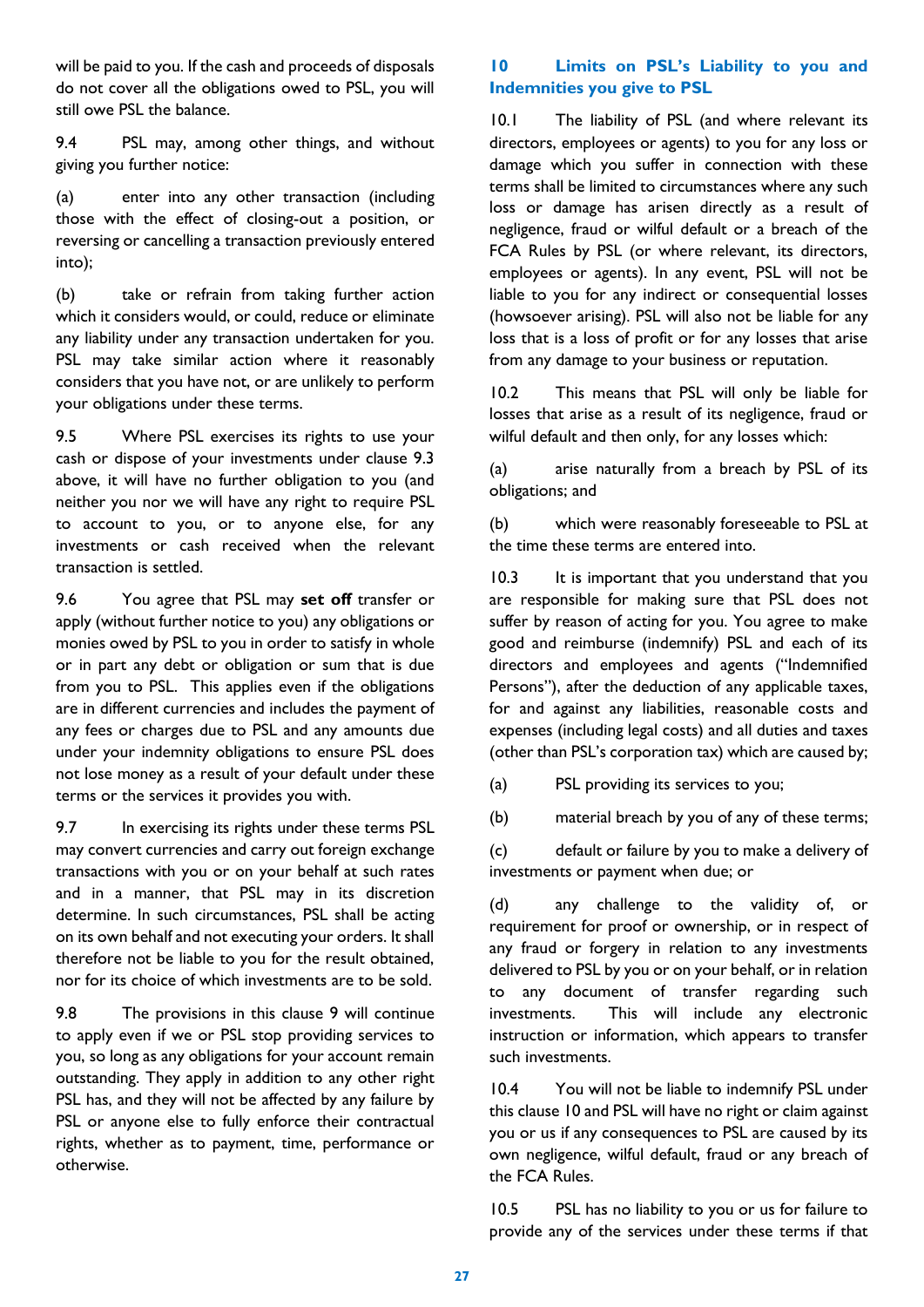failure is caused wholly or partly by events beyond PSL's reasonable control. This includes (but is not limited to) any failure of communication, settlement, computer or accounting system or equipment, any failure or interruption in the supply of data, any political crisis or terrorist action, suspension or limitation of trading by any exchange or clearing house or any fire, pandemics, flood or other natural disaster. In any of these (or other similar) circumstances any or all of PSL's obligations will be suspended until the state of affairs giving rise to the failure of PSL is remedied.

10.6 The provisions in this clause 10 will continue to apply even if we or PSL stop providing services to you. They apply in addition to any other right of indemnity or claim of any Indemnified Person whether or not under these terms, and they will not be affected by any failure by PSL or anyone else to fully enforce their contractual rights, whether as to payment, time, performance or otherwise.

## **11 Charges**

11.1 The fees and charges payable by you in relation to the services provided by PSL (in particular, the money management fee), and any taxes payable through PSL, will be set out in the fees and charges information provided to you by us from time to time. PSL can either pay these out of the assets and money it holds for you for your account or by way of set off as described at clause 9 above or require you to pay them directly to PSL or to PSL through us. You may also be liable for other taxes or charges which are not payable through PSL.

#### **12 PSL's Conflicts of Interest**

12.1 PSL, its associated group companies (associates) or nominees may provide services or enter transactions under these Terms in circumstances in which PSL or its associates have a material interest. This interest could be direct or indirect and PSL or its associates could also have a relationship with someone else, which may involve a conflict of interest or potential conflict of interest with you. Examples where such actual or potential conflicts may happen include situations where PSL or any of its associates:

(a) is, or is acting on behalf of, the counterparty to a transaction that is executed by PSL (whether or not involving a fee or commission or increased or reduced price offered or received by PSL or its associates);

(b) has a long or short position in the relevant investment; or

(c) is otherwise connected to the issuer of the investment to which any instructions relate.

12.2 PSL may receive payments from fund managers if PSL provides services to those fund managers through the PSL Nexus Funds Trading Platform. Any payments of this kind are calculated by reference to the value of the assets that PSL holds in custody for its clients.

12.3 PSL may place money held for your account with a bank or other financial institution (in accordance with the FCA rules) and earn interest and retain some or all of that interest from that bank or financial institution.

12.4 A summary of PSL's conflicts policy (including further disclosure concerning the payments PSL may receive from fund managers) is published on PSL's website at **[www.pershing.co.uk](http://www.pershing.co.uk/)** under the heading of "compliance disclosures" (a hard copy is available on request from us).

12.5 You acknowledge that neither PSL nor any of its associates is required to disclose or account to you for any profit made as a result of acting in any manner described above.

## **13 Data Protection and Confidentiality of Information**

13.1 PSL may store, use or otherwise process personal information about you which is provided by you or us on your behalf. The purposes for which it can store, use or process such personal information are providing investment and other services under these Terms, administering your account and other purposes closely related to those activities. This includes (but is not limited to) using information for the purposes for credit and anti-money laundering enquiries or assessments. In the United Kingdom PSL operates and has made all the appropriate notifications in accordance with applicable data protection legislation.

13.2 Any information that we and PSL hold about you is confidential to you and will only be used in connection with providing services under these Terms (as may be set out in more detail in PSL's published privacy policy as referred to in clause 16). Information of a confidential nature will be treated as such provided that such information is not already in the public domain. PSL will only disclose your information to third parties in the following circumstances: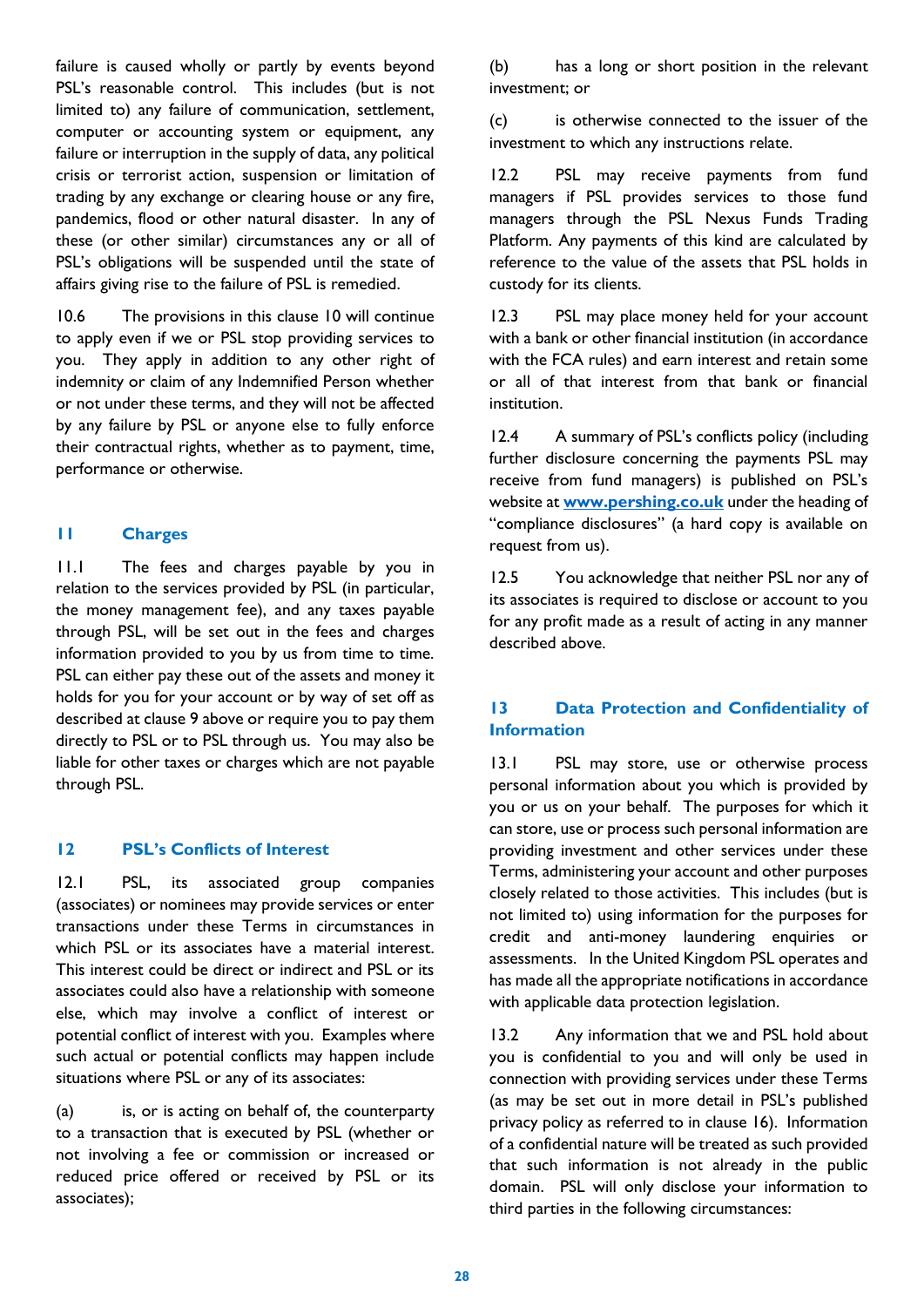(a) If required by law or if requested by any regulatory authority or exchange having control or jurisdiction over you, us or PSL (or any associate of us or PSL);

(b) to investigate or to prevent fraud, market abuse or other illegal activity;

(c) in connection with the provision or services to you by us or PSL;

(d) for purposes closely related to the provision of the services or the administration of your account including without limitation for the purposes of credit enquiries or assessments;

(e) if it is in public interest to disclose such information; or

(f) at your request or with your consent.

13.3 The restrictions on the use of confidential information described above are subject at all times to a general proviso that PSL may disclose your information to certain permitted third parties including members of its own group (associates) and its professional advisors (including accountants and lawyers) who are subject to confidentiality codes.

13.4 Neither we nor PSL will sell rent or trade your personal information to any third party for marketing purposes unless you give your express consent.

13.5 You should note that by signing or otherwise accepting these Terms you agree that PSL is allowed to send your information internationally including to countries outside the EEA such as the United States of America. Some countries where your information is sent will offer different levels of protection in relation to personal information, not all of which will be as high as the UK. PSL will however, always take steps to ensure that your information is used by third parties only in accordance with PSL's policy.

You are entitled to a copy of any information PSL holds about you. In the first instance, you should direct any such requests to us and we will pass your request on to PSL. PSL is entitled to by law to charge a fee of  $£10$ to meet the cost of providing you with details of the information it holds about you. You should let us know if you think any information PSL holds about you is inaccurate and we will ask PSL to correct it.

#### **14 Complaints**

14.1 If you have a complaint you should notify our compliance officer in the first instance. If however, your complaint concerns an aspect of the service provided to you by PSL and you wish to copy your complaint to PSL directly copies should be sent to:

The Compliance Officer Pershing Securities Limited Royal Liver Building, Pier Head Liverpool Merseyside, L3 1LL

14.2 Where you make a complaint both we and PSL will endeavour to resolve your complaint as quickly as possible but in any event we will acknowledge receipt of your complaint within 3 business days. The acknowledgement sent will include a full copy of our or PSL's internal complaints handling procedure. We aim to resolve your complaint within 4 weeks of receipt. Where this is not possible we will contact you to explain why resolution will take longer than 4 weeks and indicate when we anticipate being able to resolve your complaint. Upon resolution of your complaint we or PSL will send you a final response letter, which sets out the nature of our response of any proposed resolution, and any appropriate remedy. If for any reason you are not satisfied with our or PSL's final response, or we have failed to resolve your complaint within 8 weeks of receipt, you may be entitled to refer your complaint to the Financial Ombudsman Service. A leaflet detailing the procedure is provided in our or PSL's final response.

## **15 Investor Compensation**

15.1 PSL is covered by the UK's Financial Services Compensation Scheme ("FSCS"). Compensation may be available from the FSCS if PSL cannot meet its obligations to you. Your possible entitlement to compensation will depend upon the type of business and the circumstances of the claim. Most types of investment businesses are covered for £50,000 per person per firm. Further information about compensation arrangements is available from the FSCS, [www.fscs.org.uk.](http://www.fscs.org.uk/)

#### **16 Amendment**

16.1 PSL reserves the rights to alter these terms at any time. It will only do so after giving prior written notice to us in reasonable time for you to consider the impact of those changes, unless it is impractical in the circumstances to give such notice.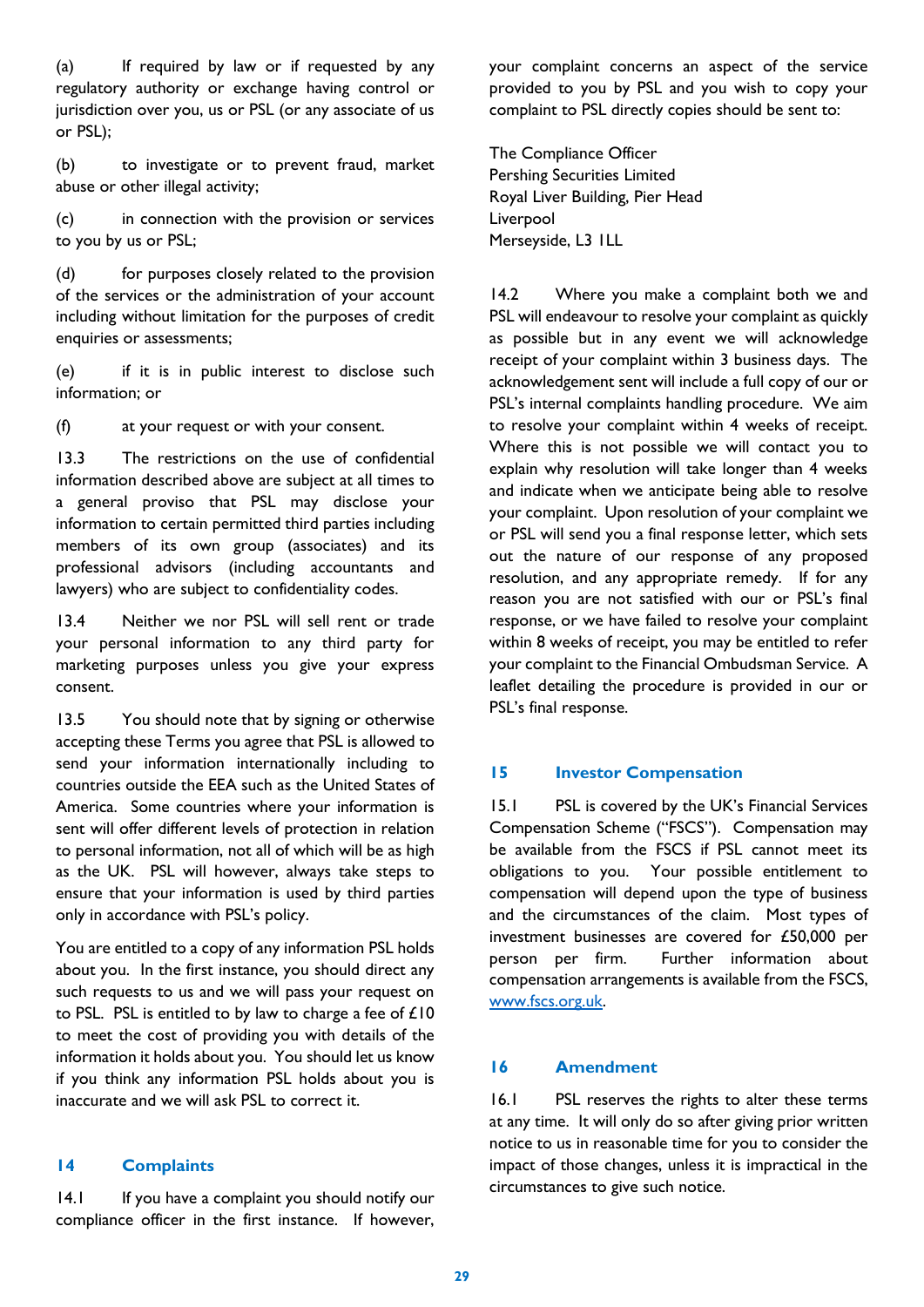## **17 Provision of Information via a website**

17.1 PSL may provide the following information to you via their website [www.pershing.co.uk](http://www.pershing.co.uk/) (under the "disclosures" section). Such information may be amended from time to time by PSL:

(a) General disclosures of information about PSL, its services and disclosures relating to such Services in general;

(b) Information concerning the safekeeping of investments and money held by PSL or any of its appointed **Eligible Custodians**;

(c) Information on costs and charges;

(d) Information relating PSL's order execution policy, order handling and conflicts of interest;

(e) PSL's privacy policy covering the processing of any personal data under the relevant data protection legislation; and

(f) Disclosures and policies containing general information in relation to the Services provided by PSL to you which PSL is required to publish or which is addressed to the generality of its clients (excluding amendments to these terms and conditions)

PROVIDED always that such information provided via the website does not include any confidential information or personal data relating to you.

## **18 General**

18.1 PSL's obligations to you are limited to those set out in these terms. PSL shall in particular not owe any wider duties of a fiduciary nature to you.

18.2 No third party shall be entitled to enforce these terms in any circumstances.

18.3 Any failure by PSL (whether on an ongoing basis or not) to insist upon strict compliance with any of these Terms is not deemed to amount to PSL giving up or waiving any of any of its rights or remedies under them. The rights and remedies conferred on PSL will be cumulative and the exercise or waiver of any part of them will not stop or inhibit the exercising by PSL of any other additional rights and remedies.

18.4 These terms are governed by English Law and you irrevocably agree to submit, for the benefit of PSL, to the non-exclusive jurisdiction of the Courts of England.

# APPENDIX 1: GLOSSARY

| <b>Business Days</b>                          | Means any day on which the<br>London Stock Exchange is open<br>for trading                                                                                                                                                                                                                                                                                                                                                                                                                                                                                                                                                                                         |
|-----------------------------------------------|--------------------------------------------------------------------------------------------------------------------------------------------------------------------------------------------------------------------------------------------------------------------------------------------------------------------------------------------------------------------------------------------------------------------------------------------------------------------------------------------------------------------------------------------------------------------------------------------------------------------------------------------------------------------|
| <b>CCP</b>                                    | This<br>stands<br>for<br>central<br>counterparty, which is typically an<br>institution that acts<br>as<br>an<br>intermediary<br>between<br>two<br>market participants. The seller of<br>a security sells to the central<br>counterparty.<br>The<br>central<br>counterparty simultaneously sells<br>to the buyer. This means that if<br>one party defaults then<br>the<br>central counterparty will absorb<br>the loss. This reduces the amount<br>of counterparty risk that market<br>participants are exposed to.<br>Certain markets that PSL trades<br>in on your behalf will involve a<br>CCP and such transactions will be<br>subject to the rules of the CCP. |
| Charge                                        | A charge does not involve<br>a<br>transfer of ownership but gives a<br>degree of control to a third party<br>over any dealing or disposal of the<br>asset.                                                                                                                                                                                                                                                                                                                                                                                                                                                                                                         |
| Clearing and<br>Settlement<br><b>Services</b> | The process by which, once an<br>investment has been bought or<br>sold on your behalf, the money is<br>transferred from the buyer to the<br>seller and the investments or the<br>to the investments<br>title.<br>is<br>transferred from the seller to the<br>buyer.                                                                                                                                                                                                                                                                                                                                                                                                |
| <b>CSD</b>                                    | This stands for central securities<br>depository which is a financial<br>institution<br>that.<br>custodies<br>securities and provides securities<br>settlement services to one or<br>more markets.                                                                                                                                                                                                                                                                                                                                                                                                                                                                 |
|                                               | When settling a transaction on<br>your behalf PSL may have to settle<br>such transaction through a central<br>securities depository or other<br>securities settlement system and<br>the transactions will be subject to<br>the rules of the CSD.                                                                                                                                                                                                                                                                                                                                                                                                                   |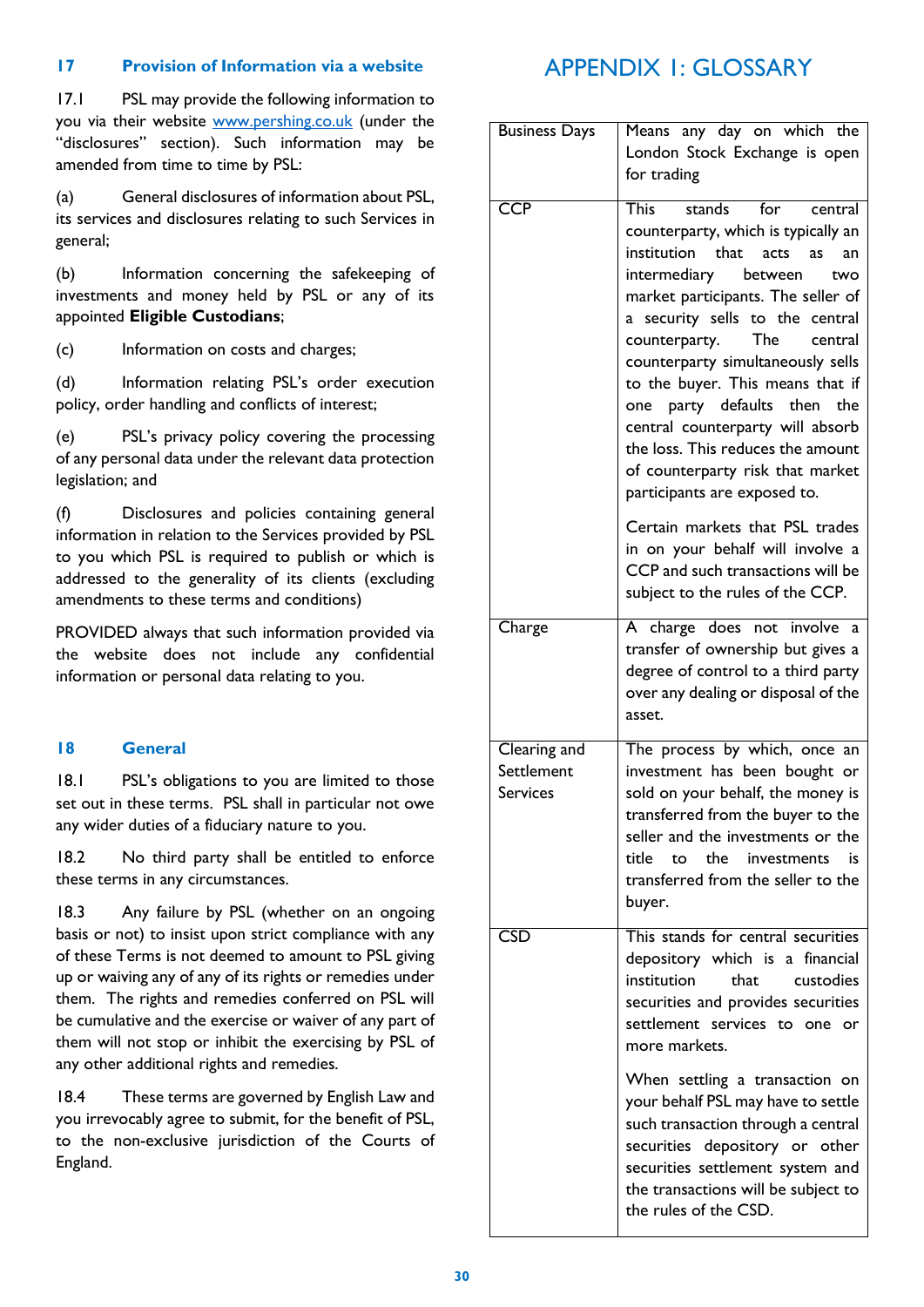| Dealing or<br>Execution<br><b>Services</b> | The buying or selling<br>of<br>investments on your behalf.                                                                                                                                                                                                                                                                                                                                                                                                                                                              |
|--------------------------------------------|-------------------------------------------------------------------------------------------------------------------------------------------------------------------------------------------------------------------------------------------------------------------------------------------------------------------------------------------------------------------------------------------------------------------------------------------------------------------------------------------------------------------------|
| Eligible<br>Custodian                      | This refers to a third party<br>custodian (or its<br>nominee<br>company) who PSL selects<br>under the FCA Rules to register<br>your investments with.                                                                                                                                                                                                                                                                                                                                                                   |
| Joint and<br>Several Liability             | If joint and several liability applies,<br>the effect is that both you and the<br>other person(s) separately<br>promise to meet all obligations<br>under these terms in respect of<br>the account either (1) jointly with<br>the other $person(s);$ and $(2)$<br>individually.                                                                                                                                                                                                                                          |
| Lien                                       | A Lien allows the person holding<br>the asset to withhold or retain<br>such asset pending the satisfaction<br>of your obligations to them.                                                                                                                                                                                                                                                                                                                                                                              |
| Margin or<br>Collateral                    | This is where your money or<br>investments are passed to<br>a<br>Relevant Party in order to<br>provide security against<br>the<br>performance of obligations.                                                                                                                                                                                                                                                                                                                                                           |
| Mortgage                                   | mortgage transfers<br>the<br>A<br>ownership of an asset to a third<br>party on the condition that it will<br>re-transferred<br>the<br>be<br>on<br>discharge of the obligations owed<br>to that third party.                                                                                                                                                                                                                                                                                                             |
| Netting                                    | Netting is the process under<br>which<br><b>PSL</b><br>and/or<br>the<br>counterparty, CCP, CSD<br>or<br>other body concerned<br>with<br>settling a transaction are entitled<br>to reduce their obligations to<br>each other by setting off their<br>obligations to deliver cash<br>- or<br>securities to one another. This<br>will give a single amount owing to<br>one party from the other rather<br>than a two-way payment.<br><b>This</b><br>single amount will then be paid or<br>delivered to the relevant party. |
| Nominee<br>Company                         | A nominee company is one which<br>solely for<br>used<br>holding<br>is.<br>investments separately and which                                                                                                                                                                                                                                                                                                                                                                                                              |

|                                 | does not carry on any other<br>business.                                                                                                                                                                                                                                                                                                                                                                         |
|---------------------------------|------------------------------------------------------------------------------------------------------------------------------------------------------------------------------------------------------------------------------------------------------------------------------------------------------------------------------------------------------------------------------------------------------------------|
| <b>Relevant Party</b>           | This includes (but is not limited<br>to) an exchange, clearing house,<br>intermediate broker, settlement<br>agent or a counterparty dealt with<br>directly (over the counter)<br>outside of any exchange. The<br>Relevant Party may be located in<br>the UK or elsewhere.                                                                                                                                        |
| Safe Custody                    | safekeeping<br>The<br>and                                                                                                                                                                                                                                                                                                                                                                                        |
| <b>Services</b>                 | administration of any investments<br>held by PSL or its nominee<br>company on your behalf.                                                                                                                                                                                                                                                                                                                       |
| Set-Off                         | This may arise where both you<br>and PSL owe sums to each other.<br>In such circumstances PSL may<br>deduct any sums owed to it by<br>you from any sums that are owed<br>by PSL to you so as to either<br>eliminate or reduce PSL's liability<br>to you.                                                                                                                                                         |
| Time shall be of<br>the Essence | The use of this term in relation to<br>any payment, delivery or other<br>obligation you have to PSL means<br>shall be entitled to<br>that<br><b>PSL</b><br>terminate these terms<br>and. if<br>appropriate, claim damages from<br>you if you fail to perform your<br>obligation in accordance with the<br>time specified. It is intended to<br>ensure that the relevant deadlines<br>are strictly complied with. |

# APPENDIX 2: CCP AND CSD **TRANSACTIONS**

## **1 Settlement of CCP and CSD Transactions**

In order to settle transactions on your behalf, PSL will need to deal with the other party to the transaction (the "counterparty") and sometimes transactions will be settled through a central counterparty ("**CCP**") or a central securities depositary or other securities settlement system ("**CSD**") or other depositary transfer agent or similar body. When PSL deals with these parties, it does so as your agent, in good faith and on the basis that: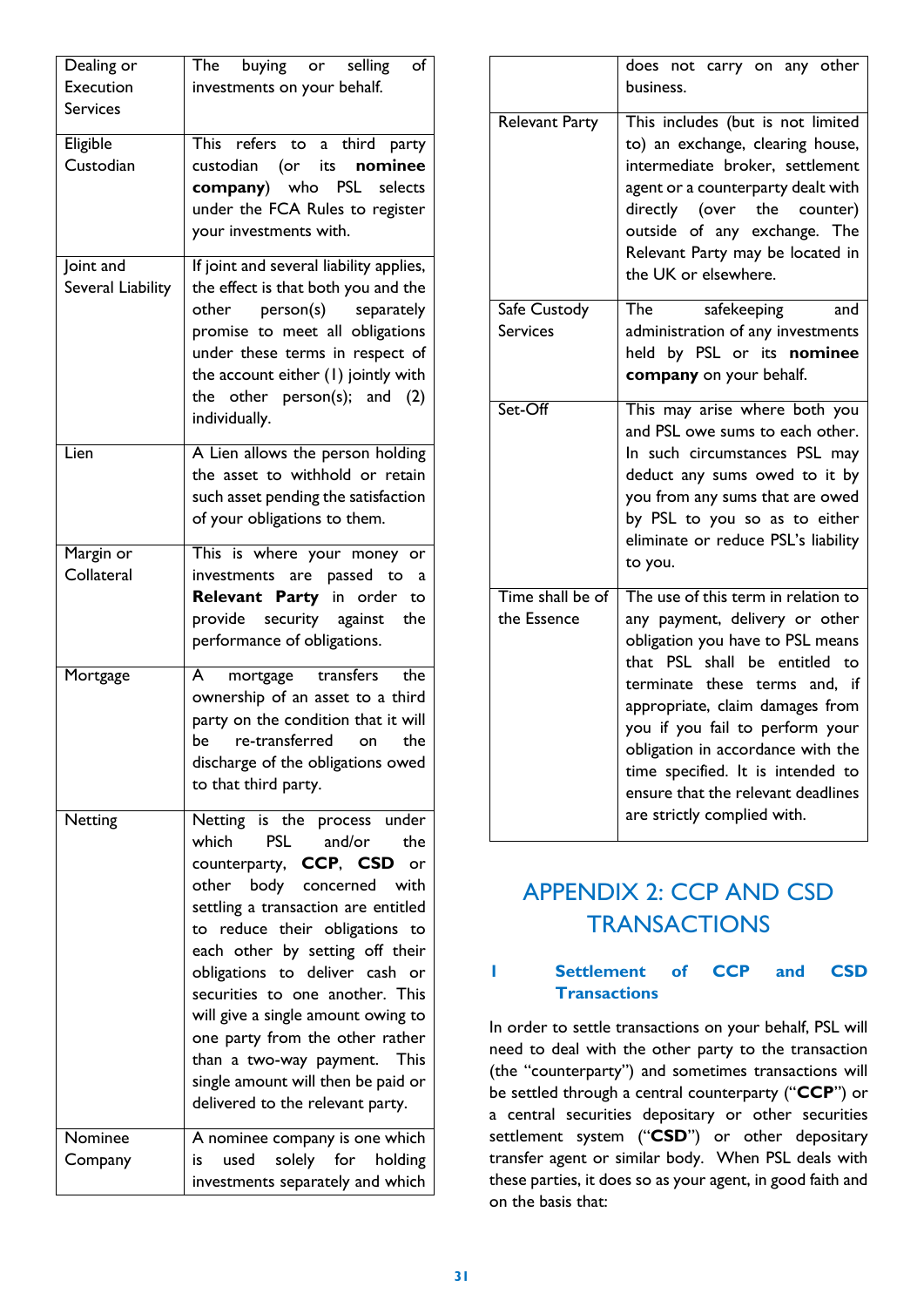PSL is not responsible for any default or failure of the **CCP**, **CSD** or other counterparty or of any depositary or agent of those entities; and the delivery of any securities or payment to you as a result of the transaction is entirely your risk and not that of PSL.

In some cases, transactions will be subject to **netting**. You agree, in respect of any transaction which is subject to **netting**, to discharging the settlement obligations on a net basis in accordance with the rules of the relevant **CCP** or **CSD**. You acknowledge that if net settlement takes place then PSL will only be obliged to account to you for any investments or cash in connection with the transaction on a net basis.

#### We and you acknowledge and agree that:

PSL does not owe any duty to us, you or any other person to verify the appropriateness, adequacy or effectiveness of the rules, requirements and procedures of any market or **CCP**; or in relation to any exercise or non-exercise by the market or the **CCP** of its rights or powers under such rules, requirements and procedures; and

PSL shall have no liability for any loss or damage suffered or incurred by us or you by reason of PSL taking or failing to take any action, where such action or failure to take action is authorised, permitted or required by a market or a **CCP** or is otherwise deemed necessary by PSL under the rules, requirements and procedures of the market or the **CCP**.

## **2 Limits on PSL's Liability to you and Indemnities you give to PSL**

If any net settlement takes place then PSL's only obligation to account to you will be to account for the net investments and/or cash received by it from any relevant **CCP**, **CSD**, or their respective agents, corresponding to the transactions relevant to the net settlement entered into on your behalf.In addition you agree that PSL shall have no liability to you in connection with the exercise by any **CCP**, **CSD**, or their respective agents of their powers under any Power of Attorney or equivalent right or power in respect of any settlement account operated by or on behalf of PSL in connection with the settlement of any transaction.

# APPENDIX 3: OVERSEAS INVESTMENTS

#### **1 Settlement of Transactions**

If a transaction is undertaken on your behalf on non-UK markets, it will be subject to the rules of the relevant overseas exchange, clearing system and/or depositary and to any terms of any foreign agent or custodian employed by PSL. These rules and terms may include, but are not limited to, such persons having the right to reverse a transaction (including reversing the delivery or re-delivery of any investment and any payment) even after it has been settled. In view of the number of markets and counterparties which may be used it is not possible to outline all of the potential rules and obligations that may apply in such cases.

### **2 Client Money**

If your money is held by a credit institution or bank outside the UK or EEA or your money or investments are passed to a third party then it is important you understand that the legal and regulatory regime applying to that credit institution, bank or other third party will be different from that of the United Kingdom or the EEA. This means, amongst other things, that the rights and protections you have under the FCA Rules will not be available in respect of those banks or credit institutions or third parties. Other rules and regulations may apply to them under local law but your rights and obligations are likely to differ, particularly if such party is in default

## **3 Custody and administration of your investments**

3.1 Whether or not they are registered or recorded in the name of PSL, or an **Eligible Custodian**, investments belonging to you which are held abroad may be subject to different settlement, legal and regulatory requirements from those applying in the UK or the EEA. Your rights may therefore also differ. In particular, such investments, by their nature may require, in order to effect settlement of your transaction, that the investment is held in a country that may not impose specific regulation covering the safekeeping of investments. Subject to PSL, satisfying itself that the arrangements for the holding of your investment in such market by the **Eligible Custodian** it appointed are adequate (based on the due diligence referred to in clause 3.2 of this Annex 3), PSL will **Custodian** notwithstanding the risks outlined in this Annex 3.

3.2 PSL will exercise due skill, care and diligence in the selection, appointment and periodic review of any **Eligible Custodian** it appoints (including the regulatory rules applicable to such **Eligible Custodian**) and the arrangements for the holding and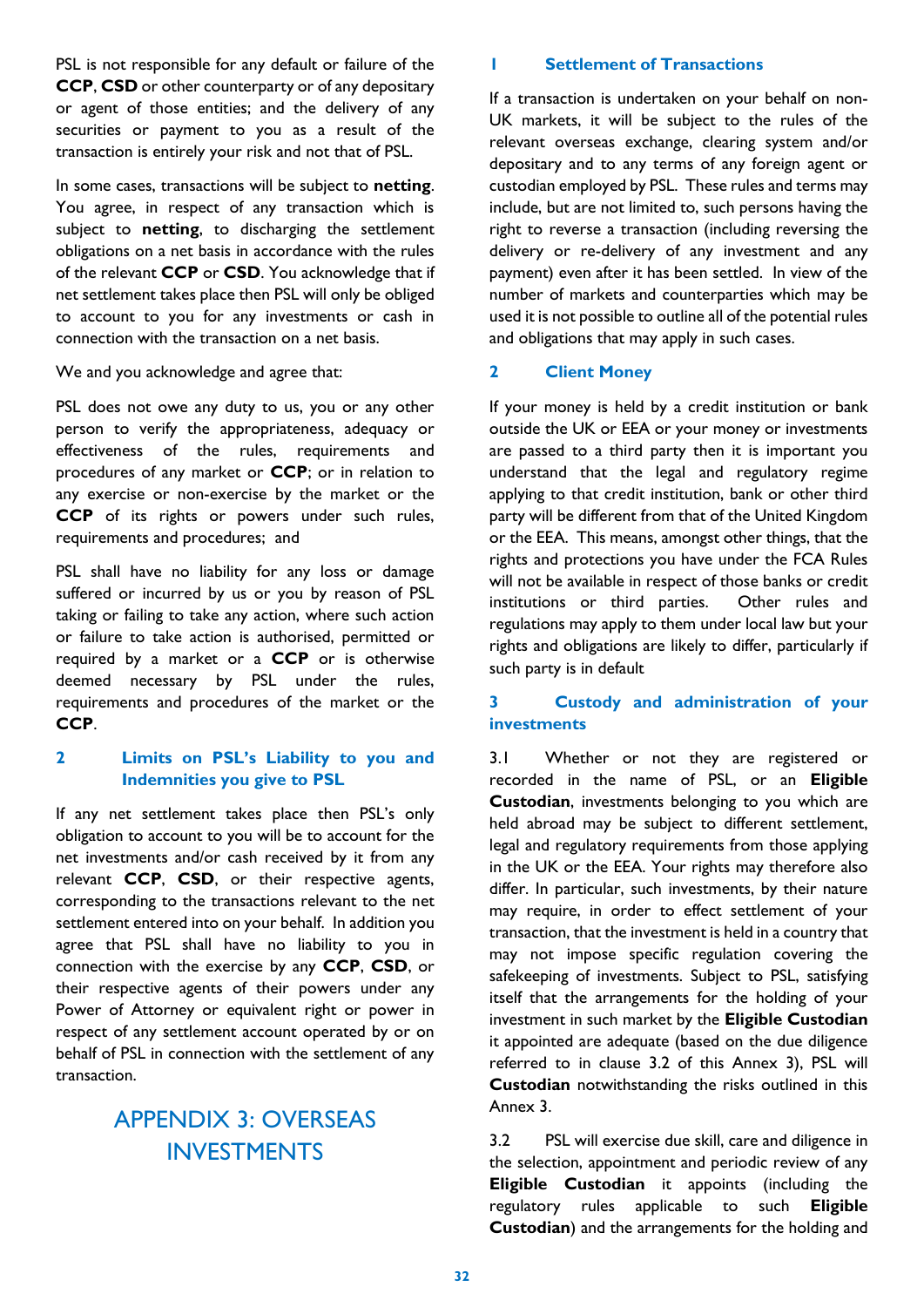safekeeping of your investments. It is important that you understand PSL is not responsible for anything done or not done, or any default of an **Eligible Custodian** unless that default is caused by the negligence, fraud or wilful default on the part of PSL or any of its nominee companies. Although PSL will seek to make sure that adequate arrangements are made to look after your ownership rights in any investments (especially in the event of its own insolvency) you should understand that your investments may be at risk if an **Eligible Custodian** becomes insolvent.

3.3 Overseas investments may be registered or recorded in the name of PSL or in the name of an **Eligible Custodian**. Your acceptance of these terms indicates your consent to the possibility of registration in such manner. However any such registration in one of these ways will only be done after PSL has taken reasonable steps to determine that it is in your best interests to do so or that it is not feasible to do otherwise because of the nature of the applicable law and market practice in the jurisdiction where the transaction occurs. Registration in this way means that your investments may not be kept separate from other investments belonging to PSL or the relevant **Eligible Custodian**. Your protection may therefore be less, as if the person in whose name your investment is recorded defaults on its obligations, your investment may not be separately identifiable as yours. Accordingly it may be subject to other third party claims including claims by the general creditors of the defaulting person.

# ADDITIONAL CLAUSES

## **Agent as Client**

If you are an agent acting on behalf of someone else (whether or not that person (the "Principal"), has been identified to PSL as the person for whom you act) you will be treated as PSL's client under the FCA Rules and you will also be fully liable to PSL under these terms as if you were acting for yourself. You and your Principal will be jointly and severally liable in the manner described above. In addition, you represent warrant and undertake to us and PSL on a continuing basis that:

- You have full power and authority to instruct us on these terms;
- You have no reason to believe that any such underlying client will not be able to meet any settlement or other payment obligation under these terms;
- At the time you instruct us to undertake a transaction for such underlying client there are sufficient funds or assets under your authority to permit settlement and you will not subsequently execute transactions which could result in insufficient funds or assets being available;
- To your knowledge any transaction undertaken for any such underlying client will be its valid and binding obligation enforceable against it in accordance with its terms subject to bankruptcy and other applicable laws;
- You have no reason to consider that any such underlying client is or is likely to become insolvent;
- You have obtained and recorded evidence of the identity of any such underlying client or any underlying principal of such person in accordance with applicable laws and regulations (including without limitation anti money laundering regulations); and
- You will provide to us and PSL such information and written confirmations in relation to any such underlying client as we or PSL reasonably require to comply with all applicable laws and regulations.

## **Trustee as Client**

Where you are acting as a Trustee on behalf a trust (the "Trust"), as well as being jointly and severally liable to PSL in the way described above, PSL will treat the trustees as its client and not any beneficiary of the Trust. We shall warrant to PSL that::

- We will only cause PSL to be obliged to settle any transaction where we have full management control and full authority to instruct use of sufficient of the assets or cash of the Trust to meet any obligation incurred by PSL on behalf of the Trust and that we have full authority to direct the custodian, if any, of the underlying customer's assets and cash to meet any obligations so incurred and that we have sufficient authority and consents to perform our obligations under these terms.
- We are not aware of any reason why the cash or assets of the Trust which are the subject of our management (as described above) could not be used to meet such obligations.
- We will not affect any transaction for the account of the Trust if we have any reason to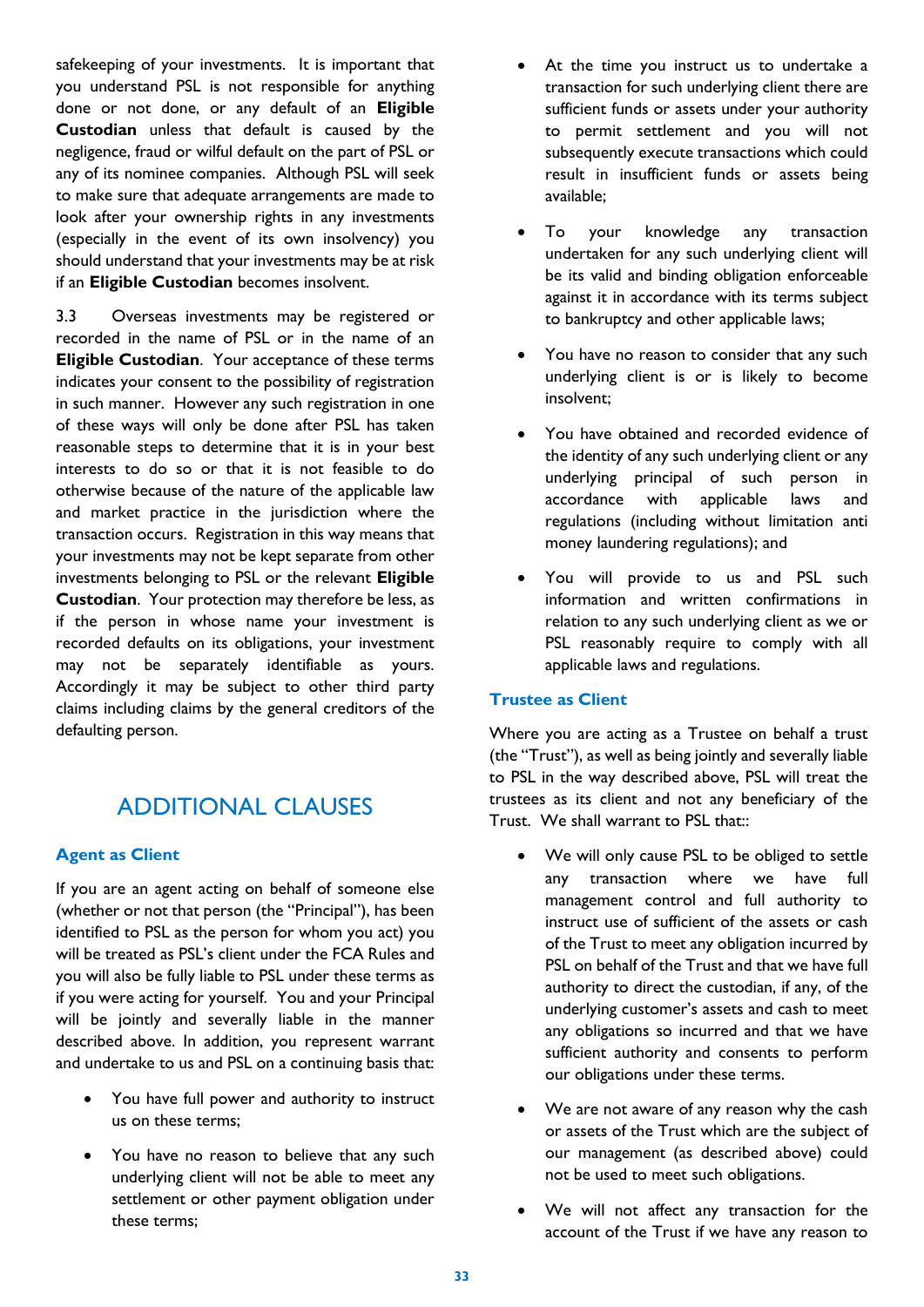believe that the Trustees of the Trust will not be willing or able to meet their obligations in respect of such transaction and will notify PSL as soon as reasonably practicable if we have any reason to believe that the Trustees will not be willing or able to meet their obligations in respect of any transaction; and

 We believe on reasonable enquiry and on reasonable ground that the Trustees of the Trust will have all requisite power and legal capacity to enter into any such transaction and to perform their obligations under these terms.

In your capacity as Trustees of the Trust you acknowledge and agree with PSL that:

- You will supply us with all relevant information of which you are aware in relation to the matters covered by our above warranties and you will not do anything to cause us to be in breach of our obligations as set out above;
- Any payment or accounting made by PSL to any one or more of the trustees will be treated as made to all of them;
- If you (or where you are more than one person any of you) become aware that any warranty given to PSL above has become untrue you will notify PSL and us in writing as soon as reasonably practicable on becoming so aware; and
- Your aggregate liability to us PSL and any other person under these terms shall be limited to the net value of the asset from time to time under your control in your capacity as the Trustees of the Trust save that this limitation shall not apply in respect of any liability to PSL for any breach of your obligations to PSL under this sub-clause.